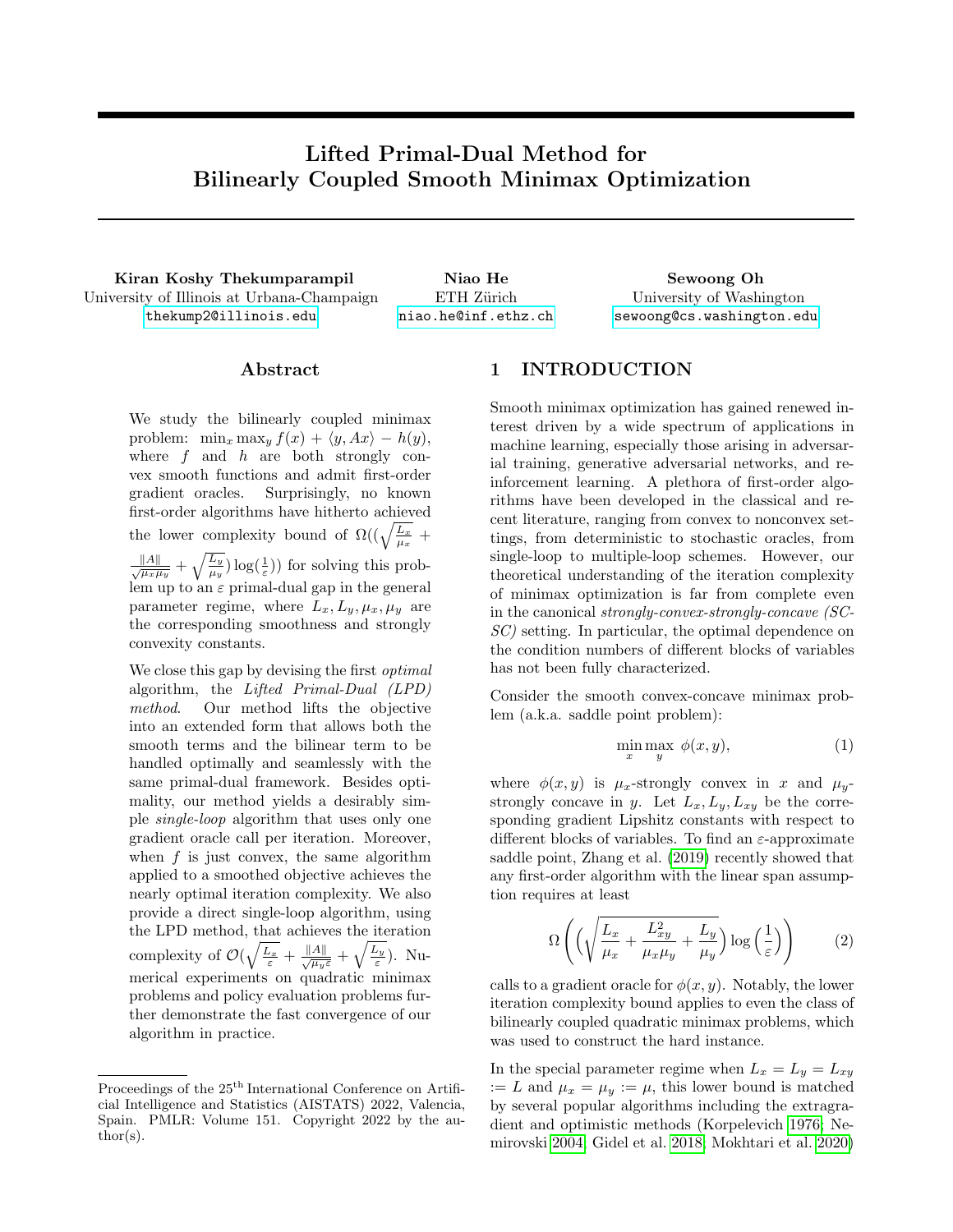and the accelerated dual extrapolation (Nesterov et al. [2018\)](#page-10-3), with iteration complexity of  $O((L/\mu) \log(1/\varepsilon)).$ 

However, in the general parameter regime, despite several recent attempts (Cohen et al. [2020;](#page-10-4) Lin et al. [2020;](#page-10-5) Wang et al. [2020;](#page-10-6) Zhang et al. [2021b\)](#page-11-0), no known algorithms have yet exactly matched the lower bound. For instance, the algorithm in Lin et al. [\(2020\)](#page-10-5) achieves an mstance, the algorithm in Em et al. (2020) achieves an<br>upper complexity bound of  $\tilde{O}((\mathcal{L}/\sqrt{\mu_x\mu_y})\log^3(1/\varepsilon)).$ One of the best-known results is obtained in Wang et al. [\(2020\)](#page-10-6), that gives the complexity of  $\widetilde{O}(\sqrt{(L_x/\mu_x)+(L_x/\mu_x\mu_y)+(L_y/\mu_y)}\log(1/\varepsilon)),$ where  $\ddot{O}$  hides a polylogarithmic factor in problem parameters and  $\mathcal{L} = \max\{L_x, L_{xy}, L_y\}$ . These advances all rely on carefully designed multi-loop algorithms.

We close this gap for a class of SC-SC minimax problems with bilinear coupling (Bi-SC-SC). Specifically, we consider problems of the general form:

<span id="page-1-0"></span>
$$
\min_{x \in \mathcal{X}} \max_{y \in \mathcal{Y}} [\phi(x, y) = f(x) + \langle y, Ax \rangle - h(y)], \qquad (3)
$$

where  $f(x)$  is  $L_x$ -smooth and  $\mu_x$ -strongly convex,  $h(y)$ is  $L_y$ -smooth and  $\mu_y$ -strongly convex, X and Y are closed convex sets. We assume access to first-order gradient oracles of  $f$  and  $g$  as well as the matrix  $A$ . Note that the lower bound in [\(2\)](#page-0-0) also holds for this class of problems. This class of problems by itself has found numerous applications in machine learning, as detailed in Section [2.](#page-3-0)

The main challenge in designing an optimal algorithm is that the objective consists of two different classes of functions: smooth convex terms  $f$  and  $h$ , and bilinear coupling  $\langle y, Ax \rangle$ . These two classes are traditionally optimized using conceptually different algorithms. On one hand, accelerated gradient methods (like AGD, Nesterov et al. [2018\)](#page-10-3) are optimal at solving smooth strongly convex problems like  $\min_x f(x)$ or  $\min_{y} h(y)$ . On the other hand, bilinear problems of the form,  $\min_x \max_y \langle y, Ax \rangle$  or the like (with additional proximal-friendly terms), are optimally solved using a seemingly different class of algorithms such as primal-dual methods; see e.g., Chen et al. [\(1997\)](#page-9-2), Bauschke et al. [\(2011\)](#page-9-3), Chen et al. [\(2014\)](#page-9-4), Chambolle et al. [\(2016\)](#page-9-5), and He et al. [\(2016\)](#page-9-6), just to name a few. Such a conceptual difference makes it hard to design an algorithm that achieves optimal dependence on the smoothness and strong convexity parameters of each of the three terms in the objective.

### 1.1 Our Contributions

We introduce a new algorithm that reconciles these different components by lifting the objective to an extended saddle point formulation. Our key idea hinges on the recent interpretation (Lan et al. [2018\)](#page-10-7) of accelerated gradient descent for convex minimization as a variant of primal-dual method for an equivalent minimax problem. Based on the reformulation, we can handle both the smooth terms and bilinear coupling term under the same umbrella of primal-dual method. We make the following key contributions.

- We provide the first optimal algorithm for the class of bilinearly coupled SC-SC minimax problems, called the lifted primal-dual (LPD) method, achieving the iteration complexity of  $\mathcal{O}((\sqrt{L_x/\mu_x} + ||A||/\sqrt{\mu_x\mu_y} + \sqrt{L_y/\mu_y})\log(1/\varepsilon))$ (Theorem [2\)](#page-6-0), tightly matching the lower bound. The LPD method is also single-loop, using only one gradient oracle call per iteration, which is more desirable in practice.
- For bilinearly coupled convex-strongly-concave  $(Bi-C-SC)$  minimax problems where f is only convex, namely,  $\mu_x = 0$ , we can apply the LPD method to a *smoothed* objective  $\phi(x, y) + \lambda \varepsilon ||x||^2$ , which transforms the objective into a SC-SC one (Nesterov [2005\)](#page-9-7). The LPD method is the first to achieve optimal complexity up to logarithmic factors in this setting (Remark [1\)](#page-7-0) as shown in Table [1.](#page-2-0) However, smoothing might not be desirable in practice (see Section [5\)](#page-6-1). To this end, we design a direct algorithm by selecting appropriate stepsizes in LPD. This achieves an iteration complexity that is suboptimal but the best among those not using smoothing (Theorem [3\)](#page-7-1).

Detailed comparisons with existing algorithms are presented in Table [1.](#page-2-0)

### 1.2 Related Work

Below we highlight key distinctions of our work to the most closely related literature. Our list of related work is by no means comprehensive. There exists optimal algorithm for the case when both  $f$  and  $h$  are just convex  $(\mu_x = \mu_y = 0)$  (Chen et al. [2014,](#page-9-4) [2017\)](#page-10-8). However, when either of  $f$  or  $h$  is strongly convex it is not readily clear how to optimally solve the problem.

Bilinear coupling with simple terms. Existing work on bilinearly coupled minimax problems primarily focuses on the case when  $f$  and/or  $h$  are proximalfriendly, i.e., it is easy to compute the proximal operator. If both  $f$  and  $h$  are proximal-friendly and strongly convex, then the primal-dual method (Chambolle et al. [2016\)](#page-9-5) and accelerated forward-backward algorithm (Palaniappan et al. [2016\)](#page-9-8) already achieve the optimal rate  $\mathcal{O}((\Vert A \Vert / \sqrt{\mu_x \mu_y}) \log(1/\varepsilon))$  (Xie et al. [2021\)](#page-11-1). If only  $h$  is proximal-friendly and  $f$  is smooth, but both are strongly convex, Chambolle et al. [\(2016\)](#page-9-5) provides a linearly convergent but sub-optimal algorithm.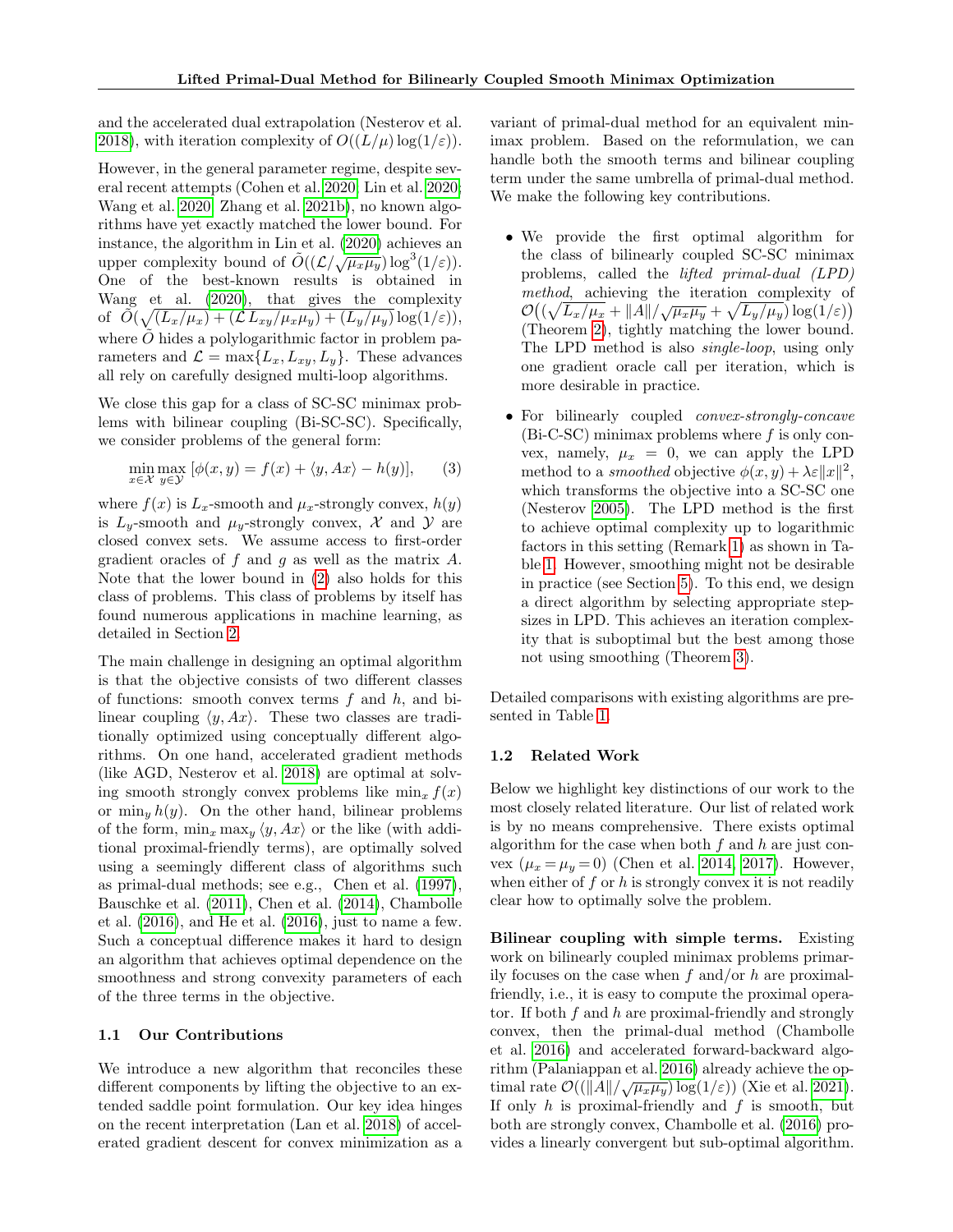<span id="page-2-0"></span>Table 1: Gradient oracle complexity of first-order methods for solving bilinearly-coupled smooth minimax problem upto an  $\varepsilon$  primal-dual gap. We define  $\mathcal{L} := \max(L_x, ||A||, L_y)$ .  $\bullet$  Each term of this tight lower bound is implicitly implied by existing lower-bounds for special cases of the Bi-C-SC problem (Nesterov et al. [2018;](#page-10-3) Ouyang et al. [2021\)](#page-11-2).

| Method                                       | $#$ Loops | <b>Gradient Complexity</b>                                                                                                                                                                                                                   |
|----------------------------------------------|-----------|----------------------------------------------------------------------------------------------------------------------------------------------------------------------------------------------------------------------------------------------|
| $Strongly-Convex-Strongly-Concave(Bi-SC-SC)$ |           |                                                                                                                                                                                                                                              |
| MP/EG, OGDA (Mokhtari et al. 2020)           | Single    | $\mathcal{O}\left(\frac{L_x +   A   + L_y}{\min(L_x, L_y)}\right) \log\left(\frac{1}{\varepsilon}\right)$                                                                                                                                    |
| MP Bal. (App. F), MP RL (Cohen et al. 2020)  | Single    | $\mathcal{O}\left(\frac{L_x}{\mu_x} + \frac{\ A\ }{\sqrt{\mu_x \mu_y}} + \frac{L_y}{\mu_y}\right) \log\left(\frac{1}{\varepsilon}\right)$                                                                                                    |
| Proximal Best Response (Wang et al. 2020)    | Multi     | $\widetilde{\mathcal{O}}\left(\sqrt{\frac{L_x}{\mu_x}} + \sqrt{\frac{\ A\  \mathcal{L}}{\mu_x \mu_y}} + \sqrt{\frac{L_y}{\mu_y}}\right) \log\left(\frac{1}{\varepsilon}\right)$                                                              |
| $DIPPA$ (Xie et al. 2021)                    | Multi     | $\widetilde{\mathcal{O}}\left(\left(\frac{L_x^2 L_y}{n^2 u_{\omega}}\right)^{\frac{1}{4}} + \frac{\ A\ }{\sqrt{u_{\tau} u_{\omega}}} + \left(\frac{L_y^2 L_x}{n_x^2 u_x}\right)^{\frac{1}{4}}\right) \log\left(\frac{1}{\varepsilon}\right)$ |
| Lifted PD (Theorem 2)                        | Single    | $\mathcal{O}\left(\sqrt{\frac{L_x}{\mu_x}} + \frac{\ A\ }{\sqrt{\mu_x \mu_y}} + \sqrt{\frac{L_y}{\mu_y}}\right) \log\left(\frac{1}{\varepsilon}\right)$                                                                                      |
| Lower bound (Zhang et al. 2019)              | N/A       | $\Omega\left(\sqrt{\frac{L_x}{\mu_x}} + \frac{\ A\ }{\sqrt{\mu_x \mu_y}} + \sqrt{\frac{L_y}{\mu_y}}\right) \log\left(\frac{1}{\varepsilon}\right)$                                                                                           |
| $Convex-Strongly-Concave$ (Bi-C-SC)          |           |                                                                                                                                                                                                                                              |
| MP/EG, OGDA (Mokhtari et al. 2020)           | Single    | $\mathcal{O}(\frac{L_x +   A   + L_y}{2})$                                                                                                                                                                                                   |
| PDHG-type (Zhao 2019)                        | Multi     | $\mathcal{O}\left(\frac{L_x}{\varepsilon} + \frac{\ A\ }{\sqrt{\mu_w \varepsilon}} + \sqrt{\frac{L_y}{\mu_w} \log(\frac{1}{\varepsilon})}\right)$                                                                                            |
| DIAG (Thekumparampil et al. 2019)            | Multi     | $\mathcal{O}\left(\sqrt{\frac{L_y}{\mu_y}}\left(\sqrt{\frac{L_x}{\varepsilon}}+\frac{\ A\ }{\sqrt{\mu_y\varepsilon}}\right)\right)\log^2\left(\frac{1}{\varepsilon}\right)$                                                                  |
| <b>Lifted PD</b> (Theorem 3)                 | Single    | $\mathcal{O}(\sqrt{\frac{L_x}{\varepsilon}}+\frac{\ A\ }{\sqrt{\mu_w\varepsilon}}+\sqrt{\frac{L_y}{\varepsilon}})$                                                                                                                           |
| Lifted $PD +$ Smoothing (Remark 1)           | Single    | $\mathcal{O}\left(\sqrt{\frac{L_x}{\varepsilon}} + \frac{\ A\ }{\sqrt{\mu_x \varepsilon}} + \sqrt{\frac{L_y}{\mu_y}}\right) \log\left(\frac{1}{\varepsilon}\right)$                                                                          |
| Lower bound <sup>+</sup>                     | N/A       | $\Omega\left(\sqrt{\frac{L_x}{\varepsilon}} + \frac{\ A\ }{\sqrt{\mu_u \varepsilon}} + \sqrt{\frac{L_y}{\mu_u}} \log(\frac{1}{\varepsilon})\right)$                                                                                          |

Our work differs from this line of results as we do not require computing the proximal operators of neither f nor h, but instead only their gradients. One exception is DIPPA, a complex multi-loop algorithm (Xie et al. [2021\)](#page-11-1), which achieves  $\mathcal{O}(((L_xL_y/\mu_x\mu_y)(L_x/\mu_x +$  $(L_y/\mu_y))^{1/4} + ||A||/\sqrt{\mu_x\mu_y} \log(1/\varepsilon))$  complexity under the same setting (Bi-SC-SC) as the one we study. Additionally, for the special case of quadratic Bi-SC-SC problem, Wang et al. [\(2020\)](#page-10-6) provides a recursive multi-loop algorithm which achieves a sub-optimal iteration complexity of  $\mathcal{O}((\sqrt{L_x/\mu_x} +$  $\frac{|\mathcal{A}||}{\mathcal{A}||/\sqrt{\mu_x\mu_y}} + \sqrt{L_y/\mu_y} (\mathcal{L}/\mu_x\mu_y)^{o(1)} \log(1/\varepsilon)),$  where  $\mathcal{L} = \max(L_x, L_{xy} = ||A||, L_y).$ 

Beyond bilinear coupling. Beyond bilinear coupling, most existing work either treat the objective as a whole or consider special couplings. In the SC-SC setting with a general coupling [\(1\)](#page-0-1), there are many algorithms which achieve linear convergence; one of the first such algorithm is the Extragradient (EG) method (Korpelevich [1976;](#page-9-0) Tseng [1995\)](#page-9-9). Here, Gradient Descent Ascent (GDA) achieves an iteration complexity

of  $\mathcal{O}(\kappa_{\text{max}}^2 \log(1/\varepsilon))$  (Facchinei et al. [2007,](#page-9-10) Chapter 12), while Mirror-Prox (MP/EG) (Nemirovski [2004\)](#page-9-1), Dual Extrapolation (DE) (Nesterov et al. [2006;](#page-9-11) Nesterov [2007\)](#page-9-12), and Optimistic Gradient Descent Ascent (OGDA) (Daskalakis et al. [2017;](#page-10-11) Gidel et al. [2018;](#page-10-1) Mokhtari et al. [2020\)](#page-10-2) achieve an iteration complexity of  $\mathcal{O}(\kappa_{\text{max}} \log(1/\varepsilon))$ , where  $\kappa_{\text{max}} = \mathcal{L}/\min(\mu_x, \mu_y)$ . Further, the above complexities can be improved (replacing  $\kappa_{\text{max}}$  with  $L_x/\mu_x + L_{xy}/\sqrt{\mu_x\mu_y} + L_y/\mu_y$ ) with proper balancing of distance functions (see Appendix [F\)](#page-27-0). This improved complexity can also be attained by a modified MP via relative Lipschitzness (we refer to as MP RL)(Cohen et al. [2020\)](#page-10-4). Two multiloop algorithms: Minimax-APPA (Lin et al. [2020\)](#page-10-5) and Catalyst-type method (Alkousa et al. [2020\)](#page-10-12), which are based on accelerated minimization methods, achieve the iteration complexities of  $\tilde{\mathcal{O}}((\mathcal{L}/\sqrt{\mu_x\mu_y})\log^3(1/\varepsilon))$ and  $\widetilde{\mathcal{O}}(\sqrt{L_y/\mu_y}(\sqrt{L_x/\mu_x} + L_{xy}/\sqrt{\mu_x\mu_y})\log^2(1/\varepsilon)),$ respectively. The state-of-the-art complexity for general coupling is achieved by a multi-loop algorithm (Wang et al. [2020\)](#page-10-6), but there is a gap to the known lower bound of [\(2\)](#page-0-0); see Table [1](#page-2-0) and Section [1.](#page-0-2)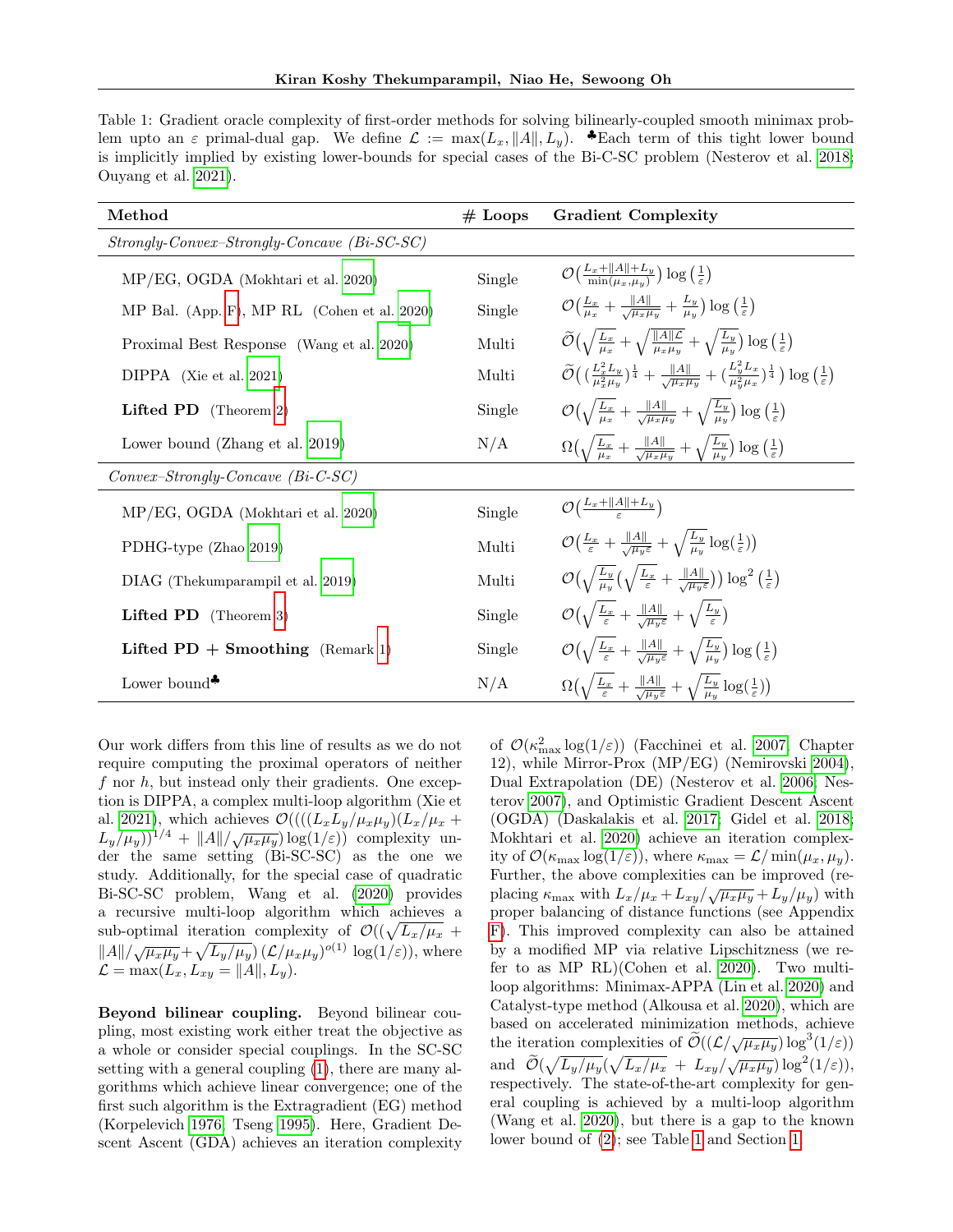Convex-Strongly-Concave minimax problems. As an example of special couplings, if the coupling is linear only in x but nonlinear in y, and f is proximalfriendly and convex and  $h$  is smooth and strongly convex, Juditsky et al. [\(2011\)](#page-9-13) and Hamedani et al. [\(2021\)](#page-10-13) achieve  $\mathcal{O}((\Vert A \Vert / \sqrt{\mu_y \varepsilon} + (L_y/\mu_y)) \log(1/\varepsilon))$  and  $\mathcal{O}((\Vert A \Vert + L_y)/\sqrt{\mu_y \varepsilon})$  complexities, respectively, under our setting. In the same setting as these works, (Zhao [2019\)](#page-10-9) provides a PDHG-type algorithm which works even when the coupling is non-linear instead of our bilinear one  $\langle y, Ax \rangle$ . This leads to a sub-optimal (in  $\varepsilon$ ) complexity of  $\mathcal{O}(L_x/\epsilon + ||A||/\sqrt{\mu_y \epsilon} + \sqrt{L_y/\mu_y} \log(1/\epsilon))$ for our Bi-C-SC setting. For minimax problems that are not necessarily SC-SC, recent works (Du et al. [2019;](#page-10-14) Azizian et al. [2020a;](#page-10-15) Yang et al. [2020a\)](#page-10-16) show that linear convergence can still be achieved under additional assumptions. A recent work (Thekumparampil et al. [2019\)](#page-10-10) discussed general convex-concave minimax problems with one-sided strong convexity (i.e., C-SC) setting) and obtained a  $\mathcal{O}(1/\sqrt{\varepsilon})$  complexity (see Table [1\)](#page-2-0). In principle, any of the known algorithms (Lin et al. [2020;](#page-10-5) Mokhtari et al. [2020;](#page-10-2) Wang et al. [2020;](#page-10-6) Yang et al. [2020b;](#page-10-17) Xie et al. [2021\)](#page-11-1) for the Bi-SC-SC setting [\(3\)](#page-1-0) can be applied to solve Bi-C-SC problem after a smoothing transformation (Nesterov [2005\)](#page-9-7). However, due to their sub-optimality in the original Bi-SC-SC case itself, their complexities for C-SC case are suboptimal as well. We omit discussions of other minimax optimization settings as they are less relevant.

#### 1.3 Notations

We use  $\langle x, y \rangle$  to denote the inner product between vectors x and y, and  $||x||$  to denote Euclidean norm of x. For a convex set  $\mathcal{X}, \mathcal{P}_{\mathcal{X}}(\cdot)$  denotes its projection operator. We use the standard big-O  $\mathcal{O}$  and  $\Omega$  notations. Iteration complexity or (gradient) complexity of an algorithm is the number of iterations or gradients used by it find an  $\varepsilon$ -approximate saddle point  $(\hat{x}, \hat{y})$ , which means that its primal-dual gap  $\max_{y} \phi(\hat{x}, y) - \min_{x} \phi(x, \hat{y}) \leq \varepsilon$ . Standard definitions of L-smoothness,  $\mu$ -strong convexity, Fenchel/convex conjugate, Bregman divergence and its distance generating function, and proximal operators are given in Appendix [A.](#page-12-0)

# <span id="page-3-0"></span>2 PROBLEM AND APPLICATIONS

We are mainly interested in the *bilinearly coupled* strongly-convex–strongly-concave (Bi-SC-SC) minimax problem of the form [\(3\)](#page-1-0). Throughout, we make the following assumption.

<span id="page-3-1"></span>Assumption 1. f is  $L_x$ -smooth and  $\mu_x$ -strongly convex, and h is  $L_y$ -smooth and  $\mu_y$ -strongly convex on the entire Euclidean space.

In addition, we assume that sets  $\mathcal X$  and  $\mathcal Y$  are closed convex and the projection onto these sets is easily computable. Functions  $f$  and  $h$  have well defined gradient on  $X$  and  $Y$  and they can be accessed through gradient oracles. Two distinctions that differ from most existing work are  $(i)$  no requirement on computing proximal operator of either f or h, and  $(ii)$  the linear coupling term. This type of problems find numerous applications in machine learning. Below we list only a few.

#### 2.1 Quadratic Minimax Problems

Quadratic minimax problems are fundamental problems which arise in numerical analyses (Bai et al. [2003;](#page-9-14) Benzi et al. [2005;](#page-9-15) Bai [2009;](#page-9-16) Wang et al. [2020\)](#page-10-6), optimal control problems (Rockafellar [1987;](#page-9-17) Liu et al. [2015\)](#page-9-18), and constrained matrix games (Xie et al. [2021\)](#page-11-1). They also appear naturally when solving subspace proximal sub-problems of Sequential Subspace Optimization for quadratic saddle-point problems (Choukroun et al. [2020\)](#page-10-18), and when solving sub-problems of minimax (cubic regularized) Newton method (Huang et al. [2020;](#page-10-19) Schäfer et al. [2020;](#page-10-20) Zhang et al. [2020\)](#page-10-21). Here  $f(x) = x^T B x$  and  $h(y) = y^T C y$  correspond to positive definite (p.d.) matrices  $B \succ 0$  and  $C \succ 0$ . Thus the minimax objective is quadratic in  $x$  and  $y$ :

<span id="page-3-2"></span>
$$
\phi(x, y) = x^{\top} B x + y^{\top} A x - y^T C y.
$$
 (4)

Despite their simplicity, quadratic minimax problems are not trivial to solve (Zhang et al. [2021a\)](#page-11-3). Further, even nonconvex-nonconcave minimax problems can behave like an Bi-SC-SC problem near a strict local saddle point (Azizian et al. [2020b\)](#page-10-22).

#### 2.2 Robust Least Squares

Consider the robust least squares problem (El Ghaoui et al. [1997;](#page-9-19) Yang et al. [2020a\)](#page-10-16) with a coefficient matrix A and noisy vector  $y$ , where  $y$  is corrupted by a deterministic perturbation  $\delta$  of a bounded norm  $\rho$ :

$$
\min_{x} \max_{\delta: \|\delta\| \le \rho} \|Ax - y\|^2, \text{ where } \delta = y - y_0.
$$

The corresponding penalized version of the objective is a Bi-SC-Concave minimax problem if A is p.d.:

$$
\min_x \max_y \phi(x, y) := \|Ax - y\|^2 - \lambda \|y - y_0\|^2.
$$

Selecting  $\lambda > 1$ , we get a Bi-SC-SC problem.

### 2.3 Policy Evaluation

Bi-SC-SC arise in policy evaluation problem in reinforcement learning (Du et al. [2017,](#page-10-23) [2019\)](#page-10-14) when finding minimum the mean squared projected Bellman error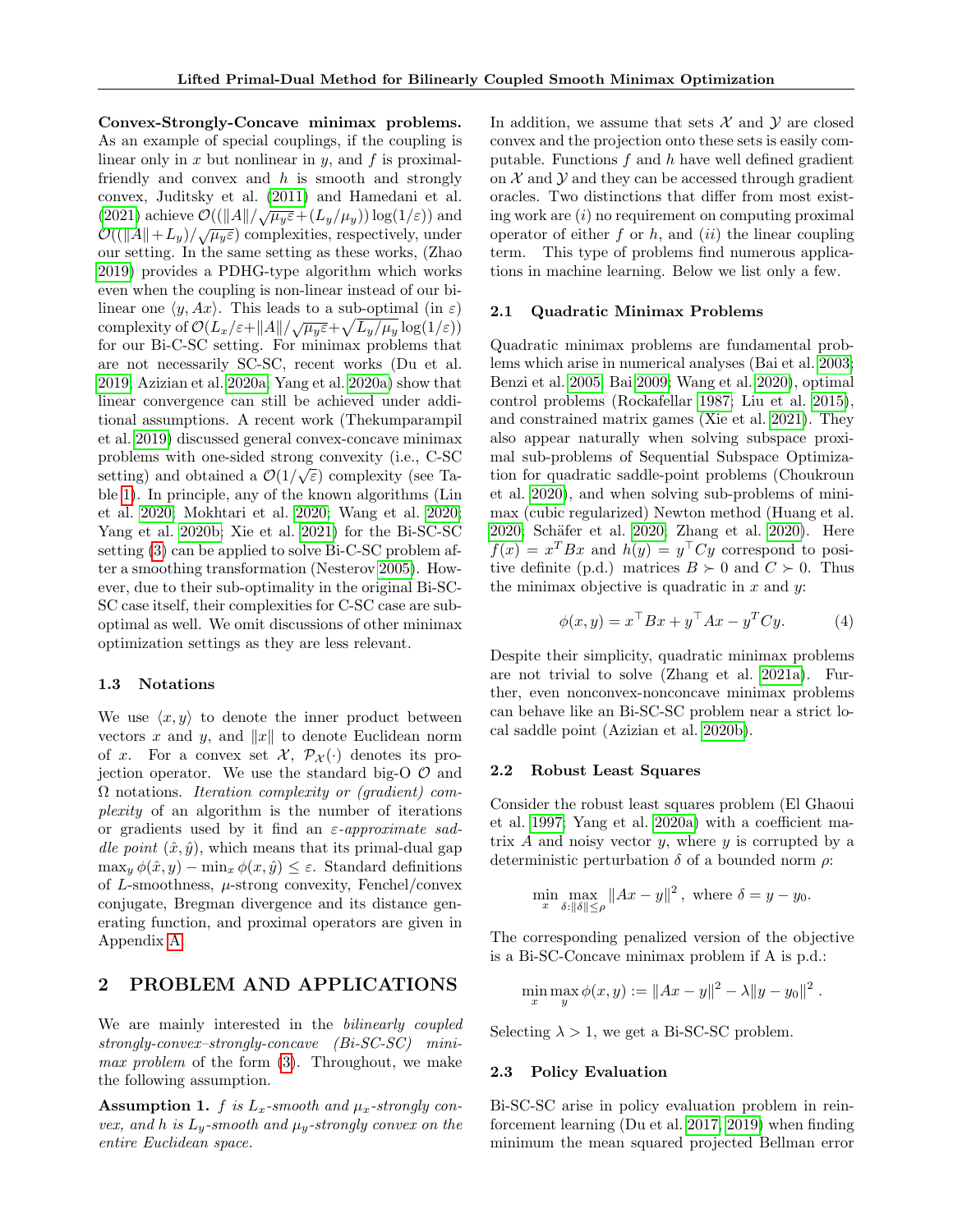(MSPBE). Empirical estimator of minimum MSPBE has the form:

$$
\arg\min_{\theta} \frac{1}{2} \|A\theta - b\|_{C^{-1}}^2 + \frac{\rho}{2} \|\theta\|^2,\tag{5}
$$

where  $A, b, C$  are defined as follows. Suppose we have a trace of n tuples of current-state  $s_t$ , action  $a_t$ , nextstate  $s_{t+1}$ , and reward  $r_t$  under some policy  $\pi$  on some MDP. Then we define  $b = 1/n \sum_t^n r_t \phi_t$ 

$$
A = \frac{1}{n} \sum_{t}^{n} \phi_t (\phi_t - \gamma \phi_{t+1})^{\top}, \text{ and } C = \frac{1}{n} \sum_{t}^{n} \phi_t \phi_t^{\top}
$$

where  $\phi_t$  is the feature of state  $s_t$ ,  $\gamma$  is the discount factor. In practice, inverting  $C$  can be computationally costly. Therefore, one may resort to solving the following minimax reformulation, eliminating the need for matrix inversion.

$$
\min_{\theta} \max_{w} \frac{\rho}{2} ||\theta||^2 - w^{\top} A \theta - \left(\frac{1}{2} ||w||^2_C - w^{\top} b\right) \tag{6}
$$

This is a Bi-SC-SC problem if C is positive definite.

Note that, all these problems becomes a Bi-Convex– Strongly-Concave (Bi-C-SC) or Bi-Strongly-Convex– Concave (Bi-SC-C) problem, if the Hessian of convex quadratic of the primal or dual variables, respectively, becomes positive semi-definite.

# 3 BUILDING BLOCKS

We present known results that serve as the intuition behind the design of Algo. [1.](#page-6-2) We first revisit the primal-dual method (Chambolle et al. [2016\)](#page-9-5), which is originally designed to solve bilinearly coupled minimax problems with simple terms whose proximal operators are easy to compute. After that we discuss how this method can be used to minimize smooth convex objectives with accelerated convergence (Lan et al. [2018\)](#page-10-7).

### <span id="page-4-5"></span>3.1 Primal-Dual method

Consider the bilinearly coupled minimax problem:

$$
\min_{x} \max_{y} F(x) + \langle y, Ax \rangle - H(y) \tag{7}
$$

with a unique solution  $z^* = (x^*, y^*)$ . Additionally, let  $r$  and  $s$  be 1-strongly convex distance generating functions (d.g.f.) that induce Bregman divergences  $V_{x_0}^r(x)$  and  $V_{y_0}^s(y)$ . Then, we assume that F and H are relatively  $\mu_x$ - and  $\mu_y$ -strongly convex with respect to  $V_{x_0}^r(x)$  and  $V_{y_0}^s(y)$ , respectively. We also assume the access to their Bregman proximal operators, with respect to the corresponding divergences.

The PD method can be viewed as an approximation of proximal point method (PPM) (Rockafellar [1976\)](#page-9-20). We emphasize this connection as the analyses of our main results closely follow that of PPM (Lemma [1\)](#page-4-0). Readers who are familiar with this connection may skip to after Lemma [1.](#page-4-0) The PPM updating rule is as follows:

$$
(x_{k+1}, y_{k+1}) = \arg\min_{x} \arg\max_{y} \left\{ \frac{1}{\eta_x} V_{x_k}^r(x) + F(x) + \langle y, Ax \rangle - H(x) - \frac{1}{\eta_y} V_{y_k}^s(y) \right\}.
$$

This is equivalent to the implicit update rule

<span id="page-4-2"></span>
$$
\begin{cases} x_{k+1} = \arg\min_{x} \left\langle A^{\top} y_{k+1}, x \right\rangle + \frac{1}{\eta_x} V_{x_k}^r(x) + F(x) \\ y_{k+1} = \arg\min_{y} - \left\langle Ax_{k+1}, y \right\rangle + \frac{1}{\eta_y} V_{y_k}^s(y) + H(y). \end{cases}
$$

This is a conceptual rule and not an implementable one because finding  $x_{k+1}$  requires the gradient at  $y_{k+1}$ and vice versa. It is easy to prove that iterates of PPM linearly converges to the solution of [\(7\)](#page-4-1). We provide a proof in Appendix [B.1](#page-14-0) for completeness.

<span id="page-4-6"></span><span id="page-4-0"></span>Lemma 1. The iterates of the PPM for the prob-lem [\(7\)](#page-4-1) satisfy  $(\|x^* - x_K\|^2 / \eta_x + \|y^* - y_K\|^2 / \eta_y) \le$  $2 \exp(-K/(1+\kappa)) (V_{x_0}^r(x^*)/\eta_x + V_{y_0}^s(y^*)/\eta_y)$  for all  $K \geq 0$ , where  $\kappa = 1/\min(\mu_x \eta_x, \mu_y \eta_y)$ .

PD method is the following approximation of PPM:

$$
\begin{cases}\n\widetilde{y}_{k+1} = y_k + \theta(y_k - y_{k-1}) \\
x_{k+1} = \arg\min_x \left\langle A^\top \widetilde{y}_{k+1}, x \right\rangle + \frac{1}{\eta_x} V_{x_k}^r(x) + F(x) \\
y_{k+1} = \arg\min_y - \left\langle Ax_{k+1}, y \right\rangle + \frac{1}{\eta_y} V_{y_k}^s(y) + H(x)\n\end{cases}
$$
\n(8)

where  $\theta = 1/\gamma$  and  $\gamma \leq 1 + \min(\mu_x \eta_x, \mu_y \eta_y)$ . Different from PPM, the PD method uses a pseudo-gradient  $A^{\top} \widetilde{y}_{k+1}$  computed at the extrapolated  $\widetilde{y}_{k+1},$  instead of the actual gradient  $A^{\top} y_{k+1}$  at  $y_{k+1}$ , to update  $x_{k+1}$ . This approximation leads to an implementable algorithm with the same linear convergence as PPM.

<span id="page-4-3"></span>**Theorem 1** (Chambolle et al. [2016\)](#page-9-5). If  $\sqrt{\mu_x/\mu_y}\eta_x =$  $\sqrt{\mu_y/\mu_x}\eta_y = 1/2||A||$  and  $y_{-1} = y_0$ , then the iterates of the PD update rule [\(8\)](#page-4-2) satisfy the same conclusion  $\alpha$  Lemma [1,](#page-4-0) with  $\kappa = 2||A||/\sqrt{\mu_x\mu_y}$ .

<span id="page-4-1"></span>For completeness, we provide a proof in Appendix [B.2.](#page-14-1) The PD method obtains the optimal iteration complexity of  $\mathcal{O}(\Vert A \Vert \log(1/\varepsilon)/\sqrt{\mu_x \mu_y})$  (Xie et al. [2020;](#page-10-24) Han et al. [2021\)](#page-11-4). We also note that some versions of the PD method can also be interpreted as an exact PPM update using the the Bregman divergence corre-sponding to the bilinear operator A (He et al. [2012\)](#page-9-21).

### <span id="page-4-4"></span>3.2 Accelerated Convex Minimization

In this section, we illustrate that the PD method can also be deployed to optimally solve strongly convex and smooth minimization problems. Consider the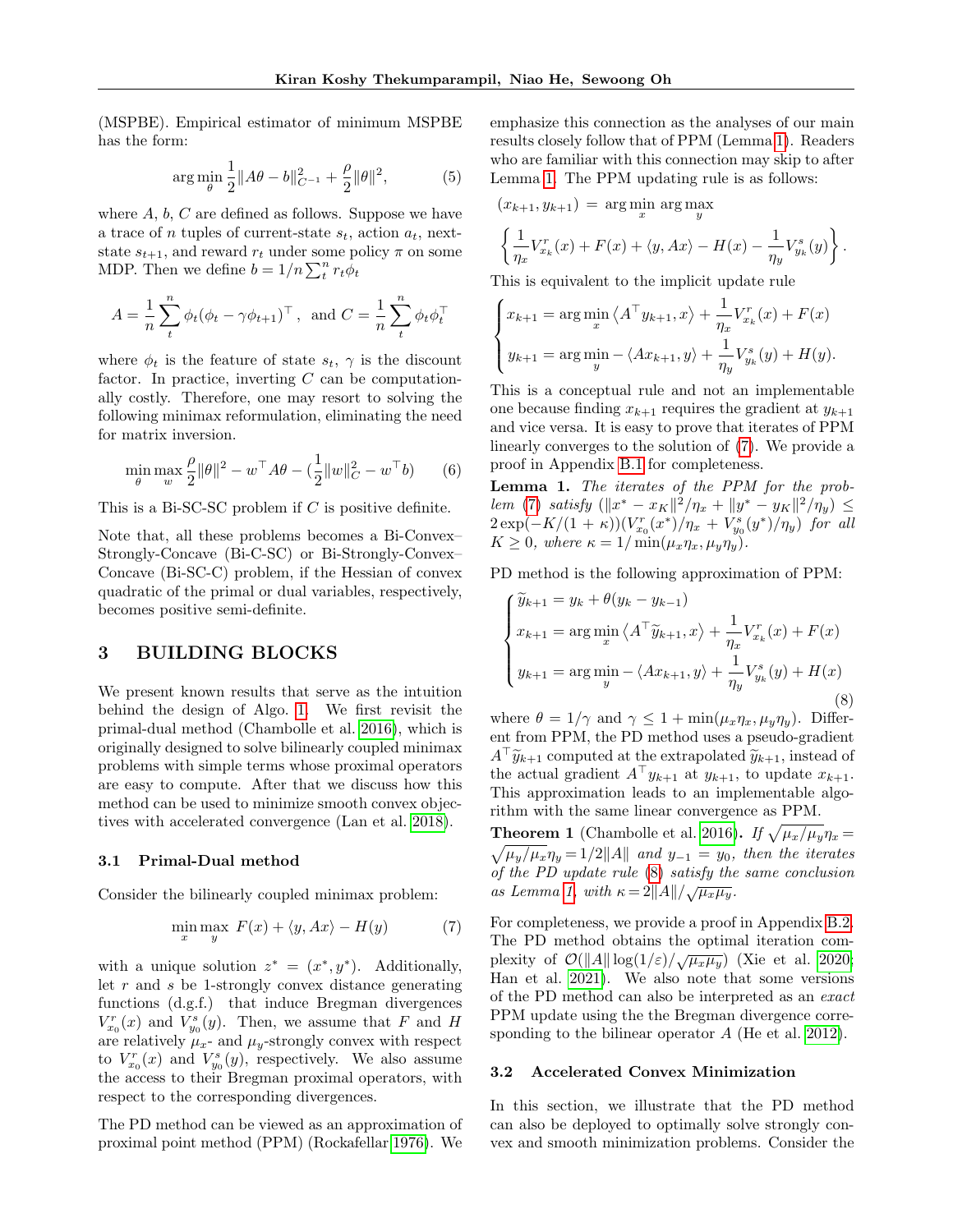problem:  $\min_{x} f(x)$ , where function f is L-smooth and  $\mu$ -strongly convex, and the optimal solution is  $x^*$ .

First, we reformulate it into the following minimax problem by introducing a dual variable u and lifting it into a larger variable space  $(x, u)$ :

$$
\min_{x} \left[ f(x) = \max_{u} \frac{\mu}{2} ||x||^{2} + \langle x, u \rangle - \underline{f}^{*}(u) \right], \quad (9)
$$

where

$$
\underline{f}(x) = f(x) - \frac{\mu}{2} ||x||^2, \quad \underline{f}^*(u) = \max_x \langle u, x \rangle - \underline{f}(x).
$$

Here  $f^*$  is the Fenchel/convex conjugate of  $f$ . Following the definition, we have  $f(x)$  is  $(L - \mu)$ -smooth and convex. A proof is provided in Appendix [B.3](#page-16-0) for completeness. Then its dual  $f^*$  is  $(L - \mu)^{-1}$  strongly convex with respect to Euclidean norm (Beck [2017\)](#page-9-22).

Notice that this new minimax problem is in the form [\(7\)](#page-4-1), with bilinear coupling matrix  $A = I$ ,  $\mu$ -strongly convex function  $F(x) = \frac{\mu}{2} ||x||^2$ , and 1-relatively strongly convex function  $H(u) = f^*(u)$  with respect to the Bregman divergence  $V_{u_k}^{\underline{f}^*}$  $\mathcal{U}_{u_k}^{\underline{f}}(u)$  generated by  $f^*$  itself. Then, if we instantiate the PD update rule [\(8\)](#page-4-2) for this

problem, we obtain the updates:

<span id="page-5-0"></span>
$$
\begin{cases}\n\widetilde{u}_{k+1} = u_k + \theta(u_k - u_{k-1}) \\
x_{k+1} = \arg\min_x \langle \widetilde{u}_{k+1}, x \rangle + \frac{\mu}{2} ||x||^2 + \frac{1}{2\eta_x} ||x - x_k||^2 \\
u_{k+1} = \arg\min_u - \langle x_{k+1}, u \rangle + \underline{f}^*(u) + \frac{1}{\eta_u} V_{u_k}^{\underline{f}^*}(u)\n\end{cases}
$$
\n(10)

<span id="page-5-5"></span>Corollary 1 (of Theorem [1\)](#page-4-3). Let  $u_{-1} = u_0 = \nabla f(x_0)$ . Then the iterates of the PD update rule [\(10\)](#page-5-0) with stepsizes  $\eta_x = 1/\sqrt{\mu(L-\mu)}$ ,  $\eta_u = \sqrt{\mu/(L-\mu)}$  and  $\theta =$  $(1 + \sqrt{\mu/(L - \mu)})^{-1}$ , for problem [\(9\)](#page-5-1) satisfies  $\|x^* - \mu\|$  $||x_K||^2 \leq \mathcal{O}(\exp(-K/2\sqrt{\kappa-1})||x^*-x_0||^2)$  for all  $K \geq$ 0, where  $\kappa = L/\mu$ .

A proof is in Appendix [B.4.](#page-16-1) Note that this matches the optimal convergence rate achieved by accelerated gradient descent (AGD, Nesterov et al. [2018\)](#page-10-3).

Finally, we show that Bregman proximal update rule in [\(10\)](#page-5-0) admits an elegant implementation based on the gradients, which resembles AGD.

<span id="page-5-4"></span>**Lemma 2.** For problem  $(9)$ , iterates  $x_k$  of the PD update rule [\(10\)](#page-5-0) are the same as the iterates  $x_k$  of the following update rule when  $(u_{-1}, u_0) =$  $(\nabla f(\underline{x}_{-1}), \nabla f(\underline{x}_0)).$ 

<span id="page-5-6"></span>
$$
\begin{cases}\n\widetilde{\nabla}_{k+1} = \nabla \underline{f}(\underline{x}_k) + \theta(\nabla \underline{f}(\underline{x}_k) - \nabla \underline{f}(\underline{x}_{k-1})) \\
x_{k+1} = (x_k - \eta_x \widetilde{\nabla}_{k+1})/(1 + \eta_x \mu) \\
\underline{x}_{k+1} = (\underline{x}_k + \eta_u x_{k+1})/(1 + \eta_u)\n\end{cases} (11)
$$

<span id="page-5-1"></span>A proof is in Appendix [B.5.](#page-16-2) This close connection between the PD method and AGD was first identified in Lan et al. [\(2018\)](#page-10-7). The above analysis based on the primal-dual interpretation is conceptually much simpler than the more opaque estimate sequence (Nesterov et al. [2018\)](#page-10-3) or Lyapunov-based (Lan [2012\)](#page-9-23) analyses of AGD. Note that the above update rule is slightly different from the one used in Lan et al. [\(2018\)](#page-10-7). The latter uses an extrapolated primal iterate  $\widetilde{x}_{k+1}$  to update dual iterate  $u_{k+1}$ , whereas we use an extrapolated dual iterate  $\widetilde{u}_{k+1}$  to update the primal iterate  $x_{k+1}$ .

# 4 LIFTED PRIMAL-DUAL METHOD

The previous section indicates that both bilinear minimax problems and smooth strongly convex minimization problems can be optimally solved using the same PD method after appropriate reformulation. Naturally, this suggests that the PD method has the potential to solve the Bi-SC-SC problem of our interest:

<span id="page-5-2"></span>
$$
\min_{x \in \mathcal{X}} \max_{y \in \mathcal{Y}} [\phi(x, y) = f(x) + \langle y, Ax \rangle - h(y)], \quad (12)
$$

which consists of a bilinear term  $\langle y, Ax \rangle$  and two smooth strongly-convex functions  $f$  and  $h$ .

Our strategy to solve [\(12\)](#page-5-2) is to first transform the objective into a form where the proximal operators are easy to compute and then solve this new objective using the PD method. Introducing dual variables  $u$ and  $v$  for  $f$  and  $h$ , respectively, the Bi-SC-SC problem can be equivalently reformulated (or lifted) as

<span id="page-5-3"></span>
$$
\min_{x \in \mathcal{X}, v} \max_{y \in \mathcal{Y}, u} \Phi(x, y; u, v), \text{ where } (13)
$$

$$
\Phi(x, y; u, v) := [-\underline{f}^*(u) + \langle u, x \rangle + (\mu_x/2) ||x||^2] \n+ \langle y, Ax \rangle - [(\mu_y/2) ||y||^2 + \langle v, y \rangle - \underline{h}^*(v)], \quad (14)
$$

$$
\underline{f}^*(u) := \max_x \langle u, x \rangle - [\underline{f} := f(x) - (\mu_x/2) ||x||^2], \text{ and}
$$

$$
\underline{h}^*(v) := \max_y \langle v, y \rangle - [\underline{h} := h(x) - (\mu_y/2) ||y||^2]. \tag{15}
$$

By Fenchel duality, it follows that  $\phi(x, y)$  =  $\min_v \max_u \Phi(x, y; u, v)$  (Lemma [4\(](#page-12-1)c)). Note that both  $f^*$  and  $h^*$  are strongly convex. Intriguingly, the first three terms, the middle three terms, and the last three terms in [\(13\)](#page-5-3) are all of the form [\(7\)](#page-4-1), and hence amenable to the Primal-Dual approach. To this end, we introduce the following the PD update to each of the four variables with their respective stepsizes, Breg-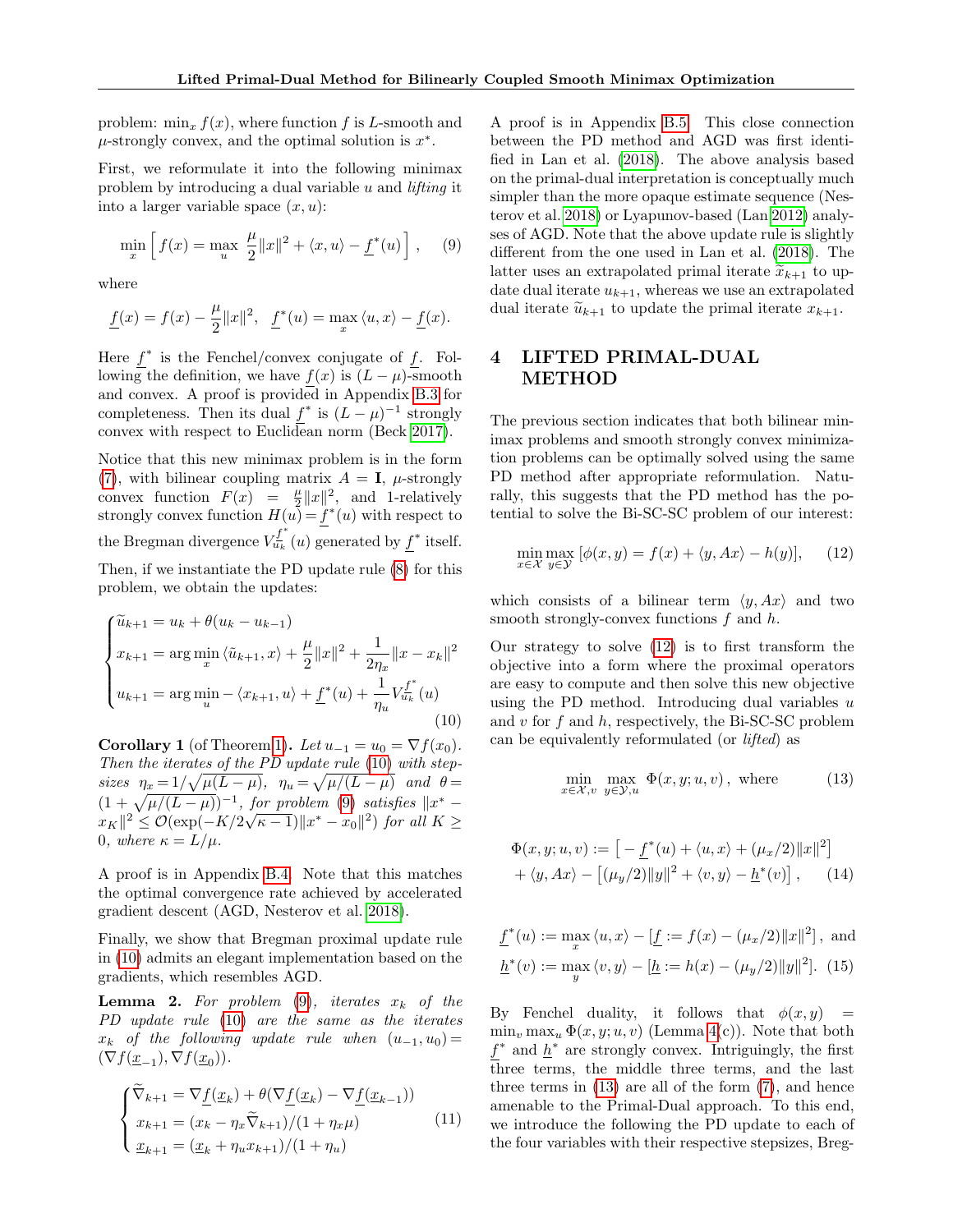# <span id="page-6-2"></span>Algorithm 1 LPD: Lifted Primal-Dual algorithm

<span id="page-6-4"></span>Required:  $\mathcal{X}, \mathcal{Y}, (f, L_x, \mu_x), (A, ||A||), (h, L_y, \mu_y), K$ ,  $\{(\eta_{x,k}, \eta_{y,k}, \eta_{u,k}, \eta_{v,k}, \theta_k)\}_{k=0}^{K-1}$ 1 Initialize  $(x_{-1}, y_{-1}) = (x_0, y_0) \in \mathcal{X} \times \mathcal{Y}$ 2 Set  $f = f - (\mu_x/2) || \cdot ||^2$ ,  $\underline{h} = h - (\mu_y/2) || \cdot ||^2$ ,  $(\underline{x}_{-1}, \underline{y}_{-1}) = (\underline{x}_0, \underline{y}_0) = (x_0, y_0)$ for  $0 \leq k \leq K - 1$  do  $\tilde{x}_{k+1} = x_k + \theta_k(x_k - x_{k-1}),$ <br> $\tilde{x}_{k+1} = x_k + \theta_k(x_k - x_{k-1}),$  $\widetilde{y}_{k+1} = y_k + \theta_k(y_k - y_{k-1}),$ <br> $\widetilde{\widetilde{\nabla}}$  $\nabla_{x,k+1} = \nabla \underline{f}(\underline{x}_k) + \theta_k (\nabla \underline{f}(\underline{x}_k) - \nabla \underline{f}(\underline{x}_{k-1}))$ ,  $\nabla_{y,k+1} = \nabla \underline{h}(\underline{y}_k) + \theta_k (\nabla \underline{h}(\underline{y}_k) - \nabla \underline{h}(\underline{y}_{k-1}))$  $x_{k+1} = \mathcal{P}_{\mathcal{X}}((x_k - \eta_{x,k}(A^{\top}\widetilde{y}_{k+1} + \widetilde{\nabla}_{x,k+1}))/\$  $y_{k+1} = \mathcal{P}_{\mathcal{Y}}((y_k + \eta_{y,k}(A\widetilde{x}_{k+1} - \nabla_{y,k+1}))/\$ 6  $\underline{x}_{k+1} = (\underline{x}_k + \eta_{u,k} x_{k+1})/(1 + \eta_{u,k})$ , 7  $y_{k+1} = (\underline{y}_k + \eta_{v,k} y_{k+1})/(1 + \eta_{v,k})$ end s return  $(x_K, y_K, \underline{x}_K, \underline{y}_K)$ 

<span id="page-6-8"></span><span id="page-6-6"></span><span id="page-6-5"></span>man divergences, and extrapolation steps.

$$
(\tilde{x}_{k+1}, \tilde{y}_{k+1}) = (1+\theta)(x_k, y_k) - \theta(x_{k-1}, y_{k-1})
$$
  
\n
$$
(\tilde{u}_{k+1}, \tilde{v}_{k+1}) = (1+\theta)(u_k, v_k) - \theta(u_{k-1}, v_{k-1})
$$
  
\n
$$
x_{k+1} = \arg \min_{x \in \mathcal{X}} \langle A^{\top} \tilde{y}_{k+1} + \tilde{u}_{k+1}, x \rangle +
$$
  
\n
$$
||x - x_k||^2 / 2\eta_x + \mu_x ||x||^2 / 2
$$
  
\n
$$
y_{k+1} = \arg \min_{y \in \mathcal{Y}} - \langle A^{\top} \tilde{x}_{k+1} + \tilde{v}_{k+1}, y \rangle +
$$
  
\n
$$
||y - y_k||^2 / 2\eta_y + \mu_y ||y||^2 / 2
$$
  
\n
$$
u_{k+1} = \arg \min_u - \langle x_{k+1}, u \rangle + \underline{f}^*(u) + V_{u_k}^{\underline{f}^*}(u) / \eta_u
$$
  
\n
$$
v_{k+1} = \arg \min_v - \langle y_{k+1}, v \rangle + \underline{h}^*(v) + V_{v_k}^{\underline{h}^*}(v) / \eta_v
$$

We show that the above update rule can be easily implemented using Algorithm [1,](#page-6-2) which we call the Lifted Primal-Dual (LPD) method.

<span id="page-6-7"></span>**Lemma 3.** For problem [\(13\)](#page-5-3), iterates  $(x_k, y_k)$  of the PD update rule [\(16\)](#page-6-3) is the same as the iterates  $(x_k, y_k)$ of Algorithm [1,](#page-6-2) when  $(u_{-1}, u_0) = (\nabla \underline{f}(\underline{x}_{-1}), \nabla \underline{f}(\underline{x}_0)),$  $(v_{-1}, v_0) = (\nabla \underline{f}(\underline{y}_{-1}), \nabla \underline{f}(\underline{y}_0)).$ 

We omit the proof of the above lemma as it is similar to that of Lemma [2.](#page-5-4) Note that we update the variables in the order  $(x, y) \rightarrow (x, y)$ , where variables in tuples are simultaneously updated. However, any update ordering can be shown to achieve similar guarantees as we show, by using appropriate extrapolation steps and stepsize choices. We extrapolate all the variables and gradients (in step [3](#page-6-4) of Algorithm [1\)](#page-6-2) before the  $x$  and  $y$  updates (steps [4](#page-6-5) and [5](#page-6-6) of Algorithm [1\)](#page-6-2)

to make our analysis a bit symmetric, hence simpler. However, depending on the order in which we update each of the variables we may not have to extrapolate all the variables. For example, if we update variables in the order  $x \to y \to \underline{x} \to y$ , we only have to use  $(a)$ the extrapolated  $\widetilde{y}_{k+1}$  and  $\nabla_{x,k+1}$  for updating x, and (b) the extrapolated  $\nabla_{y,k+1}$  for updating y.

## <span id="page-6-1"></span>5 CONVERGENCE ANALYSIS

Now we provide the main theoretical results.

Strongly-Convex–Strongly-Concave Case. LPD achieves the optimal iteration complexity for solving Bi-SC-SC problem in [\(12\)](#page-5-2). Define the following condition numbers:  $\kappa_x = L_x/\mu_x, \ \kappa_y = L_y/\mu_y,$  $\kappa_{xy} = ||A|| / \sqrt{\mu_x \mu_y}$ , and define the meta-condition number:  $\kappa = \sqrt{\kappa_x - 1} + 2\kappa_{xy} + \sqrt{\kappa_y - 1}$ . Let  $x^*, y^*$ be the optimal solution. For any candidate solution  $(x, y) \in \mathcal{X} \times \mathcal{Y}$ , we measure the suboptimality with,

$$
\Delta(x, y) = \kappa_{xy}(\mu_x ||x - x^*||^2 + \mu_y ||y - y^*||^2).
$$

<span id="page-6-0"></span>**Theorem 2** (Informal, cf. Corollary [2\)](#page-22-0). For any  $k \geq$ 0, set the parameters

$$
\gamma = 1 + \kappa^{-1}, \, \theta_k = 1/\gamma, \n\eta_{x,k} = (\sqrt{\kappa_x - 1} + 2\kappa_{xy})^{-1}/\mu_x, \n\eta_{y,k} = (2\kappa_{xy} + \sqrt{\kappa_y - 1})^{-1}/\mu_y, \n\eta_{u,k} = (\sqrt{\kappa_x - 1})^{-1}, \, \eta_{v,k} = (\sqrt{\kappa_y - 1})^{-1}.
$$
\n(17)

<span id="page-6-3"></span>Then for any  $K > 0$ , output of Algorithm [1](#page-6-2) satisfies

$$
\Delta(x^K, y^K)
$$
  
\n
$$
\le \exp(-\frac{(K-1)}{(\kappa+1)}) \Big( \Big( \frac{1}{\eta_{x,0}} + \frac{L_x - \mu_x}{\eta_{u,0}} \Big) \|x^* - x_0\|^2 + \Big( \frac{1}{\eta_{y,0}} + \frac{L_y - \mu_y}{\eta_{v,0}} \Big) \|y^* - y_0\|^2 \Big).
$$

Note that the parameter choices in the above theorem are iteration  $(k)$  invariant. The gradient complexity of Algorithm [1](#page-6-2) is

$$
\mathcal{O}\Big(\Big(\sqrt{\frac{L_x}{\mu_x} - 1} + \frac{\|A\|}{\sqrt{\mu_x \mu_y}} + \sqrt{\frac{L_y}{\mu_y} - 1}\Big) \log\Big(\frac{1}{\varepsilon}\Big)\Big),\ (18)
$$

which is optimal and matches the lower-bound (Zhang et al. [2019\)](#page-10-0) for Bi-SC-SC problem [\(12\)](#page-5-2) up to logarithmic factors in the problem parameters. The lifting of the objective function allows the PD method to be jointly applied to the smooth convex terms (as illustrated in Section [3.2\)](#page-4-4) and to the bilinear minimax terms (as illustrated in Section [3.1\)](#page-4-5), achieving this optimal rate (Zhang et al. [2019\)](#page-10-0). Comparisons to other algorithms are given in Table [1.](#page-2-0)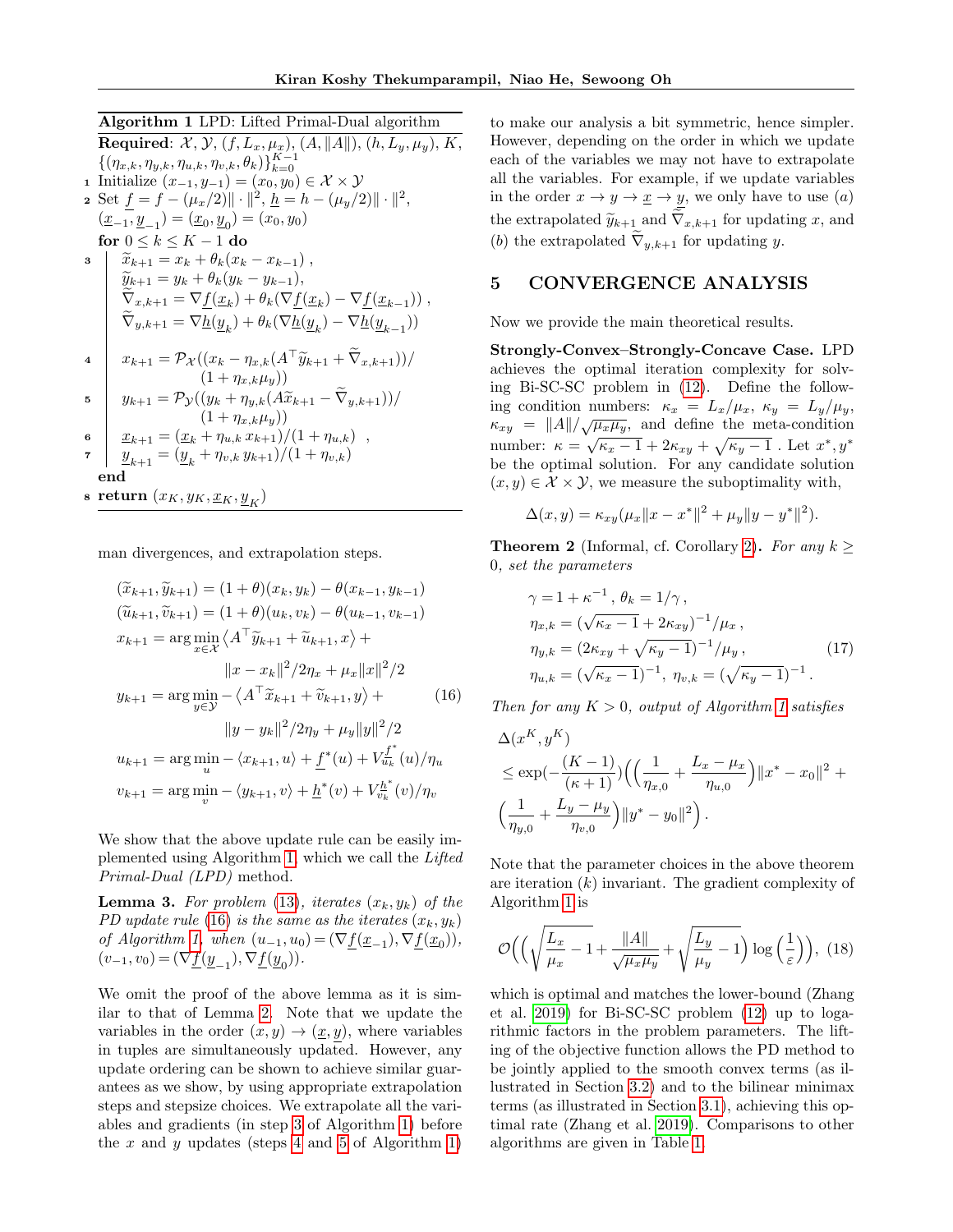We emphasize that LPD inherits the computational and conceptual simplicity of the PD methods. The former leads to a single-loop algorithm, which is much simpler than other state-of-the-art complex multi-loop methods with sub-optimal guarantees (Lin et al. [2020;](#page-10-5) Wang et al. [2020;](#page-10-6) Xie et al. [2021\)](#page-11-1). The latter leads to a more transparent analysis, based on the simple analysis of the PD methods (Theorem [1\)](#page-4-3), which is based on an even simpler analysis of PPM (Lemma [1\)](#page-4-0).

Note that we do not directly adapt the original guarantee of the PD method (Chambolle et al. [2016\)](#page-9-5). Our analysis has to be different since the naive application of the existing algorithm and analysis will depend on an effective strong convexity parameter (in  $(x, v)$ ) of  $\min(\mu_x, 1/(L_y - \mu_y))$ , an effective strong concavity parameter (in  $(y, u)$ ) of min $(\mu_y, 1/(L_x - \mu_x))$ , and a Lipschitz constant which is equal to the largest eigenvalue of the matrix effective coupling matrix  $[I, A; 0, I]$ . This leads to a sub-optimal guarantee. Hence, we propose a different approach with a tighter analysis to achieve the optimal rates.

Convex–Strongly-Concave Case. Consider the Bilinearly-coupled Convex–Strongly-Concave (Bi-C-SC) case, where f is merely convex, i.e.  $\mu_x = 0$ .

<span id="page-7-0"></span>**Remark 1** (LPD + Smoothing (Nesterov [2005\)](#page-9-7)). Let  $\phi(x, y)$  be the objective of a Bi-C-SC problem. Then we can apply LPD for Bi-SC-SC problems (Theorem [2\)](#page-6-0) to the smoothed Bi-SC-SC objective  $\phi(x, y) + \lambda \varepsilon ||x||^2$ for some  $\lambda > 0$ , and achieve an iteration complexity of  $\mathcal{O}(\sqrt{L_x/\varepsilon} + ||A||/\sqrt{\mu_y \varepsilon} + \sqrt{L_y/\mu_y}) \log(1/\varepsilon)$  for solving the original Bi-C-SC problem.

The above result is optimal up to logarithmic factors. The first term cannot be improved even for a pure minimization of convex  $f$  (Nesterov et al. [2018\)](#page-10-3). Due to a lower-bound of  $\Omega(||A||/\sqrt{\mu_y \varepsilon})$  for the same problem when  $f = 0$  (Ouyang et al. [2021\)](#page-11-2), the second term cannot be improved. The third term cannot be improved even for a pure maximization of strongly-concave  $h$ (Nesterov et al. [2018\)](#page-10-3).

However, smoothing might not be desirable in practice, because it requires bounded domains and fixing the final target error  $\varepsilon$  in advance, and it is hard to tune  $\lambda$  (Nesterov [2005\)](#page-9-7). We therefore design a direct algorithm by customizing the stepsizes of LPD. Let  $D_{\mathcal{X}} = \max_{x \in \mathcal{X} \cap \text{dom}(f)} \|x - x_0\|$  and  $D_{\mathcal{Y}} = \max_{y \in \mathcal{Y} \cap \text{dom}(h)} \|y - y_0\|.$  Note that the min variable solution  $x^*$  may not be unique.

<span id="page-7-1"></span>Theorem 3 (Informal, cf. Corollary [3\)](#page-24-0). Let

$$
1/\eta_{x,k} = 1/(k+1)\eta_x, 1/\eta_x = 2L_x + 16||A||/\mu_y,
$$
  
\n
$$
1/\eta_{y,k} = 1/(k+1)\eta_y + k\mu_y/2, 1/\eta_y = 2(L_y - \mu_y),
$$
  
\n
$$
\eta_{u,k} = \eta_{v,k} = 2/k, \text{ for all } k \ge 0.
$$
\n(19)

Then for any  $K > 0$ , output of Algorithm [1](#page-6-2) satisfies (a) if  $D_{\mathcal{X}} < \infty$  and  $D_{\mathcal{Y}} < \infty$ ,

$$
\max_{y \in \mathcal{Y}} \phi(\overline{x}_K, y) - \min_{x \in \mathcal{X}} \phi(x, \overline{y}_K) \le
$$
\n
$$
\frac{2L_x D_X^2}{K(K+1)} + \frac{16||A||^2 D_X^2}{\mu_y K(K+1)} + \frac{2(L_y - \mu_y) D_Y^2}{K(K+1)}
$$
\n(20)

where  $(\overline{x}_K, \overline{y}_K) := \sum_{k=1}^K \frac{2k}{K(K+1)}(x_k, y_k),$ (b) even if the feasible set is unbounded,

$$
\frac{\mu_y}{4} \|y^* - y_K\|^2 \le \frac{2L_x \|x^* - x_0\|^2}{K(K+1)} +
$$
  

$$
\frac{16\|A\|^2 \|x^* - x_0\|^2}{\mu_y K(K+1)} + \frac{2(L_y - \mu_y) \|y^* - y_0\|^2}{K(K+1)}
$$
(21)

(c) if  $D_{\mathcal{X}} < \infty$ ,  $\phi_n(x) = \max_{y \in \mathcal{Y}} \phi(x, y)$ ,  $\phi_d(x) =$  $\min_{x \in \mathcal{X}} \phi(x, y)$ , and we do a warm restart on variable y with  $K_0 = \Omega_{\varepsilon}(1)$  initial additional iterations, then

$$
\phi_p(\overline{x}_K) - \phi_p(x^*) \le (L_x + \frac{10L_y ||A||^2}{\mu_y^2}) \frac{4||x^* - x_0||^2}{K(K+1)}, \text{ and}
$$
  

$$
\phi_d(y^*) - \phi_d(\overline{y}_K) \le (L_x + \frac{8||A||^2}{\mu_y}) \frac{4D_X^2}{K(K+1)}.
$$

This implies that, for Bi-C-SC problem, LPD has a gradient complexity of

$$
\mathcal{O}\Big(\Big(\sqrt{\frac{L_x}{\varepsilon}} + \frac{\|A\|}{\sqrt{\mu_y \varepsilon}} + \sqrt{\frac{L_y - \mu_y}{\varepsilon}}\Big)\Big). \qquad (22)
$$

The LPD method achieves better complexities than previous single-loop algorithms (Nesterov et al. [2006;](#page-9-11) Mokhtari et al. [2020\)](#page-10-2), PDHG-type algorithm (Zhao [2019\)](#page-10-9), direct multi-loop algorithm (Thekumparampil et al. [2019\)](#page-10-10), and some smoothing-based multi-loop algorithms (Lin et al. [2020;](#page-10-5) Wang et al. [2020;](#page-10-6) Xie et al. [2021\)](#page-11-1) (see Table [1\)](#page-2-0). Earlier single-loop methods such as Chambolle et al. [\(2016\)](#page-9-5) and Hamedani et al. [\(2021\)](#page-10-13) achieve  $\mathcal{O}(1/K^2)$  rate only under the restriction that  $L_x = 0$ . This showcases the generality and simplicity of our LPD method, as it is the first single-loop algorithm (to the best of our knowledge) which achieves  $\mathcal{O}(1/K^2)$  rate for this problem. It is not known if better rates than in the above theorem are achievable with a direct single-loop algorithm without using the smoothing technique, like in Lifted  $PD +$  Smoothing (Remark [1\)](#page-7-0). As discussed after Remark [1,](#page-7-0) direct algorithms such as the one above are more desirable.

Prox-friendly terms: We point out that LPD can be extended to solve more general (possibly nonsmooth) minmax problems with the same guarantees:

$$
\min_{x \in \mathcal{X}} \max_{y \in \mathcal{Y}} F(x) + f(x) + \langle y, Ax \rangle - h(y) - H(y), \tag{23}
$$

where  $F$  and  $H$  are convex and we have access to their proximal operators and f, h satisfy our Assumption [1.](#page-3-1) We give the details of extension in Appendix [B.6.](#page-17-0)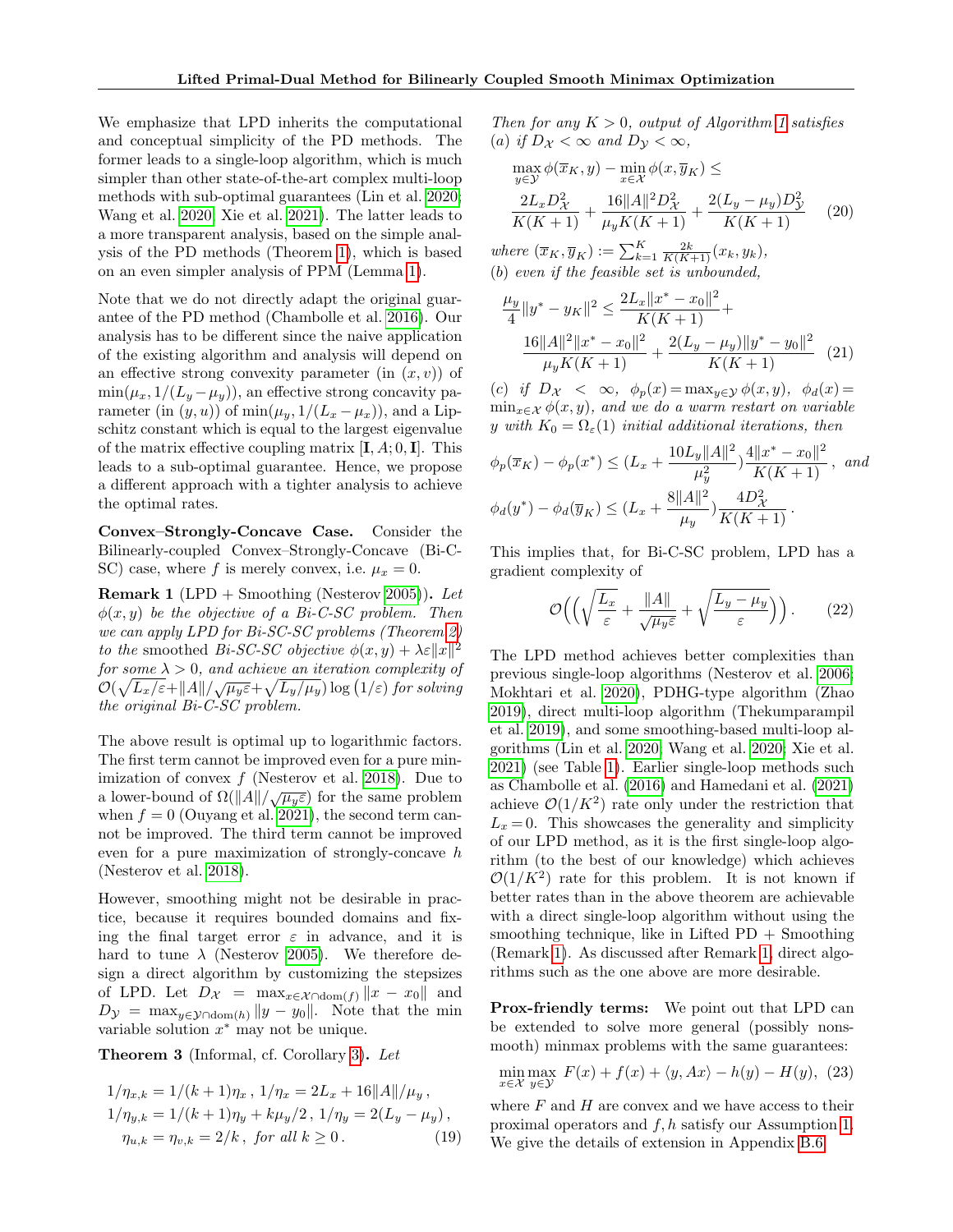<span id="page-8-0"></span>

Figure 1: LPD method (ours) achieves a faster linear convergence rate than competing algorithms in Strongly-Convex–Strongly-Concave synthetic quadratic minimax (a-b) and policy evaluation (c) problems. LPD method (ours) also achieves a faster  $O(1/K^2)$  convergence rate than competing single-loop algorithm in Convex–Strongly-Concave policy evaluation problem (d).

# <span id="page-8-1"></span>6 EXPERIMENTAL RESULTS

In this section we compare our LPD method with some competing single-loop non-smoothing-based direct algorithms when solving both synthetic and real-world problems. More details of the experiments are provided in Appendix [F.](#page-27-0) First, we compare our LPD method with Mirror Prox (MP) (Mokhtari et al. [2020\)](#page-10-2), Balanced Mirror Prox (MP Bal.) (see Appendix [F\)](#page-27-0), and Relative Lipschitzness-based Mirror Prox (MP RL, Cohen et al. [2020\)](#page-10-4) when solving Bi-SC-SC problems. We only compared our (single-loop) algorithm with other single-loop algorithms, because multi-loop algorithms such as in Wang et al. [\(2020\)](#page-10-6) and Xie et al. [\(2021\)](#page-11-1) are typically challenging to implement and tune. To the best of our knowledge, there are no publicly available implementations for these algorithms.

Quadratic Problem: First, we consider synthetic quadratic problems of the form [\(4\)](#page-3-2). We randomly generate the matrices  $B, A, C$  in such a way that  $\kappa_x = L_x/\mu_x = \kappa_y = L_y/\mu_y$  and  $\kappa_{xy} = ||A||/\sqrt{\mu_x\mu_y} :=$  $\sqrt{\kappa_x}$ . In Figure [1a,](#page-8-0) we plot the primal-dual gap against the number of iterations  $(K)$  of different algorithms when solving such a problem with  $\kappa_x = 256.0$ . We see what LPD achieves a faster linear convergence than other methods. In Figure [1b,](#page-8-0) we plot  $K/\log(\Delta_0^2/\Delta_K^2)$ against  $\kappa_x$  where  $\Delta_K = ||x_K - x^*||^2 + ||y_K - y^*||^2$ . We vary  $\kappa_x$  from 5.96 to 656.84. As expected from theory, in this log-log scale plot, slope of the LPD curve is th this log-log scale plot, slope of the EID curve is<br>close to 1/2 since  $\Delta_K^2 \leq \mathcal{O}(\exp(-K/\sqrt{\kappa_x}))$  for LPD, and slope of other algorithms are close to one since  $\Delta_K^2 \leq \mathcal{O}(\exp(-K/\kappa_x))$  for other algorithms.

Policy Evaluation: Next, we consider policy evaluation problems of the form [\(6\)](#page-4-6). We consider the same MountainCar (Sutton et al. [2018\)](#page-10-25) reinforcement learning problem used in Du et al. [\(2017\)](#page-10-23), and use the same copy of policy trace  $\{(s_t, a_t, s_{t+1}, r_t)\}_{t=1}^n$  used by Du et al. [\(2017\)](#page-10-23) to construct the MSPBE minimization problem. We create the feature vectors  $\phi_t$ , by applying PCA to the state vectors  $s_t$  to whiten them. This reduces their dimension from 300 to 200. Finally setting  $\rho = 1.0$ , results in a highly ill-conditioned Bi-SC-SC problem with  $\kappa_x = 1.0$ ,  $\kappa_{xy} = 24.35$ , and  $\kappa_y = 19387.07$ . In Figure [1c,](#page-8-0) we plot the primal-dual gap against the number of iterations  $(K)$  of different algorithms when solving this problem. We observe that, our LPD method achieves much faster linear convergence than all other algorithms. Note that MP is better than LPD for small K, because in this regime the  $\mathcal{O}(1/K)$  convergence rate of MP dominates its primal-dual gap.

Finally, we compare our LPD method with MP (Mokhtari et al. [2020\)](#page-10-2), when solving a Bi-SC-C problem.

SC-C Policy Evaluation: We consider the same minimum MSPBE estimation problem as above. However we directly use the 300 dimensional state vectors  $s_t$  as its feature vector  $\phi_t$ . This results in a Bi-SC-C problem. Note that Bi-SC-C objective is the negative of the objective of a Bi-C-SC problem, which means that we can solve it using LPD with stepsize choice given in Theorem [2.](#page-6-0) In Figure [1d,](#page-8-0) we plot the primaldual gap against the number of iterations  $(K)$  of LPD and MP methods when solving this problem. As theory predicts, we observe that the LPD method achieves a much faster  $O(1/K^2)$  convergence rate than  $O(1/K)$ convergence rate of MP.

## 7 CONCLUSION

We studied Bi-SC-SC problem and provided an optimal single-loop algorithm: the Lifted Primal-Dual (LPD) method to solve it. The LPD method is designed using simple building blocks of the Primal-Dual method and lifting, leading to its generalizability, simplicity, and transparent analysis. Further, we also provide two related algorithms—one optimal (upto logarithmic factors) and another single-loop—to solve Bi-C-SC problem.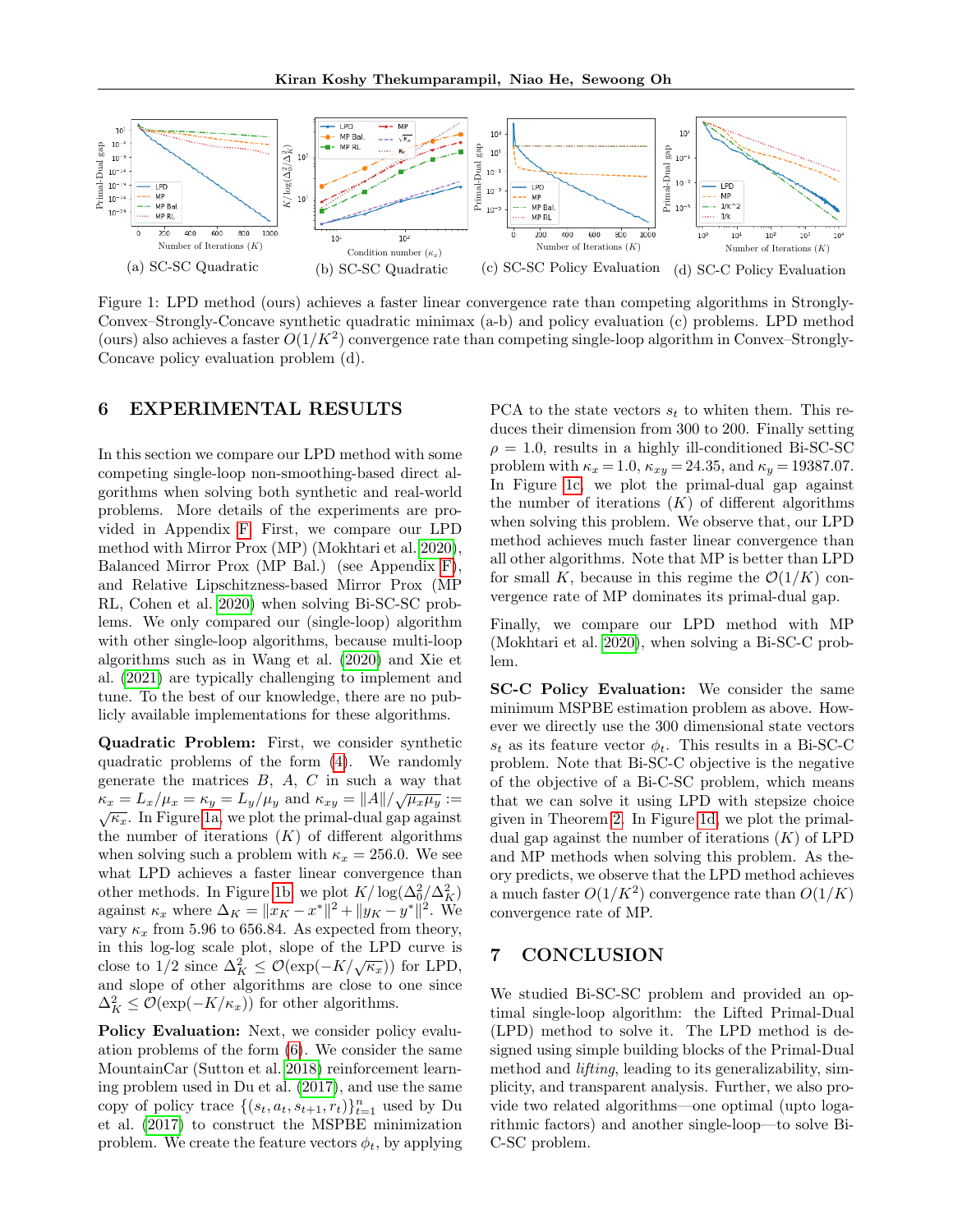### Acknowledgement

This work is supported by Google faculty research award and NSF grants CNS-2002664, IIS-1929955, DMS-2134012, CCF-2019844 as a part of NSF Institute for Foundations of Machine Learning (IFML), CNS-2112471 as a part of NSF AI Institute for Future Edge Networks and Distributed Intelligence (AI-EDGE), and CCF-1934986. This work was done prior to the first author joining Amazon and does not relate to his current position there.

### References

- <span id="page-9-0"></span>Korpelevich, Galina M (1976). "The extragradient method for finding saddle points and other problems". In: Matecon 12, pp. 747–756.
- <span id="page-9-20"></span>Rockafellar, R Tyrrell (1976). "Monotone operators and the proximal point algorithm". In: SIAM journal on control and optimization 14.5, pp. 877–898.
- <span id="page-9-17"></span>Rockafellar, R Tyrell (1987). "Linear-quadratic programming and optimal control". In: SIAM Journal on Control and Optimization 25.3, pp. 781–814.
- <span id="page-9-9"></span>Tseng, Paul (1995). "On linear convergence of iterative methods for the variational inequality problem". In: Journal of Computational and Applied Mathematics 60.1-2, pp. 237–252.
- <span id="page-9-2"></span>Chen, George HG and R Tyrrell Rockafellar (1997). "Convergence rates in forward–backward splitting". In: SIAM Journal on Optimization 7.2, pp. 421–444.
- <span id="page-9-19"></span>El Ghaoui, Laurent and Hervé Lebret (1997). "Robust solutions to least-squares problems with uncertain data". In: SIAM Journal on matrix analysis and applications 18.4, pp. 1035–1064.
- <span id="page-9-14"></span>Bai, Zhong-Zhi, Gene H Golub, and Michael K Ng (2003). "Hermitian and skew-Hermitian splitting methods for non-Hermitian positive definite linear systems". In: SIAM Journal on Matrix Analysis and Applications 24.3, pp. 603–626.
- <span id="page-9-1"></span>Nemirovski, Arkadi (2004). "Prox-method with rate of convergence  $O(1/t)$  for variational inequalities with Lipschitz continuous monotone operators and smooth convex-concave saddle point problems". In: SIAM Journal on Optimization 15.1, pp. 229–251.
- <span id="page-9-15"></span>Benzi, Michele, Gene H Golub, and Jörg Liesen (2005). "Numerical solution of saddle point problems". In: Acta numerica 14, pp. 1–137.
- <span id="page-9-7"></span>Nesterov, Yu (2005). "Smooth minimization of nonsmooth functions". In: Mathematical programming 103.1, pp. 127–152.
- <span id="page-9-11"></span>Nesterov, Yurii and Laura Scrimali (2006). "Solving strongly monotone variational and quasi-variational inequalities". In:
- <span id="page-9-10"></span>Facchinei, Francisco and Jong-Shi Pang (2007). Finitedimensional variational inequalities and comple-

mentarity problems. Springer Science & Business Media.

- <span id="page-9-12"></span>Nesterov, Yurii (2007). "Dual extrapolation and its applications to solving variational inequalities and related problems". In: Mathematical Programming 109.2, pp. 319–344.
- <span id="page-9-16"></span>Bai, Zhong-Zhi (2009). "Optimal parameters in the HSS-like methods for saddle-point problems". In: Numerical Linear Algebra with Applications 16.6, pp. 447–479.
- <span id="page-9-24"></span>Kakade, Sham, Shai Shalev-Shwartz, Ambuj Tewari, et al. (2009). "On the duality of strong convexity and strong smoothness: Learning applications and matrix regularization". In: Unpublished Manuscript, [http: // ttic. uchicago. edu/](http://ttic.uchicago.edu/~shai/papers/KakadeShalevTewari09.pdf) ~ shai/ papers/ [KakadeShalevTewari09. pdf](http://ttic.uchicago.edu/~shai/papers/KakadeShalevTewari09.pdf) 2.1.
- <span id="page-9-3"></span>Bauschke, Heinz H, Patrick L Combettes, et al. (2011). Convex analysis and monotone operator theory in Hilbert spaces. Vol. 408. Springer.
- <span id="page-9-13"></span>Juditsky, Anatoli, Arkadi Nemirovski, et al. (2011). "First order methods for nonsmooth convex largescale optimization, ii: utilizing problems structure". In: Optimization for Machine Learning 30.9, pp. 149–183.
- <span id="page-9-21"></span>He, Bingsheng and Xiaoming Yuan (2012). "Convergence analysis of primal-dual algorithms for a saddle-point problem: from contraction perspective". In: SIAM Journal on Imaging Sciences 5.1, pp. 119–149.
- <span id="page-9-23"></span>Lan, Guanghui (2012). "An optimal method for stochastic composite optimization". In: Mathematical Programming 133.1, pp. 365–397.
- <span id="page-9-4"></span>Chen, Yunmei, Guanghui Lan, and Yuyuan Ouyang (2014). "Optimal primal-dual methods for a class of saddle point problems". In: SIAM Journal on Optimization 24.4, pp. 1779–1814.
- <span id="page-9-18"></span>Liu, Qingshan and Jun Wang (2015). "A projection neural network for constrained quadratic minimax optimization". In: IEEE Transactions on Neural Networks and Learning Systems 26.11, pp. 2891– 2900.
- <span id="page-9-5"></span>Chambolle, Antonin and Thomas Pock (2016). "On the ergodic convergence rates of a first-order primal– dual algorithm". In: Mathematical Programming 159.1, pp. 253–287.
- <span id="page-9-6"></span>He, Yunlong and Renato DC Monteiro (2016). "An accelerated HPE-type algorithm for a class of composite convex-concave saddle-point problems". In: SIAM Journal on Optimization 26.1, pp. 29–56.
- <span id="page-9-8"></span>Palaniappan, Balamurugan and Francis Bach (2016). "Stochastic variance reduction methods for saddlepoint problems". In: Advances in Neural Information Processing Systems, pp. 1416–1424.
- <span id="page-9-22"></span>Beck, Amir (2017). First-order methods in optimization. SIAM.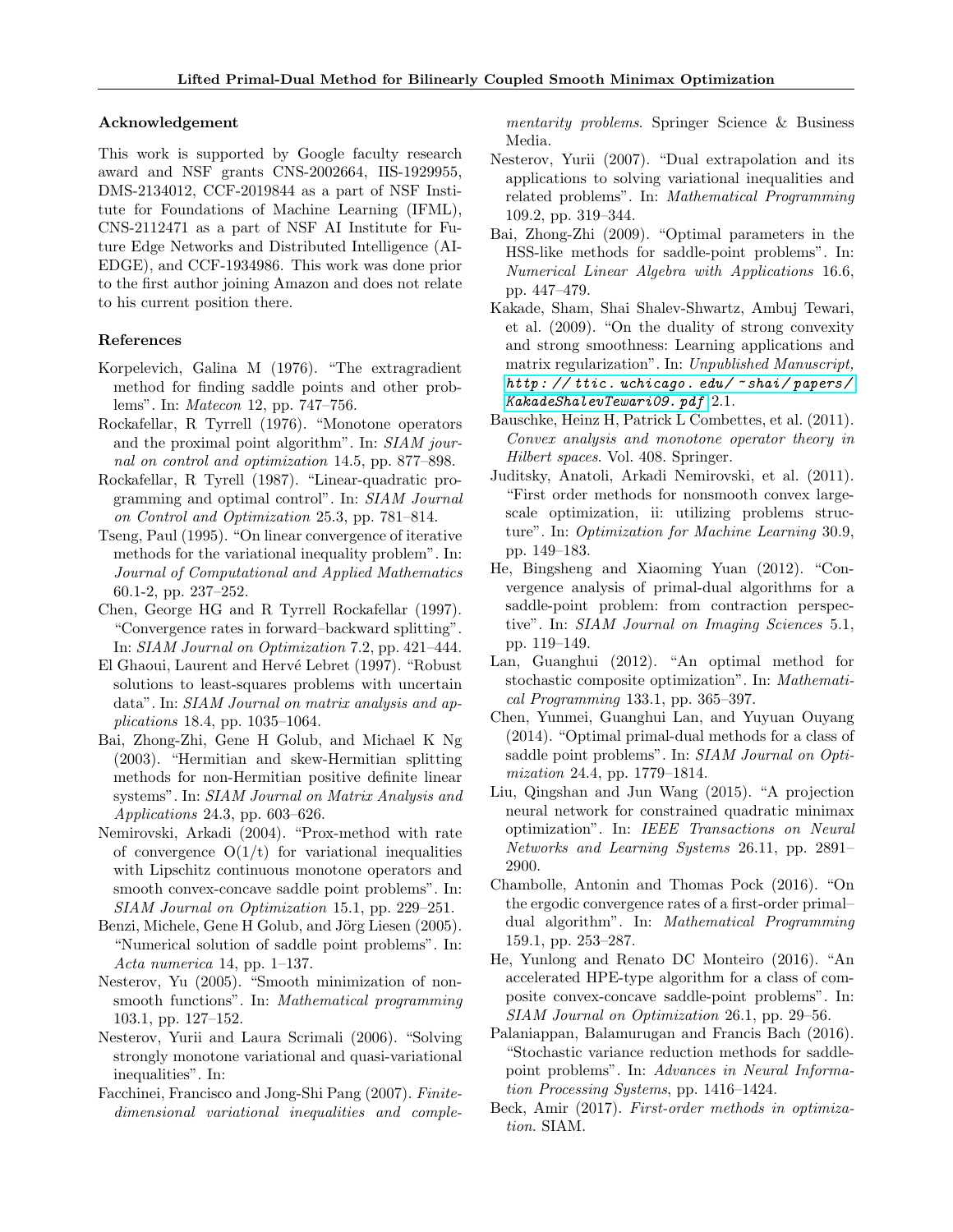- <span id="page-10-8"></span>Chen, Yunmei, Guanghui Lan, and Yuyuan Ouyang (2017). "Accelerated schemes for a class of variational inequalities". In: Mathematical Programming 165.1, pp. 113–149.
- <span id="page-10-11"></span>Daskalakis, Constantinos, Andrew Ilyas, Vasilis Syrgkanis, and Haoyang Zeng (2017). "Training gans with optimism". In: arXiv preprint arXiv:1711.00141.
- <span id="page-10-23"></span>Du, Simon S, Jianshu Chen, Lihong Li, Lin Xiao, and Dengyong Zhou (2017). "Stochastic variance reduction methods for policy evaluation". In: International Conference on Machine Learning. PMLR, pp. 1049–1058.
- <span id="page-10-1"></span>Gidel, Gauthier, Hugo Berard, Gaëtan Vignoud, Pascal Vincent, and Simon Lacoste-Julien (2018). "A Variational Inequality Perspective on Generative Adversarial Networks". In: International Conference on Learning Representations.
- <span id="page-10-7"></span>Lan, Guanghui and Yi Zhou (2018). "An optimal randomized incremental gradient method". In: Mathematical programming 171.1, pp. 167–215.
- <span id="page-10-3"></span>Nesterov, Yurii et al. (2018). Lectures on convex optimization. Vol. 137. Springer.
- <span id="page-10-25"></span>Sutton, Richard S and Andrew G Barto (2018). Reinforcement learning: An introduction. MIT press.
- <span id="page-10-14"></span>Du, Simon S and Wei Hu (2019). "Linear convergence of the primal-dual gradient method for convexconcave saddle point problems without strong convexity". In: The 22nd International Conference on Artificial Intelligence and Statistics. PMLR, pp. 196–205.
- <span id="page-10-10"></span>Thekumparampil, Kiran K, Prateek Jain, Praneeth Netrapalli, and Sewoong Oh (2019). "Efficient algorithms for smooth minimax optimization". In: Advances in Neural Information Processing Systems, pp. 12659–12670.
- <span id="page-10-0"></span>Zhang, Junyu, Mingyi Hong, and Shuzhong Zhang (2019). "On lower iteration complexity bounds for the saddle point problems". In: arXiv preprint arXiv:1912.07481.
- <span id="page-10-9"></span>Zhao, Renbo (2019). "Optimal algorithms for stochastic three-composite convex-concave saddle point problems". In: arXiv preprint arXiv:1903.01687.
- <span id="page-10-12"></span>Alkousa, Mohammad S, Alexander Vladimirovich Gasnikov, Darina Mikhailovna Dvinskikh, Dmitry A Kovalev, and Fedor Sergeevich Stonyakin (2020). "Accelerated methods for saddle-point problem". In: Computational Mathematics and Mathematical Physics 60.11, pp. 1787–1809.
- <span id="page-10-15"></span>Azizian, Waïss, Ioannis Mitliagkas, Simon Lacoste-Julien, and Gauthier Gidel (2020a). "A tight and unified analysis of gradient-based methods for a whole spectrum of differentiable games". In: International Conference on Artificial Intelligence and Statistics. PMLR, pp. 2863–2873.
- <span id="page-10-22"></span>Azizian, Wa¨ıss, Damien Scieur, Ioannis Mitliagkas, Simon Lacoste-Julien, and Gauthier Gidel (2020b). "Accelerating smooth games by manipulating spectral shapes". In: International Conference on Artificial Intelligence and Statistics. PMLR, pp. 1705– 1715.
- <span id="page-10-18"></span>Choukroun, Yoni, Michael Zibulevsky, and Pavel Kisilev (2020). "Primal-Dual Sequential Subspace Optimization for Saddle-point Problems". In: arXiv preprint arXiv:2008.09149.
- <span id="page-10-4"></span>Cohen, Michael B, Aaron Sidford, and Kevin Tian (2020). "Relative lipschitzness in extragradient methods and a direct recipe for acceleration". In: arXiv preprint arXiv:2011.06572.
- <span id="page-10-19"></span>Huang, Kevin, Junyu Zhang, and Shuzhong Zhang (2020). "Cubic regularized newton method for saddle point models: a global and local convergence analysis". In: arXiv preprint arXiv:2008.09919.
- <span id="page-10-5"></span>Lin, Tianyi, Chi Jin, and Michael I Jordan (2020). "Near-optimal algorithms for minimax optimization". In: Conference on Learning Theory. PMLR, pp. 2738–2779.
- <span id="page-10-2"></span>Mokhtari, Aryan, Asuman Ozdaglar, and Sarath Pattathil (2020). "A unified analysis of extra-gradient and optimistic gradient methods for saddle point problems: Proximal point approach". In: International Conference on Artificial Intelligence and Statistics. PMLR, pp. 1497–1507.
- <span id="page-10-20"></span>Schäfer, Florian, Anima Anandkumar, and Houman Owhadi (2020). "Competitive Mirror Descent". In: arXiv preprint arXiv:2006.10179.
- <span id="page-10-6"></span>Wang, Yuanhao and Jian Li (2020). "Improved algorithms for convex-concave minimax optimization". In: arXiv preprint arXiv:2006.06359.
- <span id="page-10-24"></span>Xie, Guangzeng, Luo Luo, Yijiang Lian, and Zhihua Zhang (2020). "Lower complexity bounds for finitesum convex-concave minimax optimization problems". In: International Conference on Machine Learning. PMLR, pp. 10504–10513.
- <span id="page-10-16"></span>Yang, Junchi, Negar Kiyavash, and Niao He (2020a). "Global convergence and variance reduction for a class of nonconvex-nonconcave minimax problems". In: Advances in Neural Information Processing Systems 33, pp. 1153–1165.
- <span id="page-10-17"></span>Yang, Junchi, Siqi Zhang, Negar Kiyavash, and Niao He (2020b). "A catalyst framework for minimax optimization". In: Advances in Neural Information Processing Systems 33, pp. 5667–5678.
- <span id="page-10-21"></span>Zhang, Guojun, Kaiwen Wu, Pascal Poupart, and Yaoliang Yu (2020). "Newton-type methods for minimax optimization". In: arXiv preprint arXiv:2006.14592.
- <span id="page-10-13"></span>Hamedani, Erfan Yazdandoost and Necdet Serhat Aybat (2021). "A Primal-Dual Algorithm with Line Search for General Convex-Concave Saddle Point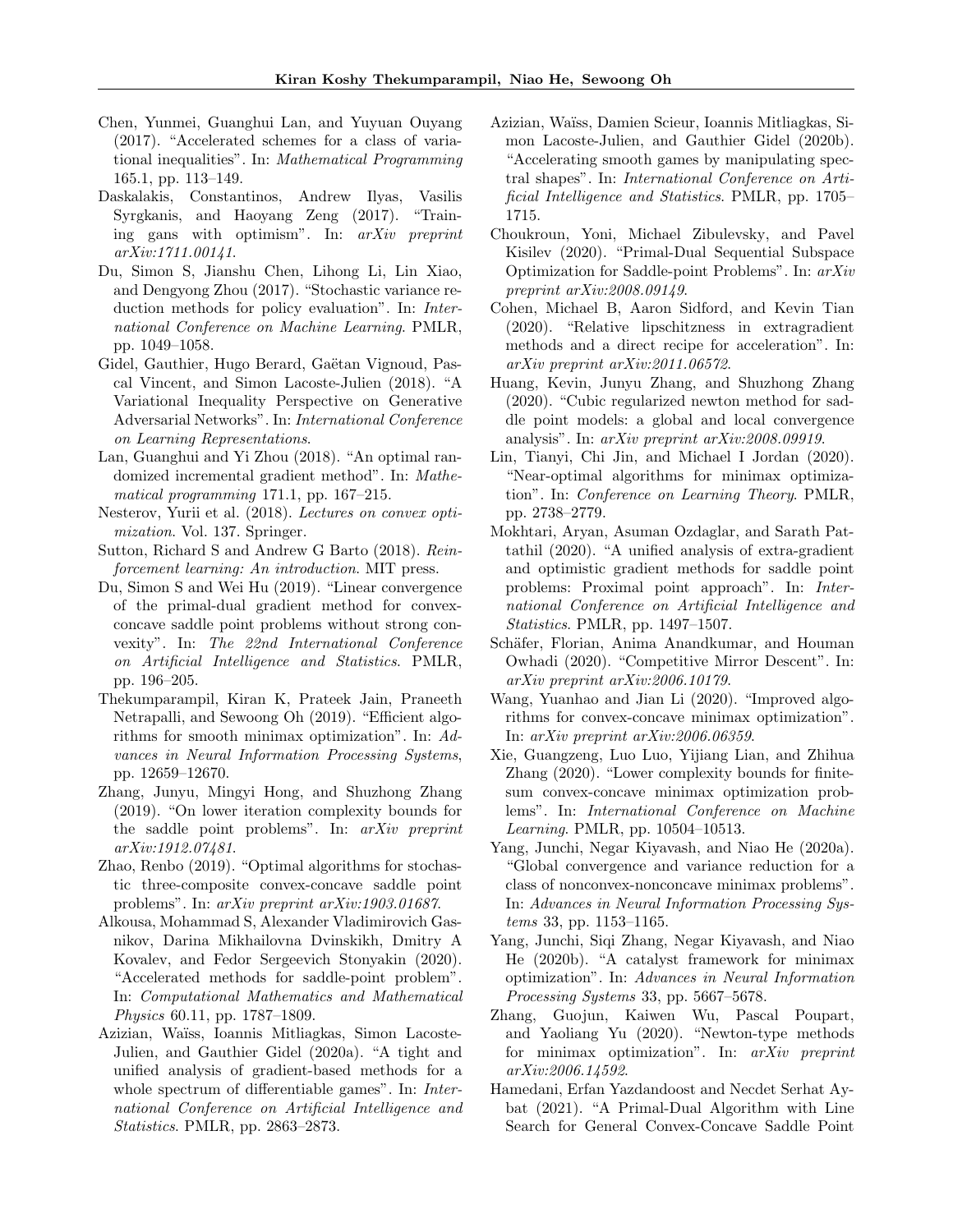Problems". In: SIAM Journal on Optimization 31.2, pp. 1299–1329.

- <span id="page-11-4"></span>Han, Yuze, Guangzeng Xie, and Zhihua Zhang (2021). "Lower complexity bounds of finite-sum optimization problems: The results and construction". In: arXiv preprint arXiv:2103.08280.
- <span id="page-11-2"></span>Ouyang, Yuyuan and Yangyang Xu (2021). "Lower complexity bounds of first-order methods for convex-concave bilinear saddle-point problems". In: Mathematical Programming 185.1, pp. 1–35.
- <span id="page-11-1"></span>Xie, Guangzeng, Yuze Han, and Zhihua Zhang (2021). "DIPPA: An improved Method for Bilinear Saddle Point Problems". In: arXiv preprint arXiv:2103.08270.
- <span id="page-11-3"></span>Zhang, Guodong, Yuanhao Wang, Laurent Lessard, and Roger Grosse (2021a). "Don't Fix What ain't Broke: Near-optimal Local Convergence of Alternating Gradient Descent-Ascent for Minimax Optimization". In: arXiv preprint arXiv:2102.09468.
- <span id="page-11-0"></span>Zhang, Siqi, Junchi Yang, Cristóbal Guzmán, Negar Kiyavash, and Niao He (2021b). "The complexity of nonconvex-strongly-concave minimax optimization". In: Uncertainty in Artificial Intelligence. PMLR, pp. 482–492.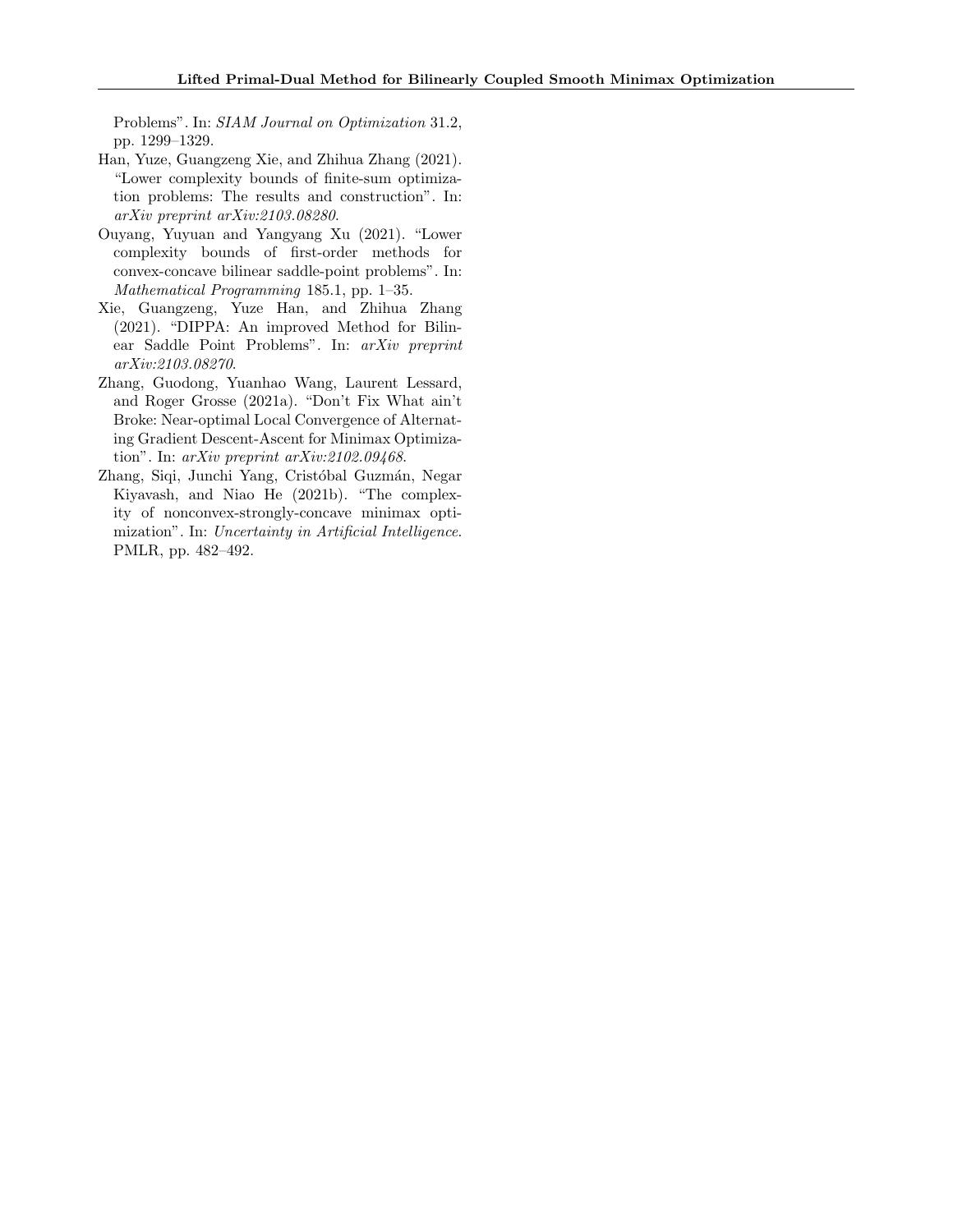# Supplementary Material: Lifted Primal-Dual Method for Bilinearly Coupled Smooth Minimax Optimization

# <span id="page-12-0"></span>A DEFINITIONS AND STANDARD RESULTS

### A.1 Convexity and Smoothness

**Definition 1.** We say that a function is  $\mu$ -strongly convex if

$$
f(\alpha x_1 + (1 - \alpha)x_2) \le \alpha f(x_1) + (1 - \alpha)f(x_2) - \frac{\mu}{2}\alpha(1 - \alpha)||x_1 - x_2||^2, \text{ for any } \alpha \in [0, 1],
$$
  

$$
f(x_2) \ge f(x_1) + \langle f'(x_1), x_2 - x_2 \rangle + \frac{\mu}{2} ||x_1 - x_2||^2, \text{ or equivalently}
$$
  

$$
\langle f'(x_1)(x_1) - f'(x_1)(x_2), x_1 - x_2 \rangle \ge \mu ||x_1 - x_2||^2
$$

for all  $x_1$  and  $x_2$ , where at any point  $x, f'(x) \in \partial f(x)$  is some sub-gradient of the function in its (Frechet) sub-differential  $\partial f(x)$  at that point. Further we say that a function (merely) convex if it is 0-strongly convex.

For a differentiable function f, its gradient at any point x is denoted by  $\nabla f(x)$ . Definition 2. We say that a function is L-smooth if it is differentiable and

$$
f(x_2) \le f(x_1) + \langle \nabla f(x_1), x_2 - x_2 \rangle + \frac{L}{2} \|x_2 - x_1\|^2, \text{ or equivalently } \langle \nabla f(x_1) - \nabla f(x_2), x_1 - x_2 \rangle \le L \|x_1 - x_2\|^2
$$

for all  $x_1$  and  $x_2$ , where where at any point  $x$ ,  $\nabla f(x)$  is gradient of the function at that point x.

### A.2 Fenchel/Convex Conjugate and Duality

**Definition 3.** Let f be a convex function. Then its Fenchel/convex conjugate  $f^*$  is defined as  $f^*(u) :=$  $\max_x \langle u, x \rangle - f(x)$ 

<span id="page-12-1"></span>Lemma 4 (Kakade et al. [2009;](#page-9-24) Nesterov et al. [2018\)](#page-10-3). Fenchel/convex conjugate satisfy the following properties.

- (a) If f is an L-smooth and convex function, then  $f^*$  1/L-strongly convex.
- (b) If f is an L-smooth and convex function, then  $\nabla f(x) = \arg \min_x \langle x, u \rangle f^*(u)$ .
- (c) If f is a convex function,  $(f^*)^*$  is f

(d) If f is an L-smooth and convex function and  $u = \nabla f(x)$  then  $x = \arg \min_u \langle u, x \rangle - f^*(x) \in \partial (f^*)(u)$ .

### A.3 Proximal Operator

**Definition 4.** For a convex function, F, its proximal operator  $prox_{nF}(x)$  (parameterized by some  $n > 0$ ) is defined as

$$
\operatorname{prox}_{\eta F}(x) = \arg\min_{\tilde{x}} F(x) + \frac{1}{2\eta} \|\tilde{x} - x\|^2 \tag{24}
$$

### A.4 Bregman Divergence, and Relative Lipschitzness and Relative Convexity

**Definition 5.** Let r be a strongly convex function. Then Bregman divergence  $V_x^r(\tilde{x})$  w.r.t. to the distance<br>concreting function  $(d, s)$  r is defined as the generating function  $(d.g.f.)$  r is defined as the

$$
V_x^r(\tilde{x}) = r(\tilde{x}) - r(x) - \langle r'(x), \tilde{x} - x \rangle \tag{25}
$$

<span id="page-12-2"></span>where  $r'(x) \in \partial r(x)$  is a sub-gradient of r at x.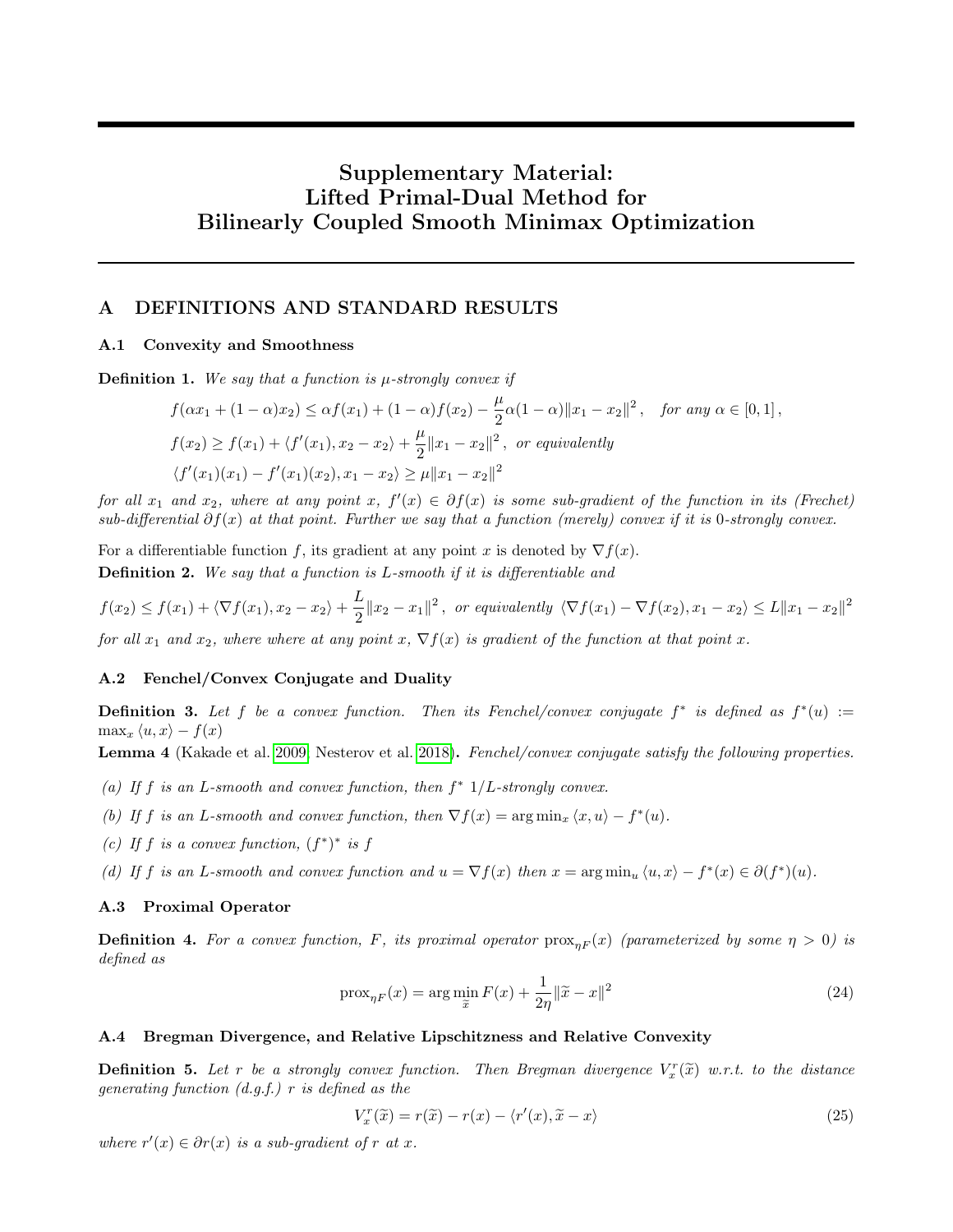**Lemma 5.** Let r be a  $\sigma$ -strongly convex function. Then Bregman divergence  $V_x^r(\tilde{x})$  w.r.t. to the d.g.f. r satisfies  $V_x^r(\tilde{x}) \geq (\sigma/2) \|\tilde{x} - x\|^2$  $V_x^r(\widetilde{x}) \geq (\sigma/2) \|\widetilde{x} - x\|^2.$ 

<span id="page-13-1"></span>**Lemma 6.** If f L-smooth convex function,  $u = \nabla f(x)$  and  $u_0 = \nabla f(x_0)$ , then  $\frac{1}{2L} ||u - u_0||^2 \leq V_{u_0}^{f^*}(u)$  $V_x^f(x_0) \le L/2 \|x - x_0\|^2$ 

*Proof.* By Lemma [4,](#page-12-1)  $f^*$  is  $1/L$ -strongly convex. Then using Lemma [5](#page-12-2) and Lemma [4](#page-12-1) we can show that.

$$
\frac{1}{2L}||u - u_0||^2 \le V_{u_0}^{f^*}(u) = f^*(u) - f^*(u_0) - \langle f^{*'}(u_0), u - u_0 \rangle
$$
\n(26)

$$
= (\langle u, x \rangle - f(x)) - (\langle u_0, x_0 \rangle - f(x_0)) - \langle x_0, u - u_0 \rangle
$$
\n
$$
= f(x_0) - f(x_0) - \langle u, x_0 - x \rangle
$$
\n(27)

$$
= f(x_0) - f(x) - \langle u, x_0 - x \rangle \tag{28}
$$

$$
= f(x_0) - f(x) - \langle \nabla f(x), x_0 - x \rangle \tag{29}
$$

$$
= V_{x_0}^f(x) \tag{30}
$$

$$
\leq \frac{L}{2} \|x - x_0\|^2 \tag{31}
$$

 $\Box$ 

**Definition 6.** We say that a function is relatively  $\mu$ -strongly convex w.r.t. to a Bregman divergence V<sup>r</sup> (generated by a strongly convex d.g.f.  $r$ ) if

$$
f(\alpha x_1 + (1 - \alpha)x_2) \leq \alpha f(x_1) + (1 - \alpha)f(x_2) - \mu\alpha(1 - \alpha)V_{x_1}^r(x_2), \text{ for any } \alpha \in [0, 1],
$$
  

$$
f(x_2) \geq f(x_1) + \langle f'(x_1), x_2 - x_2 \rangle + \mu V_{x_1}^r(x_2), \text{ or equivalently}
$$
  

$$
\langle f'(x_1)(x_1) - f'(x_1)(x_2), x_1 - x_2 \rangle \geq 2\mu V_{x_1}^r(x_2)
$$

for all  $x_1$  and  $x_2$ , where at any point  $x, f'(x) \in \partial f(x)$  is some sub-gradient of the function in its (Frechet) subdifferential  $\partial f(x)$  at that point. Further we say that a function (merely) relatively convex w.r.t. to the Bregman divergence  $V^r$  if it is relatively 0-strongly convex w.r.t.  $V^r$ .

**Definition 7.** We say that a convex function, f is relatively smooth w.r.t. to a Bregman divergence  $V^r$  (generated by a strongly convex d.g.f.  $r$ )

$$
f(x_2) \le f(x_1) + \langle \nabla f(x_1), x_2 - x_2 \rangle + LV_{x_1}^r(x_2), \text{ or equivalently } \langle \nabla f(x_1) - \nabla f(x_2), x_1 - x_2 \rangle \le 2LV_{x_1}^r(x_2)
$$

**Definition 8.** For a convex function, F, its relative proximal operator  $prox_{\eta F}^r(x)$  (parameterized by some  $\eta > 0$ ) w.r.t. to a Bregman divergence  $V^r$  (generated by a strongly convex d.g.f. r) is defined as

$$
\operatorname{prox}_{\eta F}^r(x) = \arg\min_{\widetilde{x}} F(x) + \frac{1}{\eta} V_x^r(\widetilde{x})
$$
\n(32)

#### A.5 Minimax Problems

<span id="page-13-0"></span>**Lemma 7.** Let  $\phi(x, y)$  be convex-concave objective. Then  $\phi(\tilde{x}, y^*) - \phi(x^*, \tilde{y}) \ge 0$  for all  $(\tilde{x}, \tilde{y}) \in \mathcal{X} \times \mathcal{Y}$ , if  $(x^*, y^*) \in \text{argmin}_{\phi(x, y^*)}$  $(x^*, y^*) \in \arg\min_{x \in \mathcal{X}, y \in \mathcal{Y}} \phi(x, y).$ 

Proof. Notice that the LHS above is positive since

$$
\phi(\tilde{x}, y^*) - \phi(x^*, \tilde{y}) = (\phi(\tilde{x}, y^*) - \phi(x^*, y^*)) + (\phi(x^*, y^*) - \phi(x^*, \tilde{y})) \n= (\phi(\tilde{x}, y^*) - \min_x \phi(x, y^*)) + (\max_y \phi(x^*, y) - \phi(x^*, \tilde{y})) \n\ge 0
$$
\n(33)

 $\Box$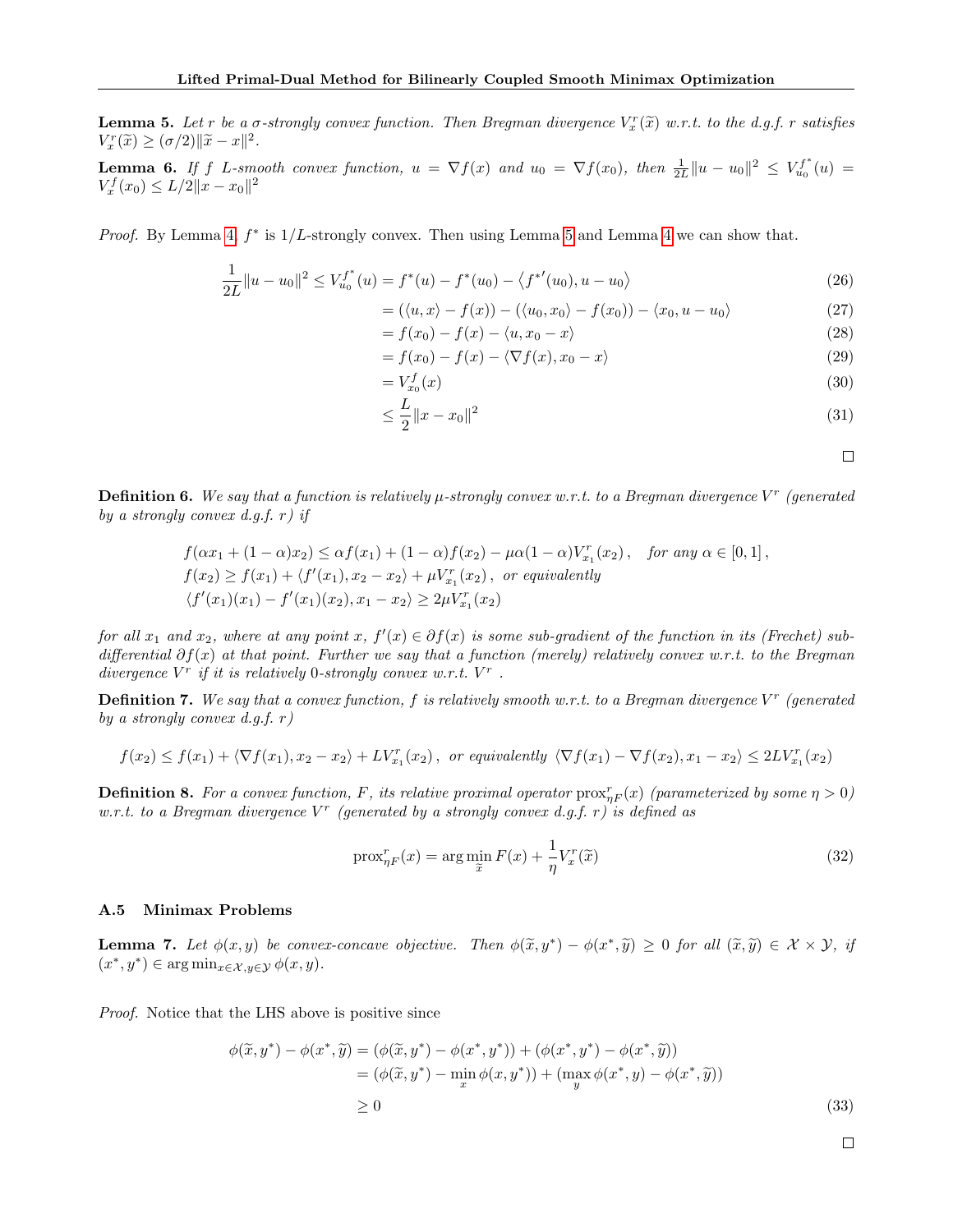# B SUPPORTING RESULTS

#### <span id="page-14-0"></span>B.1 Proximal Point method: Proof of Lemma [1](#page-4-0)

*Proof.* Since F (H) is  $\mu$ -relatively strong convexity w.r.t. r (s) and  $(x_{k+1}, y_{k+1})$  satisfies PPM rule [\(8\)](#page-4-2), we can use mirror descent lemma [9](#page-17-1) to get

$$
F(x_{k+1}) - F(x) + \langle A^{\top} y_{k+1}, x_{k+1} - x \rangle \le \frac{1}{\eta_x} V_{x_k}^r(x) - \left(\frac{1}{\eta_x} + \mu_x\right) V_{x_{k+1}}^r(x) - \frac{1}{\eta_x} V_{x_k}^r(x_{k+1})
$$
  

$$
H(y_{k+1}) - H(y) - \langle Ax_{k+1}, y_{k+1} - y \rangle \le \frac{1}{\eta_y} V_{y_k}^s(y) - \left(\frac{1}{\eta_y} + \mu_y\right) V_{y_{k+1}}^s(y) - \frac{1}{\eta_y} V_{y_k}^s(y_{k+1})
$$
(34)

Separately, using convexity and concavity of  $\langle y, Ax \rangle$  w.r.t. x and y, we get

$$
\phi(x_{k+1}, y) - \phi(x, y_{k+1}) \le F(x_{k+1}) - F(x) + \langle A^{\top} y_{k+1}, x_{k+1} - x \rangle + \langle Ax_{k+1}, y_{k+1} - y \rangle + H(y_{k+1}) - H(x) \tag{35}
$$

Summing three equations and setting  $(x, y) = (x^*, y^*)$  we get

$$
\phi(x_{k+1}, y^*) - \phi(x^*, y_{k+1}) \le \frac{1}{\eta_x} V_{x_k}^r(x^*) - (\frac{1}{\eta_x} + \mu_x) V_{x_{k+1}}^r(x^*) + \frac{1}{\eta_y} V_{y_k}^s(y^*) - (\frac{1}{\eta_y} + \mu_y) V_{y_{k+1}}^s(y^*)
$$
(36)

Notice that the LHS above is positive by Lemma [7,](#page-13-0) that is

<span id="page-14-2"></span>
$$
\phi(x_{k+1}, y^*) - \phi(x^*, y_{k+1}) \ge 0 \tag{37}
$$

Let us define  $\gamma := 1 + \kappa^{-1}$ , where we define also  $\kappa := 1/\min(\eta_x \mu_x, \eta_y \mu_y)$ . Now multiplying both the sides of [\(36\)](#page-14-2) with  $\gamma^k$ , and using  $\gamma \leq 1 + \min(\eta_x \mu_x, \eta_y \mu_y)$  we get

$$
0 \leq \gamma^{k}(\phi(x_{k+1}, y^{*}) - \phi(x^{*}, y_{k+1}))
$$
  
\n
$$
\leq \frac{\gamma^{k}}{\eta_{x}} V_{x_{k}}^{r}(x^{*}) - \frac{\gamma^{k+1}}{\eta_{x}} V_{x_{k+1}}^{r}(x^{*}) + \frac{\gamma^{k}}{\eta_{y}} V_{y_{k}}^{s}(y^{*}) - \frac{\gamma^{k+1}}{\eta_{y}} V_{y_{k+1}}^{s}(y^{*}).
$$
\n(38)

Now summing the above equation from  $k = 0$  to  $k = K - 1$ , we get that

$$
\frac{\gamma^K}{\eta_x} V_{x_K}^r(x^*) + \frac{\gamma^K}{\eta_y} V_{y_K}^s(y^*) \le \frac{1}{\eta_x} V_{x_0}^r(x^*) + \frac{1}{\eta_y} V_{y_0}^s(y^*)\,. \tag{39}
$$

Finally, dividing both sides using  $2\gamma^K$  and using the 1-strongly convexity of r and s and Lemma [5\(](#page-12-2)a) we get

$$
\frac{1}{\eta_x} \|x^* - x_k\|^2 + \frac{1}{\eta_y} \|y^* - y_k\|^2 \le \frac{2\gamma^{-K}}{\eta_x} V_{x_0}^r(x^*) + \frac{2\gamma^{-K}}{\eta_y} V_{y_0}^s(y^*)
$$
\n(40)

Finally we get the desired result using the fact that  $\gamma^{-1} = 1/(1 + \kappa^{-1}) = 1 - 1/(1 + \kappa) \le \exp(1/\kappa + 1)$ .  $\Box$ 

# <span id="page-14-1"></span>B.2 Primal Dual Method: Proof of Theorem [1](#page-4-3)

Since the PD method is an approximation of PPM, former's analysis closely follows that of the latter (proof of Lemma [1\)](#page-4-0).

*Proof.* Since F (H) is  $\mu$ -relatively strong convexity w.r.t. r (s) and  $(x_{k+1}, y_{k+1})$  satisfies PPM rule [\(8\)](#page-4-2), we can use mirror descent lemma [9](#page-17-1) to get

$$
F(x_{k+1}) - F(x) + \langle A^{\top} \tilde{y}_{k+1}, x_{k+1} - x \rangle \le \frac{1}{\eta_x} V_{x_k}^r(x) - \left(\frac{1}{\eta_x} + \mu_x\right) V_{x_{k+1}}^r(x) - \frac{1}{\eta_x} V_{x_k}^r(x_{k+1})
$$
  

$$
H(y_{k+1}) - H(y) - \langle Ax_{k+1}, y_{k+1} - y \rangle \le \frac{1}{\eta_y} V_{y_k}^s(y) - \left(\frac{1}{\eta_y} + \mu_y\right) V_{y_{k+1}}^s(y) - \frac{1}{\eta_y} V_{y_k}^s(y_{k+1})
$$
(41)

Separately, using convexity and concavity of  $\langle y, Ax \rangle$  w.r.t. x and y, we get

$$
\phi(x_{k+1}, y) - \phi(x, y_{k+1}) \le F(x_{k+1}) - F(x) + \langle A^{\top}y_{k+1}, x_{k+1} - x \rangle + \langle Ax_{k+1}, y_{k+1} - y \rangle + H(y_{k+1}) - H(x) \tag{42}
$$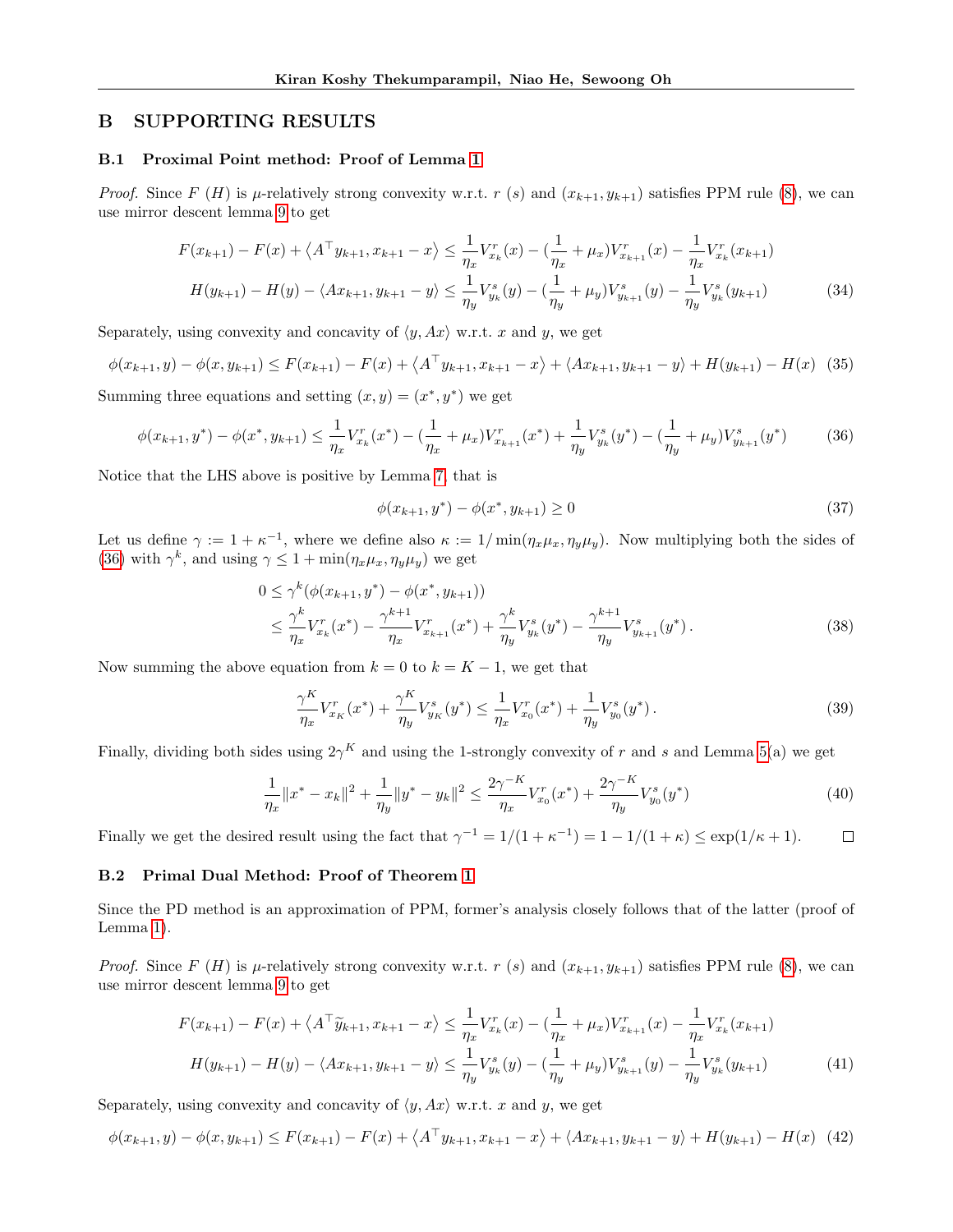Summing above three equations and setting  $(x, y) = (x^*, y^*)$  we get

$$
\phi(x_{k+1}, y^*) - \phi(x^*, y_{k+1}) \le \frac{1}{\eta_x} V_{x_k}^r(x^*) - \left(\frac{1}{\eta_x} + \mu_x\right) V_{x_{k+1}}^r(x^*) + \frac{1}{\eta_y} V_{y_k}^s(y^*) - \left(\frac{1}{\eta_y} + \mu_y\right) V_{y_{k+1}}^s(y^*) + \left(\frac{1}{\eta_x} V_{x_k}^r(y^*) - \frac{1}{\eta_y} V_{y_k}^r(y^*)\right) - \left(\frac{1}{\eta_y} V_{y_k}^s(y^*) - \frac{1}{\eta_y} V_{y_k}^s(y^*)\right) \tag{43}
$$

We can further expand out the last four term in the above inequality as follows. Using  $\tilde{y}_{k+1} = y_k + \theta(y_k - y_{k-1})$ (equation [\(8\)](#page-4-2)) and Cauchy-Schwarz inequality we get

$$
\langle A^{\top}(y_{k+1} - \tilde{y}_{k+1}), x_{k+1} - x^{*} \rangle = \theta_{k} \langle y_{k-1} - y_{k}, A(x_{k} - x^{*}) \rangle - \langle y_{k} - y_{k+1}, A(x_{k+1} - x^{*}) \rangle +
$$
  
\n
$$
\theta \langle y_{k-1} - y_{k}, A(x_{k+1} - x_{k}) \rangle
$$
  
\n
$$
\leq \theta \langle y_{k-1} - y_{k}, A(x_{k} - x^{*}) \rangle - \langle y_{k} - y_{k+1}, A(x_{k+1} - x^{*}) \rangle +
$$
  
\n
$$
\frac{\theta ||A||_{\alpha_{y}}}{2} ||y_{k-1} - y_{k}||^{2} + \frac{\theta ||A||}{2\alpha_{y}} ||x_{k+1} - x_{k}||^{2}
$$
\n(44)

for some  $\alpha_y = \sqrt{\mu_x/\mu_y}$ . Using Lemma [5\(](#page-12-2)a) and 1-strong convexity of  $f^*$  we get that

<span id="page-15-3"></span><span id="page-15-0"></span>
$$
-\frac{1}{\eta_x} V_{x_k}^r(x_{k+1}) \le -\frac{1}{2\eta_x} \|x_{k+1} - x_k\|^2
$$
\n(45)

<span id="page-15-4"></span><span id="page-15-2"></span><span id="page-15-1"></span>
$$
-\frac{1}{\eta_y} V_{y_k}^s(y_{k+1}) \le -\frac{1}{2\eta_y} \|y_{k+1} - y_k\|^2
$$
\n(46)

Summing equations [\(44\)](#page-15-0), [\(45\)](#page-15-1) and [\(46\)](#page-15-2), and using  $\frac{\alpha_x \|A\|}{2} = \frac{\|A\|}{2}$  $\frac{A\|}{2}\sqrt{\frac{\mu_x}{\mu_y}}\leq \|A\|\sqrt{\frac{\mu_x}{\mu_y}}=\frac{1}{2\eta_y} \text{ and } \theta \frac{\|A\|}{2\alpha_y}$  $\frac{\|A\|}{2\alpha_y}=\theta\frac{\|A\|}{2}$  $\frac{A\|}{2}\sqrt{\frac{\mu_{y}}{\mu_{x}}}\leq$  $||A||\sqrt{\frac{\mu_y}{\mu_x}} = \frac{1}{2\eta_x}$  we get

$$
\langle A^{\top}(y_{k+1} - \tilde{y}_{k+1}), x_{k+1} - x^{*} \rangle - \frac{1}{\eta_{x}} V_{x_{k}}^{r}(x_{k+1}) - \frac{1}{\eta_{v}} V_{y_{k}}^{s}(y_{k+1})
$$
  
\n
$$
\leq \theta \langle y_{k-1} - y_{k}, A(x_{k} - x^{*}) \rangle - \langle y_{k} - y_{k+1}, A(x_{k+1} - x^{*}) \rangle +
$$
  
\n
$$
- (\frac{1}{2\eta_{x}} - \theta \frac{||A||}{2\alpha_{y}}) ||x_{k+1} - x_{k}||^{2} + \theta \frac{||A||\alpha_{y}}{2} ||y_{k} - y_{k-1}||^{2} - \frac{1}{2\eta_{y}} ||y_{k+1} - y_{k}||^{2}
$$
  
\n
$$
\leq \theta \langle y_{k-1} - y_{k}, A(x_{k} - x^{*}) \rangle - \langle y_{k} - y_{k+1}, A(x_{k+1} - x^{*}) \rangle +
$$
  
\n
$$
\theta \frac{||A||\alpha_{y}}{2} ||y_{k} - y_{k-1}||^{2} - \frac{||A||\alpha_{y}}{2} ||y_{k+1} - y_{k}||^{2}
$$
\n(47)

Notice that the LHS of [\(43\)](#page-15-3) is positive by Lemma [7,](#page-13-0) that is  $\phi(x_{k+1}, y^*) - \phi(x^*, y_{k+1}) \geq 0$ . Summing equations [\(43\)](#page-15-3) and [\(47\)](#page-15-4),and using the above fact we get

$$
0 \leq \phi(x_{k+1}, y^*) - \phi(x^*, y_{k+1})
$$
  
\n
$$
\leq \frac{1}{\eta_x} V_{x_k}^r(x^*) - (\frac{1}{\eta_x} + \mu_x) V_{x_{k+1}}^r(x^*) + \frac{1}{\eta_y} V_{y_k}^s(y) - (\frac{1}{\eta_y} + \mu_y) V_{y_{k+1}}^s(y) + \theta \langle y_{k-1} - y_k, A(x_k - x^*) \rangle - \langle y_k - y_{k+1}, A(x_{k+1} - x^*) \rangle + \theta \frac{\|A\| \alpha_y}{2} \|y_k - y_{k-1}\|^2 - \frac{\|A\| \alpha_y}{2} \|y_{k+1} - y_k\|^2 \tag{48}
$$

Let us define  $\gamma := 1 + \kappa^{-1}$ , where we define also  $\kappa := 1/\min(\eta_x \mu_x, \eta_y \mu_y) = 2||A||/\sqrt{\mu_x \mu_y}$ . Now multiplying both the sides of [\(48\)](#page-15-5) with  $\gamma^k$ , and using  $\gamma \leq 1 + \min(\eta_x \mu_x, \eta_y \mu_y)$  and  $\theta = 1/\gamma$  we get

<span id="page-15-5"></span>
$$
0 \leq \frac{\gamma^k}{\eta_x} V_{x_k}^r(x^*) - \frac{\gamma^{k+1}}{\eta_x} V_{x_{k+1}}^r(x^*) + \frac{\gamma^k}{\eta_y} V_{y_k}^s(y^*) - \frac{\gamma^{k+1}}{\eta_y} V_{y_{k+1}}^s(y^*)
$$
  

$$
\gamma^{k-1} \langle y_{k-1} - y_k, A(x_k - x^*) \rangle - \gamma^k \langle y_k - y_{k+1}, A(x_{k+1} - x^*) \rangle +
$$
  

$$
\gamma^{k-1} \frac{||A||\alpha_y}{2} ||y_k - y_{k-1}||^2 - \gamma^k \frac{||A||\alpha_y}{2} ||y_{k+1} - y_k||^2
$$
 (49)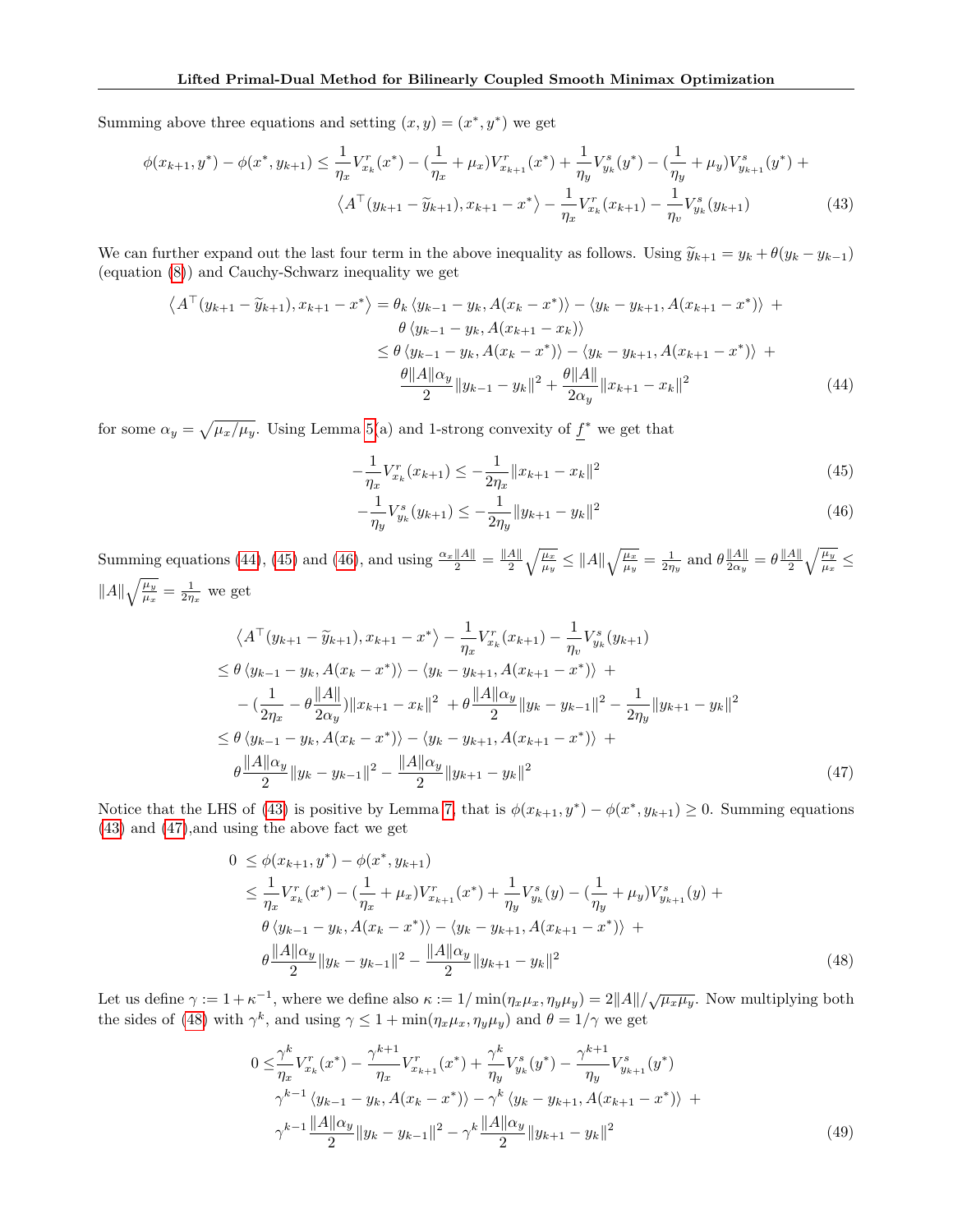Now summing the above equation from  $k = 0$  to  $k = K - 1$  and using  $y_{-1} = y_0$ , we get that

$$
\frac{\gamma^K}{\eta_x} V_{x_K}^r(x^*) + \frac{\gamma^K}{\eta_y} V_{y_K}^s(y^*) \le \frac{1}{\eta_x} V_{x_0}^r(x^*) + \frac{1}{\eta_y} V_{y_0}^s(y^*) + \frac{\gamma^K}{\eta_y} V_{y_0}^s(y^*) + \frac{\gamma^K}{2} \frac{\|A\| \alpha_y}{2} \|y_K - y_{K-1}\|^2 \tag{50}
$$

Using Cauchy-Schwarz inequality,  $\theta \frac{||A||}{2\alpha}$  $\frac{\|A\|}{2\alpha_y}=\theta\frac{\|A\|}{2}$  $\frac{A\|}{2}\sqrt{\frac{\mu_y}{\mu_x}} \leq \|A\|\sqrt{\frac{\mu_y}{\mu_x}} = \frac{1}{2\eta_x}$ , Lemma [5\(](#page-12-2)a) we can show that

$$
\gamma^{K-1} \langle y_{K-1} - y_K, A(x_K - x^*) \rangle - \gamma^{K-1} \frac{\|A\| \alpha_y}{2} \|y_{K+1} - y_K\|^2
$$
  
\n
$$
\leq \gamma^{K-1} \frac{\|A\|}{2\alpha_y} \|x_K - x^*\|^2 + \gamma^{K-1} \frac{\|A\| \alpha_y}{2} \|y_K - y_{K-1}\|^2 - \gamma^{K-1} \frac{\|A\| \alpha_y}{2} \|y_K - y_{K-1}\|^2
$$
  
\n
$$
\leq \gamma^{K-1} \frac{\|A\|}{2\alpha_y} \|x_K - x^*\|^2
$$
  
\n
$$
\leq \gamma^K \frac{1}{4\eta_y} \|x_K - x^*\|^2
$$
  
\n
$$
\leq \gamma^K \frac{1}{2\eta_y} \|x_K - x^*\|^2
$$
  
\n(51)

Summing equations [\(51\)](#page-16-3) and [\(52\)](#page-16-4), and dividing both sides of the resulting equation using  $2\gamma^K$  and using the 1-strongly convexity of  $r$  and  $s$  and Lemma  $5(a)$  we get

$$
\frac{1}{2\eta_x} \|x^* - x_k\|^2 + \frac{1}{\eta_y} \|y^* - y_k\|^2 \le \frac{2\gamma^{-K}}{\eta_x} V_{x_0}^r(x^*) + \frac{2\gamma^{-K}}{\eta_y} V_{y_0}^r(y^*)
$$
\n<sup>(52)</sup>

Finally we get the desired result by using the choice  $\gamma = 1 + \min(\eta_x \mu_x, \eta_y \mu_y) = 1 + \kappa^{-1}$ , which implies that  $\gamma^{-1} = 1/(1 + \kappa^{-1}) = 1 - 1/(1 + \kappa) \le \exp(1/\kappa + 1).$ 

## <span id="page-16-0"></span>B.3 Proof of Lemma [8](#page-16-5)

<span id="page-16-5"></span>**Lemma 8.** If f is  $\mu$ -strongly convex and L-smooth, then  $\underline{f} = f - \mu || \cdot ||^2 / 2$  is convex and  $(L - \mu)$ -smooth.

Proof. It can be easily proved by noticing that

$$
\langle \nabla \underline{f}(x) - \nabla \underline{f}(\tilde{x}), x - \tilde{x} \rangle = \langle \nabla f(x) - \nabla f(\tilde{x}), x - \tilde{x} \rangle + \langle -\mu x + \mu \tilde{x}, x - \tilde{x} \rangle
$$
  
 
$$
\leq (L - \mu) \|x - \tilde{x}\|^2
$$
 (53)

<span id="page-16-4"></span><span id="page-16-3"></span> $\Box$ 

Similarly we can also easily show that  $\langle \nabla \underline{f}(x) - \nabla \underline{f}(\tilde{x}), x - \tilde{x} \rangle \ge 0$ 

### <span id="page-16-1"></span>B.4 Proof of Corollary [1](#page-5-5)

We omit the proof of Corollary [1](#page-5-5) since it is very similar to that of Theorem [1.](#page-4-3) Only additional step is to upper-bound  $V_{u_0}^{\underline{f}^*}$  $\frac{r_a^I}{u_0}(u^*)$  by  $(L_x - \mu_x) ||x_0 - x^*||^2 / 2$  using  $u^* = \nabla f(x^*)$  and  $u_0 = \nabla f(x_0)$  and Lemma [6.](#page-13-1)

### <span id="page-16-2"></span>B.5 Proof of Lemma [2](#page-5-4)

*Proof.* We want to prove that  $x_k$  iterates of [\(8\)](#page-4-2) (repeated below)

$$
\begin{cases}\n\widetilde{u}_{k+1} = u_k + \theta(u_k - u_{k-1}) \\
x_{k+1} = \arg\min_x \langle \widetilde{u}_{k+1}, x \rangle + \frac{\mu}{2} ||x||^2 + \frac{1}{2\eta_x} ||x - x_k||^2 \\
u_{k+1} = \arg\min_u - \langle x_{k+1}, u \rangle + \underline{f}^*(u) + \frac{1}{\eta_u} V_{u_k}^{\underline{f}^*}(u)\n\end{cases} \tag{54}
$$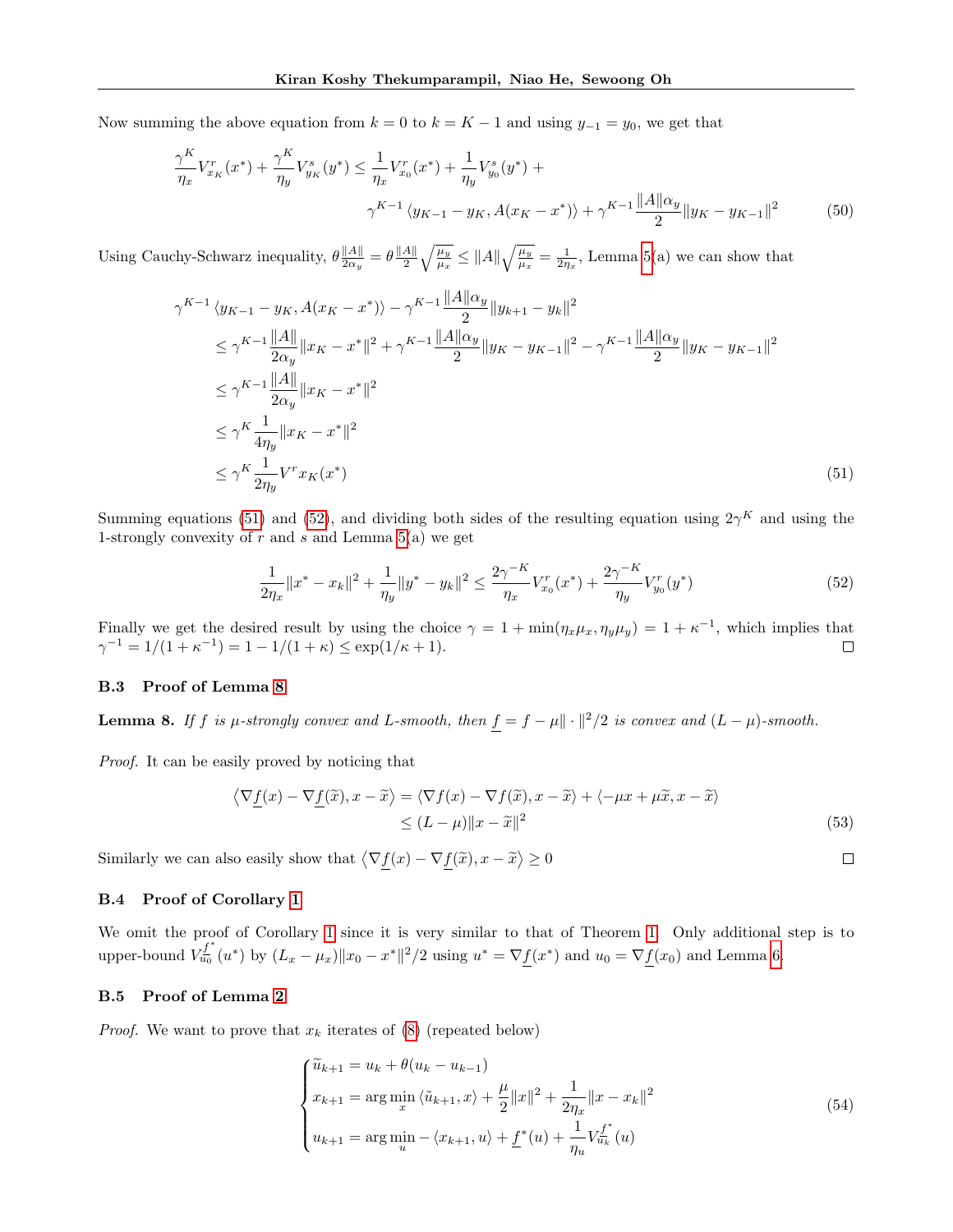and [\(11\)](#page-5-6) (repeated below)

$$
\begin{cases}\n\widetilde{\nabla}_{k+1} = \nabla \underline{f}(\underline{x}_k) + \theta(\nabla \underline{f}(\underline{x}_k) - \nabla \underline{f}(\underline{x}_{k-1})) \\
x_{k+1} = (x_k - \eta_x \widetilde{\nabla}_{k+1})/(1 + \eta_x \mu) \\
\underline{x}_{k+1} = (\underline{x}_k + \eta_u x_{k+1})/(1 + \eta_u)\n\end{cases}
$$
\n(55)

are equivalent under the given condition. For this we will prove a stronger condition which additionally states that  $u_k = \nabla \underline{f}(\underline{x}_k)$  for all  $k = -1, 0, 1, \dots$ 

We prove this by induction. Let us initialize both the updates using  $x_0$ . For the base case it is easy to see that when  $u_{-1} = u_0 = \nabla f(\underline{x}_{-1}) = \nabla f(\underline{x}_0) = \nabla f(x_0)$ .

Let  $u_{\tilde{k}-1} = \nabla f(\underline{x}_{\tilde{k}-1})$  and  $u_{\tilde{k}} = \nabla f(\underline{x}_{\tilde{k}})$ , and  $x_{\tilde{k}}$  iterates of the both the rules match for  $k = 0, 1, ..., k$ . Then clearly,  $\tilde{u}_{k+1} = \tilde{\nabla}_{k+1}$ . This implies that  $x_{k+1}$  iterates are the same for both the rules.

Next we will prove that  $u_{k+1} = \nabla f(\underline{x}_{k+1})$ . Note that  $u_{k+1} = \arg \min_u - \langle x_{k+1}, u \rangle + \underline{f}^*(u) + \frac{1}{\eta_u} V_{u_k}^{\underline{f}^*}$  $\frac{u}{u_k}(u)$ . However,  $V_{u_k}^{f^*}$  $\frac{f_{u_k}^f}{u_k}(u) = \frac{f^*(u) - f^*(u_k) - \langle (f^*)'(u_k), u - u_k \rangle}{\langle (f^*)'(u_k), u - u_k \rangle}$  is not defined unless we fix a sub-gradient  $(f^*)'(u_k) \in \partial f^*(u_k)$  at  $u_k$ . For making the rules equivalent we set  $(\underline{f}^*)'(u_k) = \underline{x}_k$ . Note that  $\underline{x}_k \in \partial \underline{f}^*(u_k)$  since  $\overline{u}_k = \nabla \underline{f}(\underline{x}_k)$  (Lemma [4\(](#page-12-1)d)). Then  $u_{k+1} = \nabla f(\underline{x}_{k+1})$ , since

$$
u_{k+1} = \arg\min_{u} - \langle x_{k+1}, u \rangle + \underline{f}^*(u) + \frac{1}{\eta_u} V_{u_k}^{\underline{f}^*}(u)
$$
  
= 
$$
\arg\min_{u} - \langle \eta_u x_{k+1} + (\underline{f}^*)'(u_k), u \rangle + (1 + \eta_u) \underline{f}^*(u)
$$
  
= 
$$
\arg\min_{u} - \langle \eta_u x_{k+1} + \underline{x}_k, u \rangle + (1 + \eta_u) \underline{f}^*(u)
$$
 (56)

and by Lemma [4\(](#page-12-1)b)  $u_{k+1} = \nabla f(\underline{x}_{k+1})$  is a valid and only solution (because of strong convexity of  $\underline{f}^*$ ) to the above optimization, where  $\underline{x}_{k+1} = (\underline{x}_k + \eta_u x_{k+1})/(1 + \eta_u)$ . Hence, we prove the equivalence between the rules by induction.  $\Box$ 

### <span id="page-17-0"></span>B.6 Extension of LPD to a problem with additional proximal-friendly terms

LPD can be extended to solve more general (possibly nonsmooth) minimax problems with the same guarantees:

$$
\min_{x \in \mathcal{X}} \max_{y \in \mathcal{Y}} F(x) + f(x) + \langle y, Ax \rangle - h(y) - H(x),\tag{57}
$$

where  $F$  and  $H$  are convex (and possibly non-smooth) and we have access to their proximal operators and f, h satisfy Assumption [1.](#page-3-1) The only change we need to make is to replace the  $x_{k+1}$  and  $y_{k+1}$  update steps in Algorithm [2](#page-18-0) with

$$
x_{k+1} = \arg\min_{x \in \mathcal{X}} \left\langle A^{\top} \tilde{y}_{k+1} + \tilde{u}_{k+1}, x \right\rangle +
$$
  
\n
$$
||x - x_k||^2 / 2\eta_x + \mu_x ||x||^2 / 2 + F(x)
$$
  
\n
$$
y_{k+1} = \arg\min_{y \in \mathcal{Y}} - \left\langle A^{\top} \tilde{x}_{k+1} + \tilde{v}_{k+1}, y \right\rangle +
$$
  
\n
$$
||y - y_k||^2 / 2\eta_y + \mu_y ||y||^2 / 2 + H(x).
$$
\n(58)

Then the same guarantees as Corollaries [2](#page-22-0) and [3](#page-24-0) holds for this update. We omit the analysis since it is similar to the proof of Theorem [4.](#page-18-1)

### <span id="page-17-1"></span>B.7 Mirror-Descent lemma

**Lemma 9** (Nesterov et al. [2018\)](#page-10-3). Let r be strongly convex, F be  $\mu$ -(relatively) strongly w.r.t. to r, and

$$
x_{k+1} = \arg\min_{x} \langle g, x \rangle + F(x) + \frac{1}{\eta} V_{x_k}^r(x)
$$
\n(59)

then

$$
\langle g, x_{k+1} - x \rangle + F(x_{k+1}) - F(x) \le \frac{1}{\eta} V_{x_k}^r(x) - \left(\frac{1}{\eta} + \mu\right) V_{x_{k+1}}^r(x) - \frac{1}{\eta} V_{x_k}^r(x_{k+1})
$$
(60)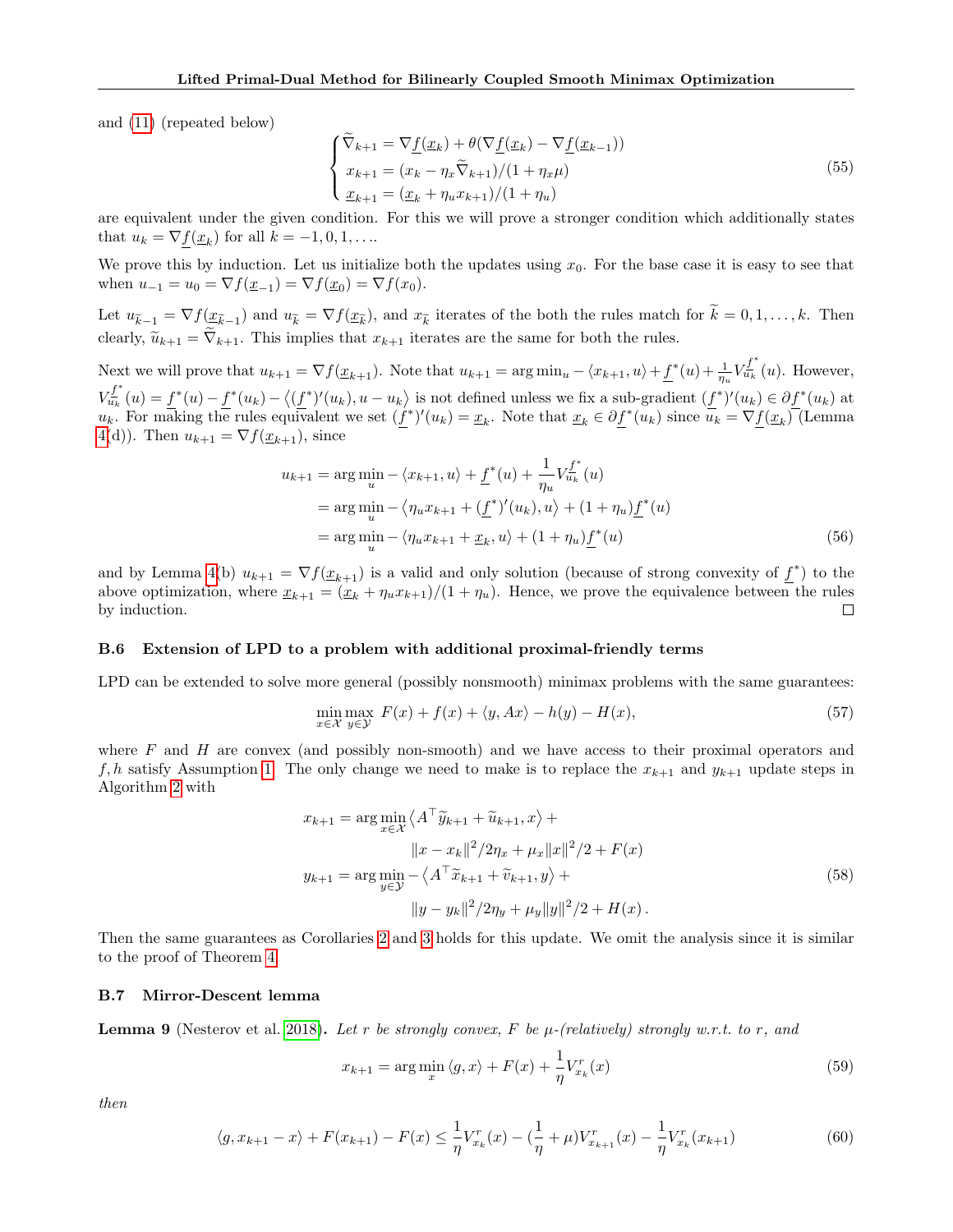### <span id="page-18-0"></span>Algorithm 2 O-LPD: Original Lifted Primal-Dual algorithm

 ${\bf Required}\colon\thinspace {\cal X},\thinspace {\cal Y},\thinspace (f,L_x,\mu_x),\thinspace (A,\|A\|),\thinspace (h,L_y,\mu_y),\thinspace K,\thinspace \{(\eta_{x,k},\eta_{y,k},\eta_{u,k},\eta_{v,k},\theta_k)\}_{k=0}^{K-1}$ 1 Initialize  $(x_{-1}, y_{-1}) = (x_0, y_0) \in \mathcal{X} \times \mathcal{Y}$ 2 Set  $\underline{f} = f - (\mu_x/2) || \cdot ||^2$ ,  $\underline{h} = h - (\mu_y/2) || \cdot ||^2$ ,  $(\underline{x}_{-1}, \underline{y}_{-1}) = (\underline{x}_0, \underline{y}_0) = (x_0, y_0)$ for  $0 \leq k \leq K - 1$  do 3  $\widetilde{x}_{k+1} = x_k + \theta_k(x_k - x_{k-1}), \widetilde{y}_{k+1} = y_k + \theta_k(y_k - y_{k-1}),$ <br> $\widetilde{y}_{k+1} = y_k + \theta_k(y_k - y_{k-1}),$  $\widetilde{u}_{k+1} = u_k + \theta_k (u_k - u_{k-1}), \widetilde{v}_{k+1} = v_k + \theta_k (v_k - v_{k-1})$ <br>  $x_{k+1} = \arg \min_{x \in \mathcal{X}} \left\langle A^\top \widetilde{y}_{k+1} + \widetilde{u}_{k+1}, x \right\rangle + \frac{1}{2\eta_{x,k}} ||x - x_k||^2 + \frac{\mu_x}{2} ||x||^2$  $\|y_{k+1} = \arg\min_{y \in \mathcal{Y}} -\langle A\widetilde{x}_{k+1} - \widetilde{v}_{k+1}, y \rangle + \frac{1}{2\pi y_{y,k}} \|y - y_k\|^2 + \frac{\mu_y}{2} \|y\|^2$ 6  $u_{k+1} = \arg \min_u - \langle x_{k+1}, u \rangle + f^*(u) + V_{u_k}^{\underline{f}^*}$  $\tilde{u}_{u_k}^L(u)/\eta_u$  $\begin{array}{cc} \tau & v_{k+1} = \arg \min_v - \langle y_{k+1}, v \rangle + \overline{h}^*(v) + V_{v_k}^{h^*}(v) / \eta_v \end{array}$ end s return  $(x_K, y_K, u_K, v_K)$ 

# C ALGORITHM FOR BILINERALY-COUPLED SMOOTH MINIMAX PROBLEM

First we will prove a general result for Bilineraly-coupled smooth minimax problem. Then we specialize it to the Bi-SC-SC and Bi-C-SC cases.

As mentioned in the main text we first apply the follow reformulation to [\(12\)](#page-5-2).

$$
\min_{x \in \mathcal{X}} \max_{y \in \mathcal{Y}} \left[ g(x, y) = f(x) + \langle y, Ax \rangle - h(y) \right] \tag{61}
$$

$$
= \min_{x \in \mathcal{X}} \max_{y \in \mathcal{Y}} \min_{v} \max_{u} [g(x, y; u, v)] = -\underline{f}^*(u) + \langle u, x \rangle + \frac{\mu_x}{2} ||x||^2 + \langle y, Ax \rangle - \frac{\mu_y}{2} ||y||^2 - \langle v, y \rangle + \underline{h}^*(v)] \tag{62}
$$

where

<span id="page-18-2"></span>
$$
\underline{f}^*(u) := \max_{x \in \mathcal{X} \cap \text{dom}(f)} \langle u, x \rangle - [\underline{f} := f(x) - (\mu_x/2) ||x||^2]
$$
(63)

$$
\underline{h}^*(v) := \max_{y \in \mathcal{Y} \cap \text{dom}(h)} \langle v, y \rangle - [\underline{h} := h(x) - (\mu_y/2) ||y||^2]
$$
(64)

Note that by Lemma [8,](#page-16-5)  $\underline{f}$  is convex and  $(L_x - \mu_x)$ -smooth, and  $\underline{h}$  is convex and  $(L_y - \mu_y)$ -smooth. Then by Lemma [4\(](#page-12-1)a)  $f^*$  is  $1/(L_x - \mu_x)$ -strongly convex, and  $\underline{h}^*$  is  $1/(L_y - \mu_y)$ -strongly convex.

Instead of analyzing the Algorithm [1,](#page-6-2) we analyze the original update rule [\(16\)](#page-6-3) (Algorithm [2\)](#page-18-0) which is a conceptually easier implementation of LPD. By the following lemma we show that Algorithm [1](#page-6-2) and Algorithm [2](#page-18-0) of these are equivalent, when initialized appropriately.

**Lemma [1](#page-6-2)0** (Same as Lemma [3\)](#page-6-7). Let us initialize Algorithm 1 with  $(\underline{x}_{-1}, \underline{x}_0, \underline{y}_{-1}, \underline{y}_0) = (x_0, x_0, y_0, y_0)$ , Algorithm [2](#page-18-0) with  $(u_{-1}, u_0, v_{-1}, v_0) = (\nabla \underline{f}(\underline{x}_{-1}), \nabla \underline{f}(\underline{x}_0), \nabla \underline{h}(\underline{x}_{-1}), \nabla \underline{h}(\underline{x}_0)),$  and both the algorithms with the same  $(x_0, y_0)$ . Then for problem [\(61\)](#page-18-2), iterates  $(x_k, y_k)$  of the Algorithm [1](#page-6-2) and Algorithm [2](#page-18-0) are the same.

Proof. We omit the proof since we can easily prove it using the same techniques as used in the proof of Lemma [2.](#page-5-4)  $\Box$ 

<span id="page-18-1"></span>We prove the follow Theorem for characterizing the output of Algorithm [2.](#page-18-0)

**Theorem 4.** Let there exists positive numbers  $\lambda_k$ ,  $\alpha_{x,k}$ ,  $\alpha_{y,k}$ ,  $\alpha_{u,k}$ ,  $\alpha_{v,k}$  for all  $k = -1, 0, 1, \ldots$ , such that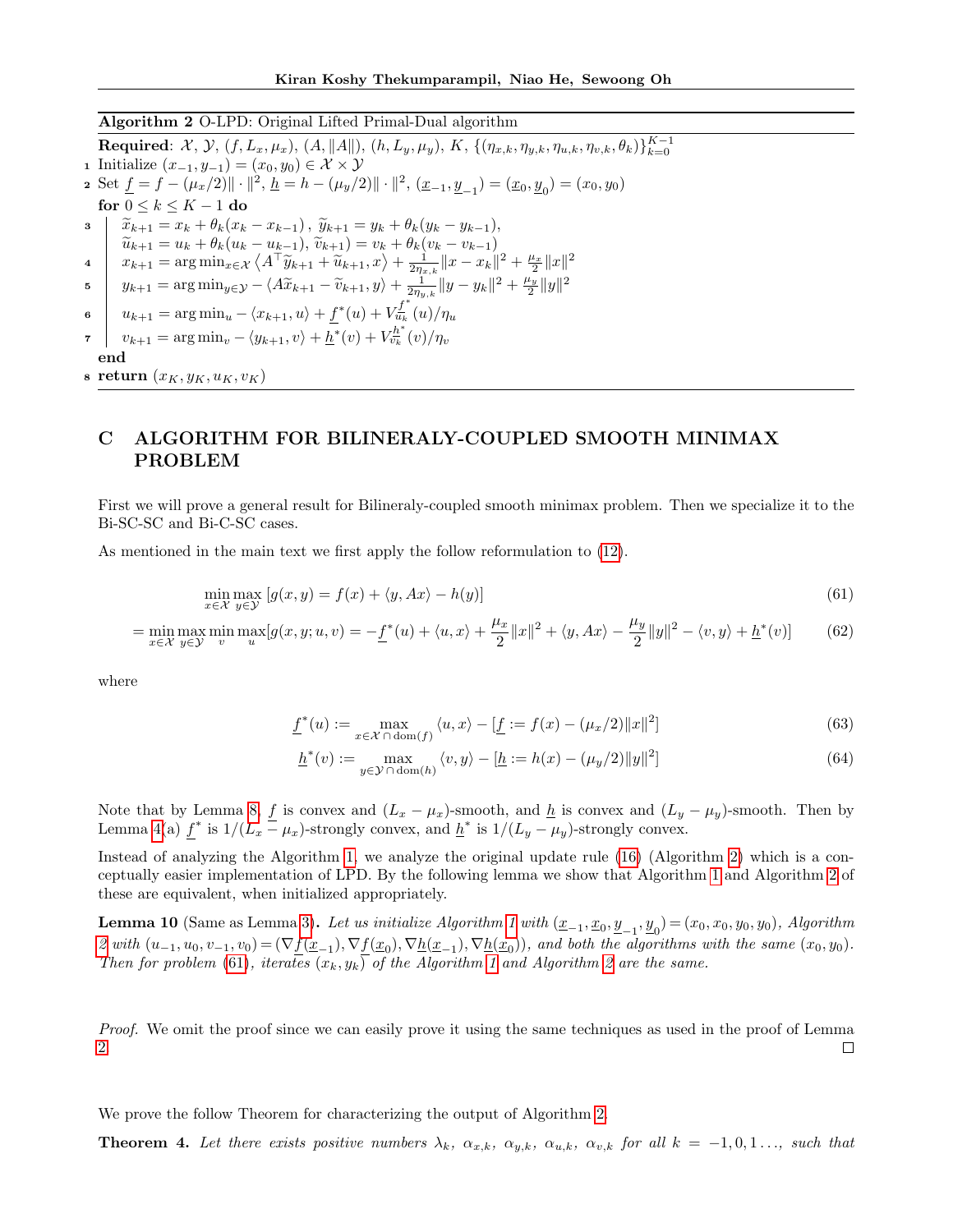$\lambda_{k-1} = \theta_k \lambda_k,$ 

<span id="page-19-3"></span><span id="page-19-2"></span>
$$
\theta_k(\frac{\|A\|}{\alpha_{y,k}} + \frac{1}{\alpha_{u,k}}) + \|A\|\alpha_{x,k+1} \le \frac{1}{\eta_{x,k}}, \quad \alpha_u \le \frac{1}{\eta_{u,k}(L_x - \mu_x)},
$$
\n(65)

<span id="page-19-1"></span>
$$
\theta_k(\frac{\|A\|}{\alpha_x} + \frac{1}{\alpha_v}) + \|A\| \alpha_{y,k+1} \le \frac{1}{\eta_{y,k}}, \quad \alpha_v \le \frac{1}{\eta_{v,k}(L_y - \mu_y)}
$$
(66)

$$
\frac{\lambda_{k+1}}{\lambda_k} \le \min\left(\frac{\eta_{x,k+1}(1+\eta_{x,k}\mu_x)}{\eta_{x,k}}, \frac{\eta_{y,k+1}(1+\eta_{y,k}\mu_y)}{\eta_{x,k}}, \frac{\eta_{u,k+1}(1+\eta_{u,k})}{\eta_{x,k}}, \frac{\eta_{v,k+1}(1+\eta_{v,k})}{\eta_{x,k}}\right) \tag{67}
$$

for all  $k = 0, 1, \ldots$  Then the following is true for any  $K = 1, 2, \ldots, x \in \mathcal{X}, y \in \mathcal{Y}, u, v$ 

$$
\sum_{k=0}^{K-1} \lambda_k [\Phi(x_{k+1}, y; u, v_{k+1}) - \Phi(x, y_{k+1}; u_{k+1}, v)]
$$
\n
$$
\leq \frac{\lambda_0}{2\eta_{x,0}} \|x - x_0\|^2 - \frac{\lambda_K \|A\|\alpha_{x,K+1}}{2} \|x - x_K\|^2 + \frac{\lambda_0}{2\eta_{y,0}} \|y - y_0\|^2 - \frac{\lambda_K \|A\|\alpha_{y,K+1}}{2} \|y - y_K\|^2 + \frac{\lambda_0}{\eta_{u,0}} V_{u_0}^{f^*}(u) - \frac{\lambda_K}{\eta_{u,K}} V_{u_K}^{f^*}(u) + \frac{\lambda_0}{\eta_{v,0}} V_{v_0}^{h^*}(v) - \frac{\lambda_K}{\eta_{v,K}} V_{v_K}^{h^*}(v) \tag{68}
$$

Note that proof of Theorem [4](#page-18-1) closely follows the steps used in the proof of Lemma [1.](#page-4-0)

*Proof.* Let  $x \in \mathcal{X}$  and  $y \in \mathcal{Y}$ . Using Steps [4](#page-6-5) and [5](#page-6-6) (Algorithm [2\)](#page-18-0) and Lemma [9](#page-17-1) twice—once with  $g = A^T \tilde{y}_{k+1} + \tilde{y}_{k+1} + \tilde{y}_{k+1} + \tilde{y}_{k+1} + \tilde{y}_{k+1} + \tilde{y}_{k+1} + \tilde{y}_{k+1} + \tilde{y}_{k+1} + \tilde{y}_{k+1} + \tilde{y}_{k+1} + \$  $\widetilde{u}_{k+1}, F = (\mu_x/2) \| \cdot \|^{2} + F$  and  $r = \| \cdot \|^{2}/2$ , and second time with  $g = -A\widetilde{x}_{k+1} + \widetilde{v}_{k+1}, F = (\mu_y/2) \| \cdot \|^{2} + H$ and  $r = || \cdot ||^2 / 2$ —we get

$$
\langle A^{\top} \tilde{y}_{k+1} + \tilde{u}_{k+1}, x_{k+1} - x \rangle + \frac{\mu_x}{2} (\|x_{k+1}\|^2 - \|x\|^2) + F(x_{k+1}) - F(x)
$$
  
\n
$$
\leq \frac{1}{2\eta_{x,k}} (\|x - x_k\|^2 - \|x - x_{k+1}\|^2 - \|x_{k+1} - x_k\|^2) - \frac{\mu_x}{2} \|x - x_{k+1}\|^2 \tag{69}
$$

$$
\langle -A\widetilde{x}_{k+1} + \widetilde{v}_{k+1}, y_{k+1} - x \rangle + \frac{\mu_y}{2} (\|y_{k+1}\|^2 - \|y\|^2) + H(y_{k+1}) - H(y)
$$
  

$$
\leq \frac{1}{2\eta_{y,k}} (\|y - y_k\|^2 - \|y - y_{k+1}\|^2 - \|y_{k+1} - y_k\|^2) - \frac{\mu_y}{2} \|y - y_{k+1}\|^2 \tag{70}
$$

Note that  $f^*$  and  $h^*$  are 1-strong convex w.r.t themselves. Again using Step [6](#page-6-8) (Algorithm [2\)](#page-18-0) and Lemma [9](#page-17-1) twice—once with  $g = -x_{k+1}$ ,  $F = f^*$  and  $r = f^*$ , and second time time with  $g = -y_{k+1}$ ,  $F = h^*$  and  $r = \underline{h}^*$  – we get

$$
\langle -x_{k+1}, u_{k+1} - u \rangle + \underline{f}^*(u_{k+1}) - \underline{f}^*(u) \le \frac{1}{\eta_{u,k}} \left( V_{u_k}^{\underline{f}^*}(u) - V_{u_{k+1}}^{\underline{f}^*}(u) - V_{u_k}^{\underline{f}^*}(u_{k+1}) \right) - V_{u_{k+1}}^{\underline{f}^*}(u) \tag{71}
$$

$$
\langle y_{k+1}, v_{k+1} - v \rangle + \underline{h}^*(v_{k+1}) - \underline{h}^*(v) \le \frac{1}{\eta_{v,k}} (V_{v_k}^{\underline{h}^*}(v) - V_{v_{k+1}}^{\underline{h}^*}(v) - V_{v_k}^{\underline{h}^*}(v_{k+1})) - V_{v_{k+1}}^{\underline{h}^*}(v) \tag{72}
$$

Adding the above four equations and using the definition  $\text{gap}_{z,w}(z_{k+1}, w_{k+1}) = \Phi(x_{k+1}, y; u, v_{k+1}) \Phi(x, y_{k+1}; u_{k+1}, v)$ , where  $z = (x, y)$  and  $w = (u, v)$ 

<span id="page-19-0"></span>
$$
gap_{z,w}(z_{k+1}, w_{k+1}) = \Phi(x_{k+1}, y; u, v_{k+1}) - \Phi(x, y_{k+1}, u_{k+1}, v)
$$
  
\n
$$
\leq \frac{1}{2\eta_{x,k}} \|x - x_k\|^2 - (\frac{1}{2\eta_{x,k}} + \frac{\mu_x}{2}) \|x - x_{k+1}\|^2 - \frac{1}{2\eta_{x,k}} \|x_{k+1} - x_k\|^2 +
$$
  
\n
$$
\frac{1}{2\eta_{y,k}} \|y - y_k\|^2 - (\frac{1}{2\eta_{y,k}} + \frac{\mu_y}{2}) \|y - y_{k+1}\|^2 - \frac{1}{2\eta_{y,k}} \|y_{k+1} - y_k\|^2 +
$$
  
\n
$$
\frac{1}{\eta_{u,k}} V_{u_k}^{f^*}(u) - (\frac{1}{\eta_{u,k}} + 1) V_{u_{k+1}}^{f^*}(u) - \frac{1}{\eta_{u,k}} V_{u_k}^{f^*}(u_{k+1}) +
$$
  
\n
$$
\frac{1}{\eta_{v,k}} (V_{v_k}^{h^*}(v) - (\frac{1}{\eta_{v,k}} + 1) V_{v_{k+1}}^{h^*}(v) - \frac{1}{\eta_{v,k}} V_{v_k}^{h^*}(v_{k+1}) +
$$
  
\n
$$
\langle y_{k+1} - \tilde{y}_{k+1}, A(x_{k+1} - x) \rangle + - \langle y_{k+1} - y, A(x_{k+1} - \tilde{x}_{k+1}) \rangle +
$$
  
\n
$$
\langle u_{k+1} - \tilde{u}_{k+1}, x_{k+1} - x \rangle + \langle v_{k+1} - \tilde{v}_{k+1}, y_{k+1} - y \rangle \tag{73}
$$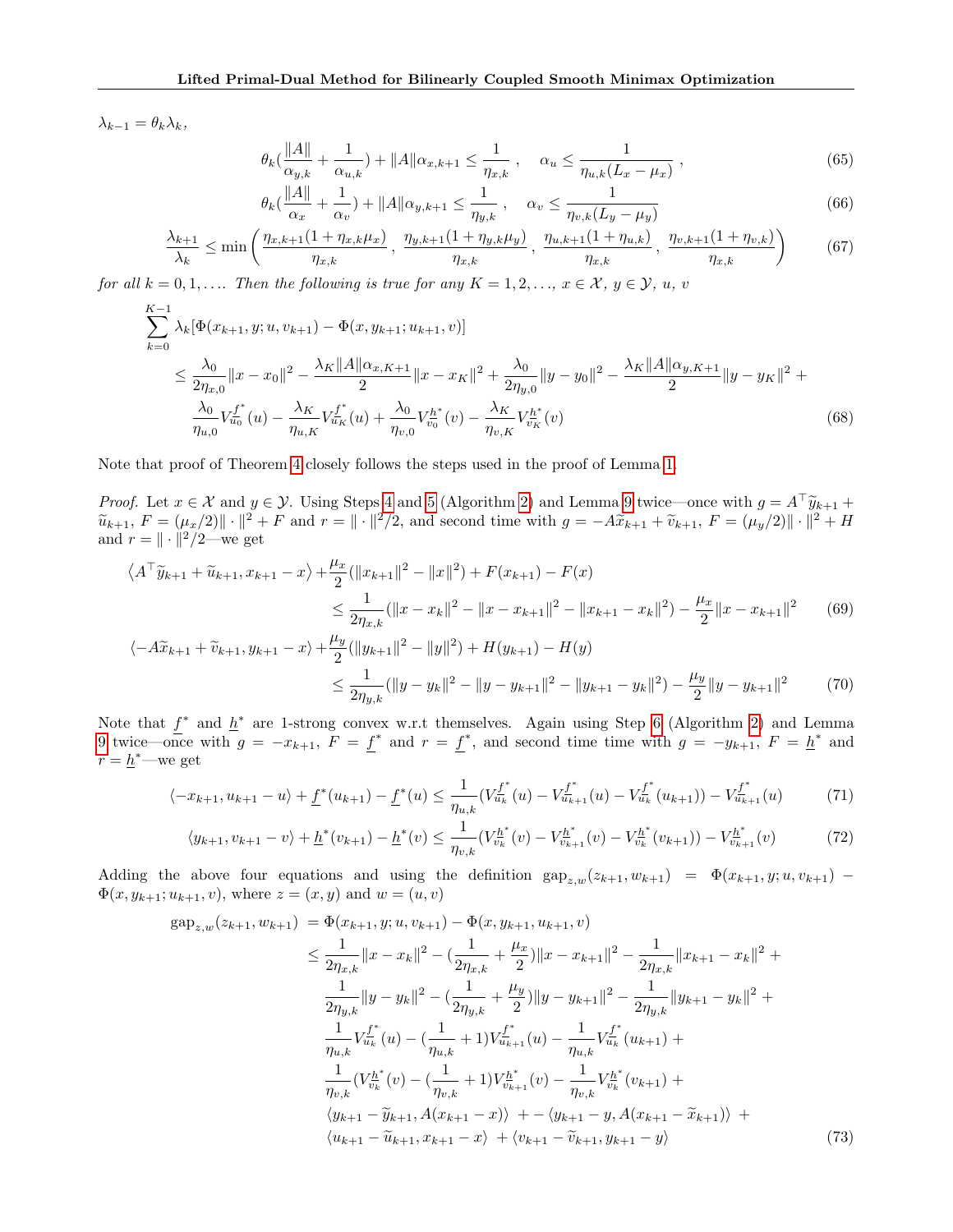We can further expand out the last four term in the above inequality as follows. Using Step [3](#page-6-4) (Algorithm [2\)](#page-18-0) and Cauchy-Schwarz inequality we get

$$
\langle y_{k+1} - \widetilde{y}_{k+1}, A(x_{k+1} - x) \rangle = \theta_k \langle y_{k-1} - y_k, A(x_k - x) \rangle - \langle y_k - y_{k+1}, A(x_{k+1} - x) \rangle +
$$
  
\n
$$
\theta_k \langle y_{k-1} - y_k, A(x_{k+1} - x_k) \rangle
$$
  
\n
$$
\leq \theta_k \langle y_{k-1} - y_k, A(x_k - x) \rangle - \langle y_k - y_{k+1}, A(x_{k+1} - x) \rangle +
$$
  
\n
$$
\frac{\theta_k ||A|| \alpha_{y,k}}{2} ||y_{k-1} - y_k||^2 + \frac{\theta_k ||A||}{2 \alpha_{y,k}} ||x_{k+1} - x_k||^2
$$
\n(74)

for some  $\alpha_{y,k} \geq 0$ . Similarly we can show that

$$
-\langle y_{k+1} - y, A(x_{k+1} - \tilde{x}_{k+1}) \rangle \le -\theta_k \langle y_k - y, A(x_{k-1} - x_k) \rangle + \langle y_{k+1} - y, A(x_k - x_{k+1}) \rangle +
$$
  

$$
\frac{\theta_k \|A\| \alpha_{x,k}}{2} \|x_{k-1} - x_k\|^2 + \frac{\theta_k \|A\|}{2\alpha_{x,k}} \|y_{k+1} - y_k\|^2
$$
(75)

<span id="page-20-0"></span>
$$
\langle u_{k+1} - \tilde{u}_{k+1}, x_{k+1} - x \rangle \le \theta_k \langle u_{k-1} - u_k, x_k - x \rangle - \langle u_k - u_{k+1}, x_{k+1} - x \rangle +
$$
  

$$
\frac{\theta_k \alpha_{u,k}}{2} ||u_{k-1} - u_k||^2 + \frac{\theta_k}{2\alpha_{u,k}} ||x_{k+1} - x_k||^2
$$
(76)

$$
\langle v_{k+1} - \widetilde{v}_{k+1}, y_{k+1} - y \rangle \le \theta_k \langle v_{k-1} - v_k, y_k - y \rangle - \langle v_k - v_{k+1}, y_{k+1} - y \rangle +
$$
  

$$
\frac{\theta_k \alpha_{v,k}}{2} ||v_{k-1} - v_k||^2 + \frac{\theta_k}{2\alpha_{v,k}} ||y_{k+1} - y_k||^2
$$
 (77)

for some  $\alpha_{x,k} \geq 0$ ,  $\alpha_{u,k} \geq 0$ , and  $\alpha_{v,k} \geq 0$ . Using Lemma [5\(](#page-12-2)a) and  $1/(L_x-\mu_x)$ - and  $1/(L_y-\mu_y)$ -strong convexity of  $f^*$  and  $\underline{h}^*$ , respectively we get that

<span id="page-20-3"></span><span id="page-20-2"></span><span id="page-20-1"></span>
$$
-\frac{1}{\eta_{u,k}}V_{u_k}^{f^*}(u_{k+1}) \le -\frac{1}{2\eta_{u,k}(L_x - \mu_x)}||u_{k+1} - u_k||^2
$$
\n(78)

<span id="page-20-5"></span><span id="page-20-4"></span>
$$
-\frac{1}{\eta_{v,k}}V_{v_k}^{h^*}(v_{k+1}) \le -\frac{1}{2\eta_{v,k}(L_y - \mu_y)}\|v_{k+1} - v_k\|^2
$$
\n(79)

Summing equations [\(73\)](#page-19-0), [\(74\)](#page-20-0), [\(75\)](#page-20-1), [\(76\)](#page-20-2), [\(77\)](#page-20-3), [\(78\)](#page-20-4), and [\(79\)](#page-20-5) up we get

$$
gap_{z,w}(z_{k+1}, w_{k+1}) \leq \frac{1}{2\eta_{x,k}} ||x - x_k||^2 - (\frac{1}{2\eta_{x,k}} + \frac{\mu_x}{2}) ||x - x_{k+1}||^2 + \frac{1}{2\eta_{y,k}} ||y - y_k||^2 - (\frac{1}{2\eta_{y,k}} + \frac{\mu_y}{2}) ||y - y_{k+1}||^2 + \frac{1}{\eta_{u,k}} V_{u_k}^{f^*}(u) - (\frac{1}{\eta_{u,k}} + 1) V_{u_{k+1}}^{f^*}(u) + \frac{1}{\eta_{v,k}} V_{v_k}^{h^*}(v) - (\frac{1}{\eta_{v,k}} + 1) V_{v_{k+1}}^{h^*}(v) + \theta_k \langle y_{k-1} - y_k, A(x_k - x) \rangle - \langle y_k - y_{k+1}, A(x_{k+1} - x) \rangle + \n- \theta_k \langle y_k - y, A(x_{k-1} - x_k) \rangle + \langle y_{k+1} - y, A(x_k - x_{k+1}) \rangle + \theta_k \langle u_{k-1} - u_k, x_k - x \rangle - \langle u_k - u_{k+1}, x_{k+1} - x \rangle + \theta_k \langle v_{k-1} - v_k, y_k - y \rangle - \langle v_k - v_{k+1}, y_{k+1} - y \rangle + \theta_k \frac{\|A\|\alpha_{x,k}}{2} ||x_k - x_{k-1}||^2 - (\frac{1}{2\eta_{x,k}} - \theta_k (\frac{\|A\|}{2\alpha_{y,k}} + \frac{1}{2\alpha_{u,k}})) ||x_{k+1} - x_k||^2 + \theta_k \frac{\|A\|\alpha_{y,k}}{2} ||y_k - y_{k-1}||^2 - (\frac{1}{2\eta_{y,k}} - \theta_k (\frac{\|A\|}{2\alpha_{x,k}} + \frac{1}{2\alpha_{v,k}})) ||y_{k+1} - y_k||^2 + \theta_k \frac{\alpha_{u,k}}{2} ||u_k - u_{k-1}||^2 - \frac{1}{2\eta_{u,k}(L_x - \mu_x)} ||u_{k+1} - u_k||^2 + \theta_k \frac{\alpha_{v,k}}{2} ||v_k - v_{k-1}||^2 - \frac{1}{2\eta_{v,k}(L_y - \mu_y)} ||v_{k+1} - v_k||^2
$$
\n(80)

Assuming  $\theta_k(\frac{\|A\|}{2\alpha_{k+1}})$  $\frac{\|A\|}{2\alpha_{y,k}} + \frac{1}{2\alpha_{u,k}}$ ) +  $\frac{\|A\|\alpha_{x,k+1}}{2} \leq \frac{1}{2\eta_{x,k}}, \theta_k(\frac{\|A\|}{2\alpha_{x,k}})$  $\frac{\|A\|}{2\alpha_{x,k}} + \frac{1}{2\alpha_{v,k}}$  +  $\frac{\|A\|\alpha_{y,k+1}}{2} \le \frac{1}{2\eta_{y,k}}$ ,  $\alpha_{u,k} \le \frac{1}{\eta_{u,k+1}(L_x-\mu_x)}$ , and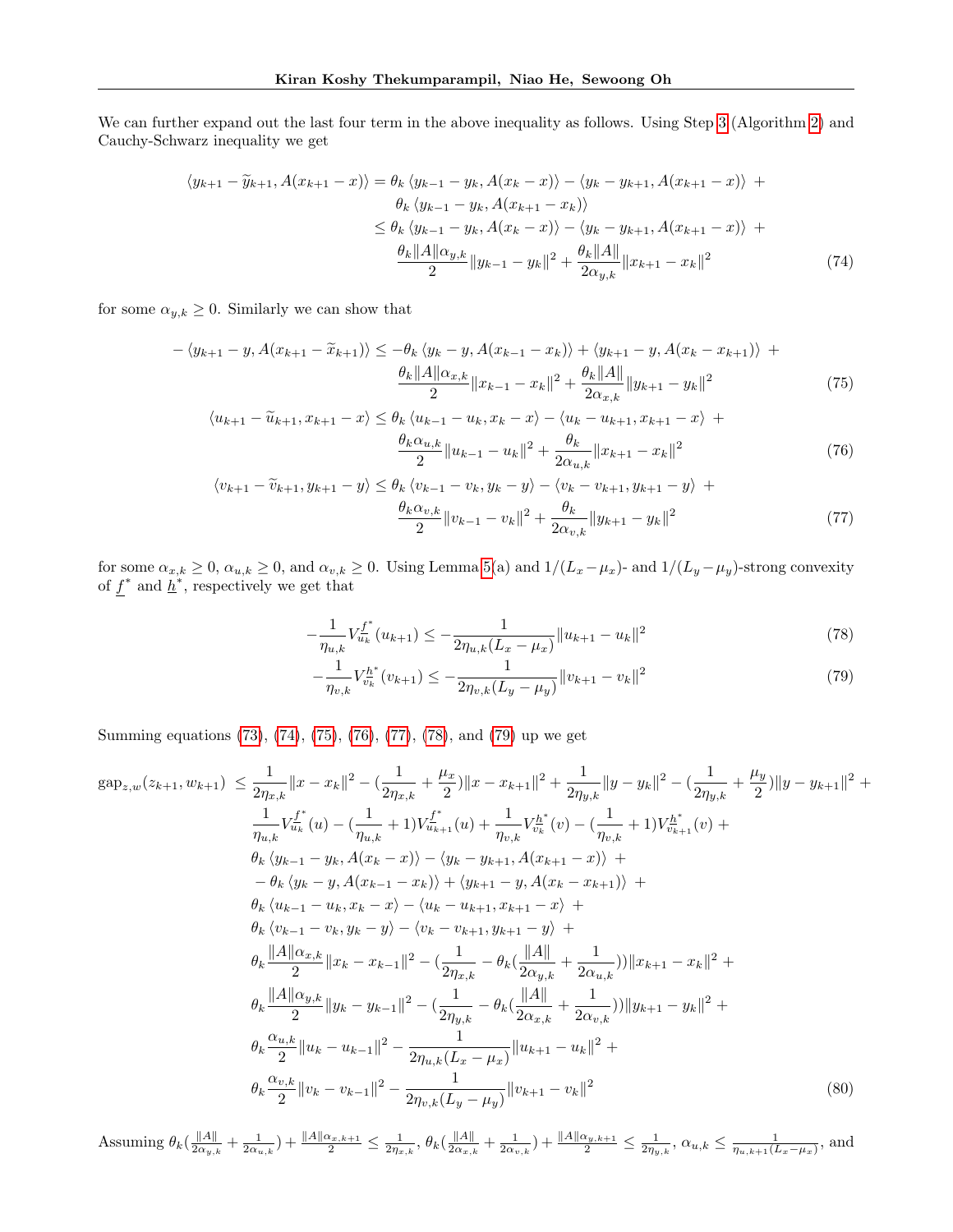$$
\alpha_{v,k} \leq \frac{1}{\eta_{v,k+1}(L_y - \mu_y)} \text{ we get}
$$
\n
$$
\text{gap}_{z,w}(z_{k+1}, w_{k+1}) \leq \frac{1}{2\eta_{x,k}} \|x - x_k\|^2 - \left(\frac{1}{2\eta_{x,k}} + \frac{\mu_x}{2}\right) \|x - x_{k+1}\|^2 + \frac{1}{2\eta_{y,k}} \|y - y_k\|^2 - \left(\frac{1}{2\eta_{y,k}} + \frac{\mu_y}{2}\right) \|y - y_{k+1}\|^2 + \frac{1}{\eta_{u,k}} V_{u_k}^{f^*}(u) - \left(\frac{1}{\eta_{u,k}} + 1\right) V_{u_{k+1}}^{f^*}(u) + \frac{1}{\eta_{v,k}} V_{v_k}^{h^*}(v) - \left(\frac{1}{\eta_{v,k}} + 1\right) V_{v_{k+1}}^{h^*}(v) + \frac{\theta_k \left(y_{k-1} - y_k, A(x_k - x)\right) - \left(y_k - y_{k+1}, A(x_{k+1} - x)\right) + \frac{\theta_k \left(y_k - y, A(x_{k-1} - x_k)\right) + \left(y_{k+1} - y, A(x_k - x_{k+1})\right) + \frac{\theta_k \left(y_{k-1} - u_k, x_k - x\right) - \left\langle u_k - u_{k+1}, x_{k+1} - x\right\rangle + \frac{\theta_k \left(u_{k-1} - u_k, x_k - x\right) - \left\langle u_k - u_{k+1}, x_{k+1} - x\right\rangle + \frac{\theta_k \left\|A\|\alpha_{x,k}}{\left\|u_{k-1} - v_k, y_k - y\right\rangle - \left\langle v_k - v_{k+1}, y_{k+1} - y\right\rangle + \frac{\theta_k \left\|A\|\alpha_{x,k}}{\left\|2\right\|u_k - x_{k-1}\right\|^2 - \frac{\|A\|\alpha_{x,k+1}}{\left\|2\right\|u_{k+1}} - \frac{\|x\|^2}{2} + \frac{\theta_k \frac{\|A\|\alpha_{y,k}}{\left\|2\right\|u_k - u_{k-1}\|^2 - \frac{\alpha_{u,k+1}}{\left\|2\right\|u_{k+1}} - u_k\|^2 + \frac{\alpha_{u,k}}{\left\|2\right\|u_k - u_{k-1}\|^2 - \frac{\alpha_{u,k+1}}
$$

Multiplying both sides with  $\lambda_k$ , and using  $\theta_k \lambda_k = \lambda_{k-1}$  and

$$
\frac{\lambda_{k+1}}{\lambda_k} \le \min\left(\frac{\eta_{x,k+1}(1+\eta_{x,k}\mu_x)}{\eta_{x,k}}, \frac{\eta_{y,k+1}(1+\eta_{y,k}\mu_y)}{\eta_{x,k}}, \frac{\eta_{u,k+1}(1+\eta_{u,k})}{\eta_{x,k}}, \frac{\eta_{v,k+1}(1+\eta_{v,k})}{\eta_{x,k}}\right) \tag{82}
$$

we get

$$
\lambda_{k} \text{gap}_{z,w}(z_{k+1}, w_{k+1}) \leq \frac{\lambda_{k}}{2\eta_{x,k+1}} \|x - x_{k}\|^{2} - \frac{\lambda_{k+1}}{2\eta_{x,k+1}} \|x - x_{k+1}\|^{2} + \frac{\lambda_{k}}{2\eta_{y,k}} \|y - y_{k}\|^{2} - \frac{\lambda_{k+1}}{2\eta_{y,k+1}} \|y - y_{k+1}\|^{2} + \frac{\lambda_{k}}{\eta_{u,k}} V_{u_{k}}^{t*}(u) - \frac{\lambda_{k+1}}{\eta_{u,k+1}} V_{u_{k+1}}^{t*}(u) + \frac{\lambda_{k}}{\eta_{u,k+1}} V_{u_{k+1}}^{h*}(v) + \lambda_{k-1} \langle y_{k-1} - y_{k-1} A(x_{k-1} - x) \rangle - \lambda_{k} \langle y_{k} - y_{k+1} A(x_{k+1} - x) \rangle + \lambda_{k-1} \langle y_{k-1} - y_{k-1} A(x_{k-1} - x) \rangle + \lambda_{k-1} \langle y_{k-1} - y_{k-1} A(x_{k-1} - x) \rangle + \lambda_{k-1} \langle y_{k-1} - u_{k-1} x_{k-1} - x_{k-1} \rangle + \lambda_{k-1} \langle v_{k-1} - u_{k-1} x_{k-1} - x \rangle - \lambda_{k} \langle v_{k} - u_{k+1} x_{k+1} - x \rangle + \lambda_{k-1} \langle v_{k-1} - v_{k-1} y_{k-1} - y \rangle - \lambda_{k} \langle v_{k} - v_{k+1} y_{k+1} - y \rangle + \lambda_{k-1} \frac{\|A\| \alpha_{x,k}}{2} \|x_{k} - x_{k-1} \|^2 - \lambda_{k} \frac{\|A\| \alpha_{x,k+1}}{2} \|x_{k+1} - x_{k} \|^2 + \lambda_{k-1} \frac{\|A\| \alpha_{y,k}}{2} \|y_{k} - y_{k-1} \|^2 - \lambda_{k} \frac{\|A\| \alpha_{y,k+1}}{2} \|y_{k+1} - u_{k} \|^2 + \lambda_{k-1} \frac{\alpha_{u,k}}{2} \|u_{k} - u_{k-1} \|^2 - \lambda_{k} \frac{\alpha_{u,k+1}}{2} \|u_{k+1} - u_{k} \|^2 +
$$

Summing the iterations of the above inequality for  $k = 0, \ldots, K-1$  and without loss of generality setting  $\lambda_{-1} = 0$ , or  $x_{-1} = x_0$ ,  $y_{-1} = y_0$ ,  $u_{-1} = u_0$ , and  $v_{-1} = v_0$  we get

<span id="page-21-0"></span>
$$
\sum_{k=0}^{K-1} \lambda_k \text{gap}_{z,w}(z_{k+1}, w_{k+1}) \le \frac{\lambda_0}{2\eta_{x,0}} \|x - x_0\|^2 - \frac{\lambda_K}{2\eta_{x,K}} \|x - x_K\|^2 + \frac{\lambda_0}{2\eta_{y,0}} \|y - y_0\|^2 - \frac{\lambda_K}{2\eta_{y,K}} \|y - y_K\|^2 + \frac{\lambda_0}{\eta_{u,0}} V_{u_0}^{f^*}(u) - \frac{\lambda_K}{\eta_{u,0}} V_{u_K}^{f^*}(u) + \frac{\lambda_0}{\eta_{v,0}} V_{v_0}^{h^*}(v) - \frac{\lambda_K}{\eta_{v,K}} V_{v_K}^{h^*}(v) + \frac{\lambda_{K-1} \langle y_{K-1} - y_K, A(x_K - x) \rangle + \lambda_{K-1} \langle y_K - y, A(x_{K-1} - x_K) \rangle + \frac{\lambda_{K-1} \langle y_{K-1} - u_K, x_K - x \rangle - \lambda_{K-1} \langle v_{K-1} - v_K, y_K - y \rangle + \frac{\|A\|\alpha_{x,K}}{2} \|x_K - x_{K-1}\|^2 - \lambda_{K-1} \frac{\|A\|\alpha_{y,K}}{2} \|y_K - y_{K-1}\|^2 + \frac{\alpha_{u,K}}{2} \|u_K - u_{K-1}\|^2 - \lambda_{K-1} \frac{\alpha_{v,K}}{2} \|v_K - v_{K-1}\|^2 \tag{84}
$$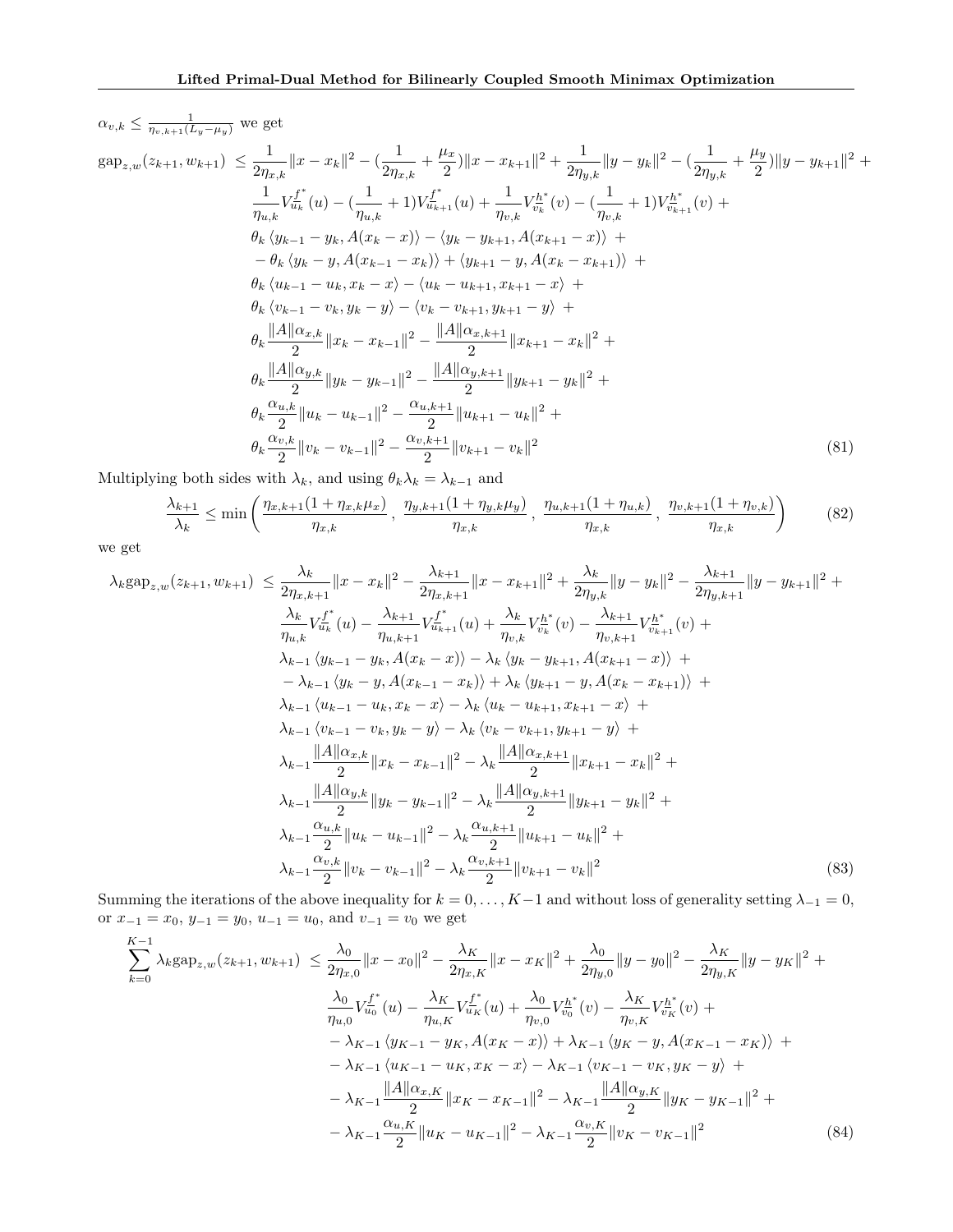Using Cauchy-Schwarz inequality we can show that

$$
-\lambda_{K-1} \langle y_{K-1} - y_K, A(x_K - x) \rangle \le \frac{\lambda_{K-1} \|A\| \alpha_{y,K}}{2} \|y_{K-1} - y_K\|^2 + \frac{\lambda_{K-1} \|A\|}{2\alpha_{y,K}} \|x_K - x\|^2 \tag{85}
$$

$$
\lambda_{K-1} \left\langle y_K - y, A(x_{K-1} - x_K) \right\rangle \le \frac{\lambda_{K-1} \|A\| \alpha_{x,K}}{2} \|x_{K-1} - x_K\|^2 + \frac{\lambda_{K-1} \|A\|}{2\alpha_{x,K}} \|y_K - y\|^2 \tag{86}
$$

$$
-\lambda_{K-1} \langle u_{K-1} - u_K, x_K - x \rangle \le \frac{\lambda_{K-1} \alpha_{u,K}}{2} \| u_{K-1} - u_K \|^2 + \frac{\lambda_{K-1} \|A\|}{2 \alpha_{u,K}} \|x_K - x\|^2 \tag{87}
$$

<span id="page-22-4"></span><span id="page-22-3"></span><span id="page-22-2"></span><span id="page-22-1"></span>
$$
-\lambda_{K-1} \left\langle v_{K-1} - v_K, y_K - y \right\rangle \le \frac{\lambda_{K-1} \alpha_{v,K}}{2} \|v_{K-1} - v_K\|^2 + \frac{\lambda_{K-1} \|A\|}{2 \alpha_{v,K}} \|y_K - y\|^2 \tag{88}
$$

Summing equations [\(84\)](#page-21-0), [\(85\)](#page-22-1), [\(86\)](#page-22-2), [\(87\)](#page-22-3), and [\(88\)](#page-22-4) and then using  $\theta_K \lambda_K = \lambda_{K-1}$ ,  $\theta_K (\frac{\|A\|}{2\alpha_{K-1}})$  $\frac{\|A\|}{2\alpha_{y,K}} + \frac{1}{2\alpha_{u,K}}$ ) +  $\frac{\|A\| \alpha_{x,K+1}}{2} \leq \frac{1}{2\eta_{x,K}}$ , and  $\theta_K(\frac{\|A\|}{2\alpha_{x,B}})$  $\frac{\|A\|}{2\alpha_{x,K}} + \frac{1}{2\alpha_{v,K}}$  +  $\frac{\|A\|\alpha_{y,K+1}}{2} \le \frac{1}{2\eta_{y,K}}$ , we get

$$
\sum_{k=0}^{K-1} \lambda_k \text{gap}_{z,w}(z_{k+1}, w_{k+1}) \le \frac{\lambda_0}{2\eta_{x,0}} \|x - x_0\|^2 - \frac{\lambda_K \|A\|\alpha_{x,K+1}}{2} \|x - x_K\|^2 +
$$

$$
\frac{\lambda_0}{2\eta_{y,0}} \|y - y_0\|^2 - \frac{\lambda_K \|A\|\alpha_{y,K+1}}{2} \|y - y_K\|^2 +
$$

$$
\frac{\lambda_0}{\eta_{u,0}} V_{u_0}^{f^*}(u) - \frac{\lambda_K}{\eta_{u,K}} V_{u_K}^{f^*}(u) + \frac{\lambda_0}{\eta_{v,0}} V_{v_0}^{h^*}(v) - \frac{\lambda_K}{\eta_{v,K}} V_{v_K}^{h^*}(v) \tag{89}
$$

### D GUARANTEE FOR Bi-SC-SC PROBLEM

In this section we provide a guarantee for the output of Algorithm [1](#page-6-2) in the Bi-SC-SC setting. We do this by specializing Theorem [4](#page-18-1) to this case.

<span id="page-22-0"></span>**Corollary 2** (Formal version of Theorem [2\)](#page-6-0). Let  $\overline{x}_0 = \overline{x}_{-1} = x_0$  and  $\overline{y}_0 = \overline{y}_{-1} = y_0$ . Additionally assume that  $\eta_{x,k} = \eta_x, \eta_{y,k} = \eta_y, \eta_{u,k} = \eta_u, \eta_{v,k} = \eta_v, \text{ and } \theta_k = \theta \text{ for all } k = 0,1,\dots$  If we set

$$
\kappa = \sqrt{\frac{L_x}{\mu_x} - 1} + \frac{2||A||}{\sqrt{\mu_x \mu_y}} + \sqrt{\frac{L_y}{\mu_y} - 1}, \text{ and}
$$
\n(90)

$$
\eta_x = \frac{1}{\mu_x} \left( \sqrt{\frac{L_x}{\mu_x} - 1} + \frac{2||A||}{\sqrt{\mu_x \mu_y}} \right)^{-1}, \ \eta_y = \frac{1}{\mu_y} \left( \sqrt{\frac{L_y}{\mu_y} - 1} + \frac{2||A||}{\sqrt{\mu_x \mu_y}} \right)^{-1}, \ \eta_u = \left( \sqrt{\frac{L_x}{\mu_x} - 1} \right)^{-1}, \ \eta_v = \left( \sqrt{\frac{L_y}{\mu_y} - 1} \right)^{-1} \tag{91}
$$

then for any  $K > 0$ , we can show that

$$
\frac{\|A\|}{\sqrt{\mu_x \mu_y}} \left(\frac{\mu_x}{2} \|x^* - x_K\|^2 + \frac{\mu_y}{2} \|y^* - y_K\|^2\right) +
$$
\n
$$
\le \exp\left(-\frac{(K-1)}{(\kappa+1)}\right) \left(\left(\frac{1}{2\eta_x} + \frac{L_x - \mu_x}{2\eta_u}\right) \|x^* - x_0\|^2 + \left(\frac{1}{2\eta_y} + \frac{L_y - \mu_y}{2\eta_v}\right) \|y^* - y_0\|^2\right) \tag{92}
$$

Proof. We will first verify the parameter choices satisfies the required conditions of Theorem [4](#page-18-1) for some choice of  $\lambda_k$ ,  $\alpha_{x,k}$ ,  $\alpha_{y,k}$ ,  $\alpha_{u,k}$ ,  $\alpha_{v,k}$  for  $k = -1, 0, 1, \ldots$ . Let  $\lambda_k = \gamma^k$  and  $\theta_k = 1/\gamma$  where

$$
\gamma = 1 + \kappa^{-1} , \quad \kappa = \sqrt{\frac{L_x}{\mu_x} - 1} + \frac{2||A||}{\sqrt{\mu_x \mu_y}} + \sqrt{\frac{L_y}{\mu_y} - 1}
$$
\n(93)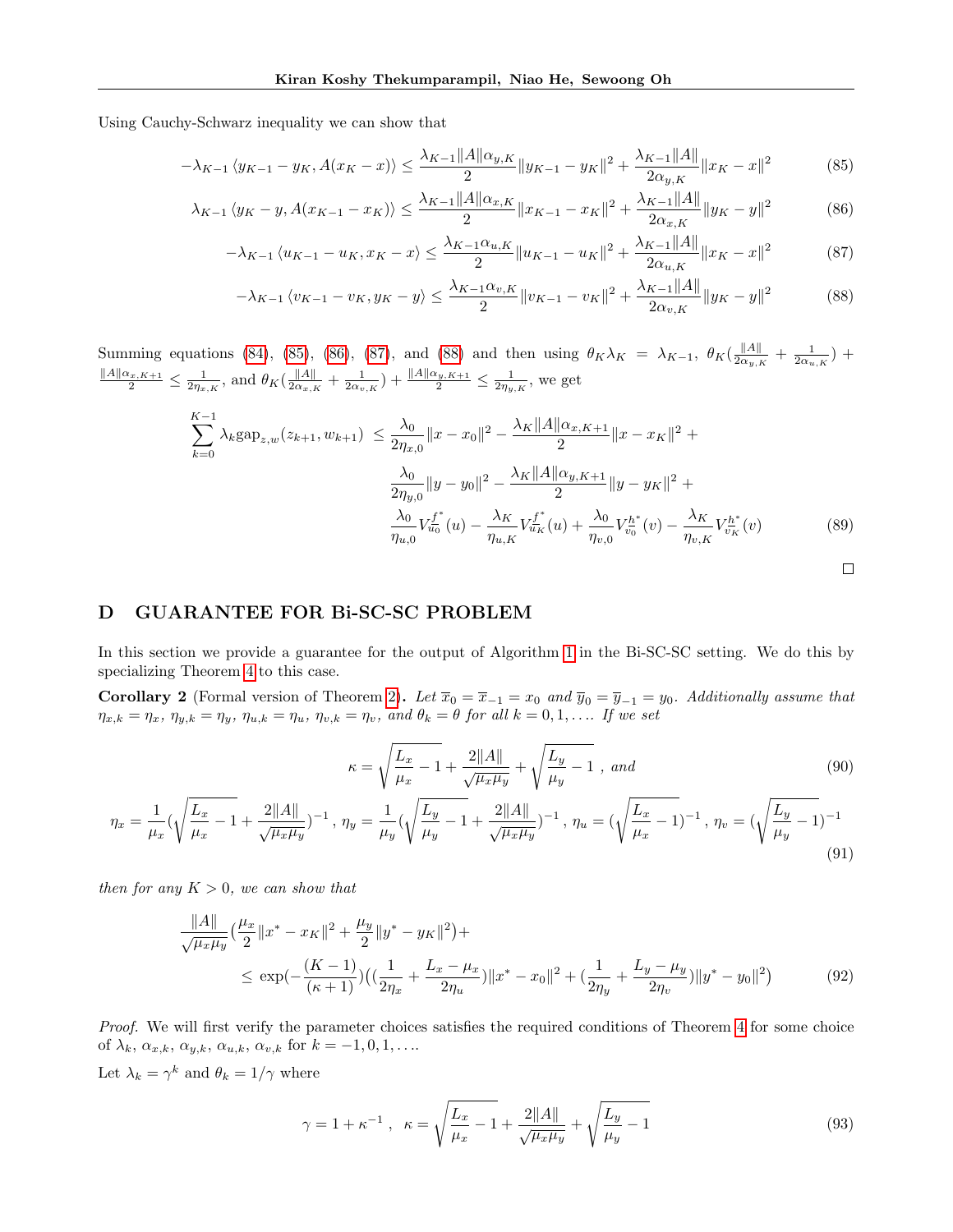Clearly  $\lambda_{k-1} = \theta \lambda_k$ . Next we will verify [\(67\)](#page-19-1) which simplifies to the

$$
\gamma \le 1 + \min(\eta_x \mu_x, \eta_y \mu_y, \eta_u, \eta_v) \tag{94}
$$

under our choice of  $\lambda_k$  and k invariant stepsize choices. It is easy to see that

$$
\gamma = 1 + \left(\sqrt{\frac{L_x - \mu_x}{\mu_x}} + \frac{2\|A\|}{\sqrt{\mu_x \mu_y}} + \sqrt{\frac{L_y - \mu_y}{\mu_y}}\right)^{-1} \le 1 + \left(\sqrt{\frac{L_x - \mu_x}{\mu_x}} + \frac{2\|A\|}{\sqrt{\mu_x \mu_y}}\right)^{-1} = 1 + \mu_x \eta_x \tag{95}
$$

Similarly we can also show that  $\gamma \leq 1 + \min(\eta_y \mu_y, \eta_u, \eta_v)$ .

Let  $\alpha_{x,k}, \alpha_{y,k}, \alpha_{u,k}, \alpha_{v,k}$  be invariant to k and  $\alpha_{x,k} = \sqrt{\frac{\mu_x}{\mu_y}}, \alpha_{y,k} = \sqrt{\frac{\mu_y}{\mu_x}}, \alpha_{u,k} = \frac{1}{\sqrt{(\mu_x - \mu_y)}}$  $\frac{1}{(L_x-\mu_x)\mu_x}, \alpha_{v,k}=\frac{1}{\sqrt{(L_y-\mu_x)}}$  $(L_y-\mu_x)\mu_y$ for all  $k = 0, 1, \ldots$  Next we verify conditions [\(65\)](#page-19-2) and [\(66\)](#page-19-3). We can show that

$$
\alpha_{u,k} = \frac{1}{\sqrt{(L_x - \mu_x)\mu_x}} \le \frac{1}{\sqrt{(L_x - \mu_x)\mu_x}} = \frac{1}{\eta_{u,k}(L_x - \mu_x)}
$$
(96)

and

$$
\theta_k(\frac{\|A\|}{\alpha_{y,k}} + \frac{1}{\alpha_{u,k}}) + \|A\|\alpha_{x,k+1} = \frac{\mu_x}{\gamma}(\frac{\|A\|}{\sqrt{\mu_x \mu_y}} + \sqrt{\frac{L_x}{\mu_x} - 1}) + \mu_x \frac{\|A\|}{\sqrt{\mu_x \mu_y}} < \mu_x(\sqrt{\frac{L_x}{\mu_x} - 1} + \frac{2\|A\|}{\sqrt{\mu_x \mu_y}}) = \frac{1}{\eta_{x,k}} \tag{97}
$$

Similar we can also show that,

$$
\theta_k(\frac{\|A\|}{\alpha_{x,k}} + \frac{1}{\alpha_{v,k}}) + \|A\|\alpha_{y,k+1} \le \frac{1}{\eta_{y,k}}, \quad \alpha_{v,k} \le \frac{1}{\eta_{v,k}(L_y - \mu_y)}
$$
(98)

Then according to Theorem [4,](#page-18-1) for any  $K \geq 0$ ,  $x \in \mathcal{X}, y \in \mathcal{Y}, u, v$ 

$$
\sum_{k=0}^{K-1} \gamma^{k} [\Phi(x_{k+1}, y; u, v_{k+1}) - \Phi(x, y_{k+1}; u_{k+1}, v)]
$$
\n
$$
\leq \frac{1}{2\eta_x} ||x - x_0||^2 - \sqrt{\frac{\mu_x}{\mu_y}} \frac{\gamma^K ||A||}{2} ||x - x_K||^2 + \frac{1}{2\eta_y} ||y - y_0||^2 - \sqrt{\frac{\mu_y}{\mu_x}} \frac{\gamma^K ||A||}{2} ||y - y_K||^2 + \frac{1}{\eta_u} V_{u_0}^{f^*}(u) - \frac{\gamma^K}{\eta_u} V_{u_K}^{f^*}(u) + \frac{1}{\eta_v} V_{v_0}^{h^*}(v) - \frac{\gamma^K}{\eta_v} V_{v_K}^{h^*}(v) \tag{99}
$$

Setting  $x = x^*$ ,  $y = y^*$ ,  $u = u^* = \nabla f(x^*) = \arg \min_u \langle x, u \rangle - f^*(u)$ ,  $v = v^* = \nabla \underline{h}(y^*) = \arg \min_v \langle y, v \rangle - \underline{h}^*(v)$ in [\(99\)](#page-23-0) we get

$$
\sum_{k=0}^{K-1} \gamma^{k} [\Phi(x_{k+1}, y^*; u^*, v_{k+1}) - \Phi(x^*, y_{k+1}; u_{k+1}, v^*)]
$$
\n
$$
\leq \frac{1}{2\eta_x} \|x^* - x_0\|^2 - \sqrt{\frac{\mu_x}{\mu_y}} \frac{\gamma^K \|A\|}{2} \|x^* - x_K\|^2 + \frac{1}{2\eta_y} \|y^* - y_0\|^2 - \sqrt{\frac{\mu_y}{\mu_x}} \frac{\gamma^K \|A\|}{2} \|y^* - y_K\|^2 + \frac{1}{\eta_u} V_{u_0}^{f^*}(u^*) - \frac{\gamma^K}{\eta_u} V_{u_K}^{f^*}(u^*) + \frac{1}{\eta_v} V_{v_0}^{h^*}(v^*) - \frac{\gamma^K}{\eta_v} V_{v_K}^{h^*}(v^*)
$$
\n(100)

Notice that the LHS above is positive, since by Lemma [7,](#page-13-0)  $\Phi(x_{k+1}, y^*; u, v_{k+1}) - \Phi(x^*, y_{k+1}; u_{k+1}, v) \ge 0$  for all  $k = 0, 1, \ldots$  Then using this fact and Lemma [6](#page-13-1) four times, we get that

$$
\frac{\|A\|}{\sqrt{\mu_x \mu_y}} \left(\frac{\mu_x}{2} \|x^* - x_K\|^2 + \frac{\mu_y}{2} \|y^* - y_K\|^2\right) + \frac{1}{2\eta_u} \frac{\|\nabla f(x^*) - \nabla f(x_K)\|^2}{(L_x - \mu_x)} + \frac{1}{2\eta_v} \frac{\|\nabla \underline{h}(y^*) - \nabla \underline{h}(y_K)\|^2}{(L_y - \mu_y)} \\\leq \gamma^{-K} \left( \left(\frac{1}{2\eta_x} + \frac{L_x - \mu_x}{2\eta_u}\right) \|x^* - x_0\|^2 + \left(\frac{1}{2\eta_y} + \frac{L_y - \mu_y}{2\eta_v}\right) \|y^* - y_0\|^2 \right) \tag{101}
$$

Using  $1 - x \leq \exp(-x)$  we get

$$
\gamma^{-K} = \left(\frac{1}{1+\kappa^{-1}}\right)^K \le \left(1 - \frac{1}{\kappa+1}\right)^K \le \exp\left(-\frac{K}{\kappa+1}\right) \tag{102}
$$

<span id="page-23-0"></span> $\Box$ 

Combining above two inequality gives us the desired result.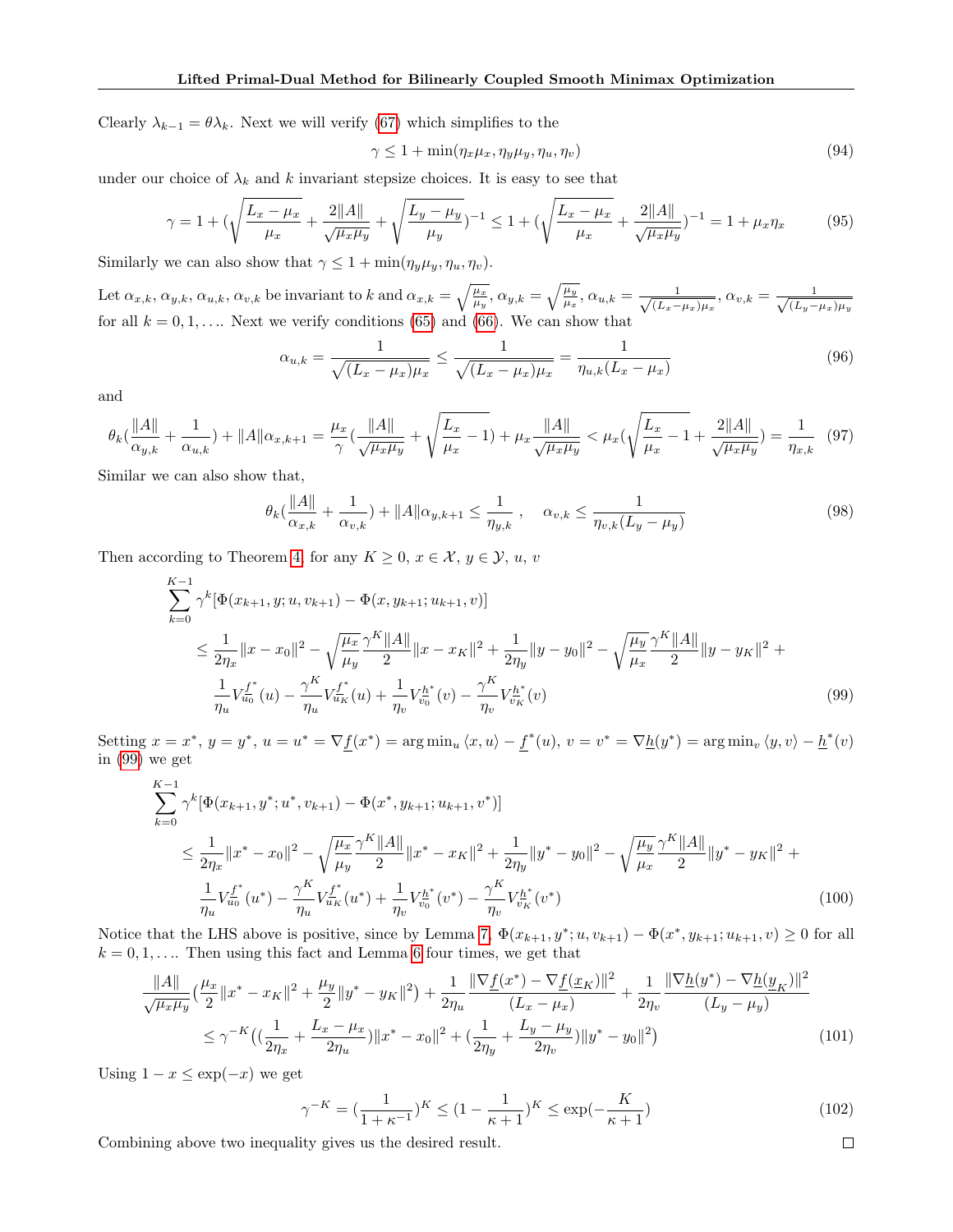# E GUARANTEE FOR Bi-C-SC PROBLEM

In this section we provide a guarantee for the output of Algorithm [1](#page-6-2) in the Bi-C-SC setting. We do this by specializing Theorem [4](#page-18-1) to this case.

<span id="page-24-0"></span>**Corollary 3** (Formal version of Theorem [3\)](#page-7-1). Let  $\overline{x}_0 = \overline{x}_{-1} = x_0$  and  $\overline{y}_0 = \overline{y}_{-1} = y_0$  and

$$
\frac{1}{\eta_{x,k}} = \frac{1}{(k+1)\eta_x}, \ \frac{1}{\eta_x} = 2L_x + \frac{16\|A\|^2}{\mu_y}, \ \frac{1}{\eta_{y,k}} = \frac{1}{(k+1)\eta_y} + \frac{k\mu_y}{2}, \ \frac{1}{\eta_y} = 2(L_y - \mu_y), \ \eta_{u,k} = \frac{2}{k}, \ \eta_{v,k} = \frac{2}{k}.
$$
\n(103)

Let  $D_{\mathcal{X}} = \max_{x \in \mathcal{X} \cap \text{dom}(f)} ||x - x_0||$  and  $D_{\mathcal{Y}} = \max_{y \in \mathcal{Y} \cap \text{dom}(h)} ||y - y_0||$ . Then for any  $K > 0$ , (a) if  $D_{\mathcal{X}} < \infty$  and  $D_{\mathcal{Y}} < \infty$ ,

$$
\max_{y \in \mathcal{Y}} \phi(\overline{x}_K, y) - \min_{x \in \mathcal{X}} \phi(x, \overline{y}_K) \le \frac{2L_x}{K(K+1)} D_{\mathcal{X}}^2 + \frac{16||A||^2}{\mu_y K(K+1)} D_{\mathcal{X}}^2 + \frac{2(L_y - \mu_y)}{K(K+1)} D_{\mathcal{Y}}^2
$$
(104)

where  $(\overline{x}_K, \overline{y}_K) := \frac{2}{K(K+1)} \sum_{k=1}^K k(x_k, y_k) = (\underline{x}_K, \underline{y}_K).$ (b) even if the domain is unbounded we can show that

$$
\frac{\mu_y}{4} \|y^* - y_K\|^2 \le \frac{4L_x}{K(K+1)} \|x^* - x_0\|^2 + \frac{16\|A\|^2}{\mu_y K(K+1)} \|x^* - x_0\|^2 + \frac{4(L_y - \mu_y)}{K(K+1)} \|y^* - y_0\|^2 \tag{105}
$$

where  $(\underline{x}_K, \underline{y}_K) = \frac{2}{K(K+1)} \sum_{k=1}^K k \cdot (x_k, y_k) = (\overline{y}_K, \overline{y}_K).$ 

(c) if  $\phi_p(x) = \max_{y \in \mathcal{Y}} \phi(x, y)$ , and we do a warm restart on variable y using  $K_0^p = \Omega_{\varepsilon}(1)$  initial additional iterations of the same algorithm, then

$$
\phi_p(\overline{x}_K) - \phi_p(x^*) \le \left(\frac{4L_x}{K(K+1)} + \frac{32||A||^2}{\mu_y K(K+1)} + \frac{(L_y - \mu_y)}{\mu_y} \frac{8||A||^2}{\mu_y K(K+1)}\right) ||x^* - x_0||^2. \tag{106}
$$

(d) if  $D_{\mathcal{X}} < \infty$  and  $\phi_d(x) = \min_{x \in \mathcal{X}} \phi(x, y)$ , and we do a warm restart on variable y with  $K_0^d = \Omega_{\varepsilon}(1)$  initial additional iterations of the same algorithm, then

$$
\phi_d(y^*) - \phi_d(\overline{y}_K) \le \frac{4L_x}{K(K+1)} D_X^2 + \frac{32||A||^2}{\mu_y K(K+1)} D_X^2.
$$
\n(107)

Proof. We will first verify the parameter choices satisfies the required conditions of Theorem [4](#page-18-1) for some choice of  $\lambda_k$ ,  $\alpha_{x,k}$ ,  $\alpha_{y,k}$ ,  $\alpha_{u,k}$ ,  $\alpha_{v,k}$  for  $k = -1, 0, 1, \ldots$ .

Let  $\lambda_k = (k+1)$  and  $\theta_k = k/(k+1)$ . Clearly  $\lambda_{k-1} = \theta \lambda_k$ . Next we will verify [\(67\)](#page-19-1) which simplifies to the

$$
\frac{k+2}{\eta_{x,k+1}} \le \frac{k+1}{\eta_{x,k}}, \ \frac{k+2}{\eta_{y,k+1}} \le \frac{(k+1)}{\eta_{y,k}} + (k+1)\mu_y, \ \frac{k+2}{\eta_{u,k+1}} \le \frac{(k+1)}{\eta_{u,k}} + (k+1), \text{ and } \frac{k+2}{\eta_{v,k+1}} \le \frac{(k+1)}{\eta_{v,k}} + (k+1)
$$
\n(108)

under our choice of  $\lambda_k$  and  $\mu_x = 0$ . It is easy to verify that

$$
\frac{k+1}{\eta_{x,k}} = \frac{1}{\eta_x} \ge \frac{1}{\eta_x} = \frac{k+2}{\eta_{x,k+1}}
$$

$$
\frac{(k+1)}{\eta_{y,k}} + (k+1)\mu_y = \frac{1}{\eta_y} + \frac{k(k+1)\mu_y}{2} + (k+1)\mu_y \ge \frac{1}{\eta_y} + \frac{(k+1)(k+2)\mu_y}{2} = \frac{k+2}{\eta_{y,k+1}}
$$

$$
\frac{(k+1)}{\eta_{u,k}} + (k+1) = \frac{k(k+1)}{2} + (k+1) \ge \frac{(k+1)(k+2)}{2} = \frac{k+2}{\eta_{u,k+1}}
$$

$$
\frac{(k+1)}{\eta_{v,k}} + (k+1) = \frac{k(k+1)}{2} + (k+1) \ge \frac{(k+1)(k+2)}{2} = \frac{k+2}{\eta_{v,k+1}}
$$

Let  $\alpha_{x,k} = \frac{4||A||}{(k+1)u}$  $\frac{4||A||}{(k+1)\mu_y}, \ \alpha_{y,k} = \frac{k\mu_y}{4||A||}, \ \alpha_{u,k} = \frac{k}{2L_x}, \ \alpha_{v,k} = \frac{k}{2(L_y-\mu_y)}$  for all  $k = 0, 1, \ldots$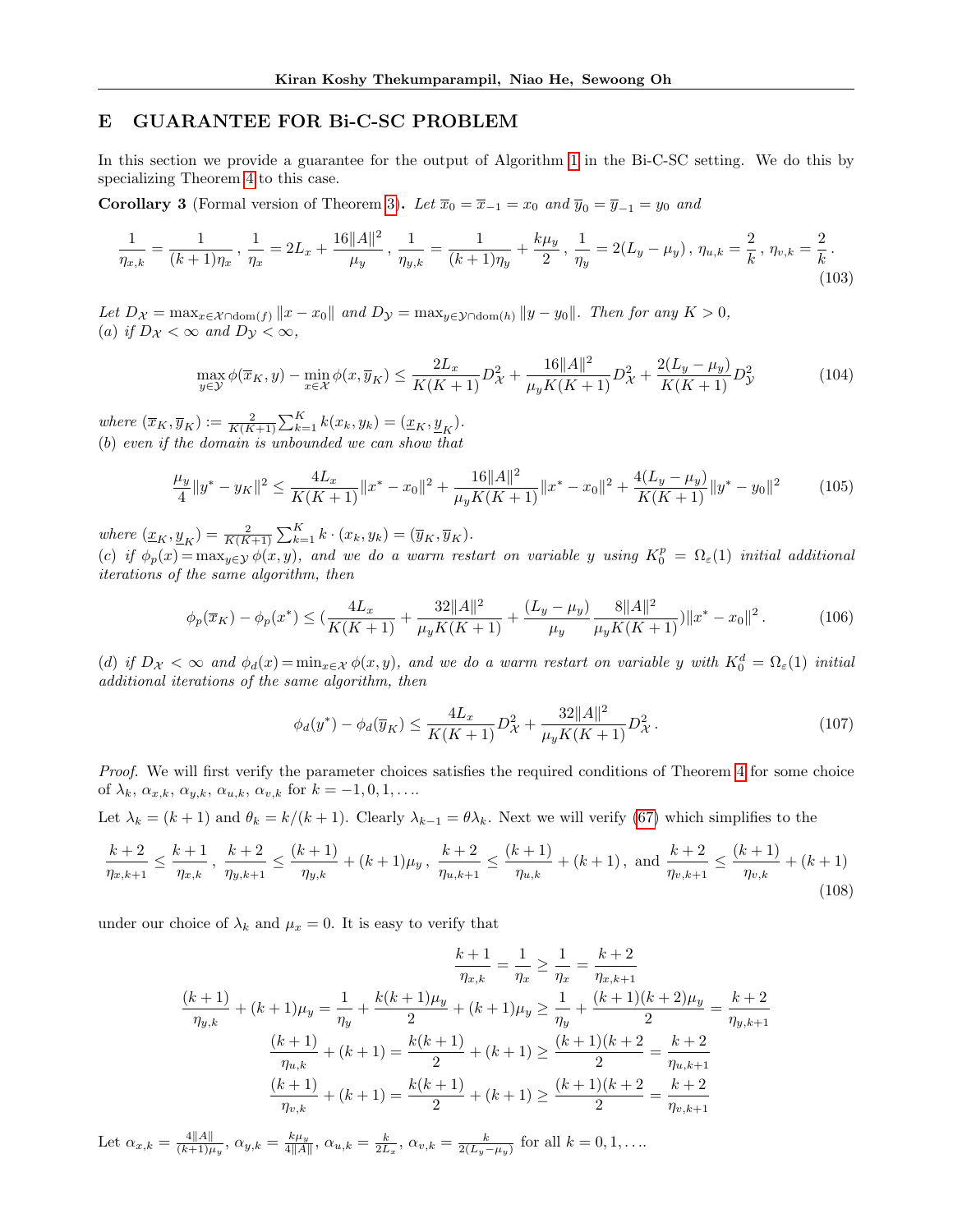Next we verify conditions [\(65\)](#page-19-2) and [\(66\)](#page-19-3). We can show that

$$
\alpha_{u,k} \le \frac{k}{2L_x} \le \frac{k}{2L_x} = \frac{1}{\eta_{u,k}L_x} \tag{109}
$$

and

$$
\theta_k(\frac{\|A\|}{\alpha_{y,k}} + \frac{1}{\alpha_{u,k}}) + \|A\|\alpha_{x,k+1} = \frac{k}{k+1}(\frac{4\|A\|^2}{k\mu_y} + \frac{2L_x}{k}) + \frac{4\|A\|^2}{(k+2)\mu_y} \le \frac{2L_x}{k+1} + \frac{16\|A\|^2}{\mu_y(k+1)} = \frac{1}{\eta_{x,k}} \tag{110}
$$

Similar we can also show that,

<span id="page-25-0"></span>
$$
\alpha_{v,k} \le \frac{k}{2(L_y - \mu_y)} \le \frac{k}{2(L_y - \mu_y)} = \frac{1}{\eta_{v,k}(L_y - \mu_y)}
$$
(111)

and

$$
\theta_k(\frac{\|A\|}{\alpha_{x,k}} + \frac{1}{\alpha_{v,k}}) + \|A\|\alpha_{y,k+1} = \frac{k}{k+1}(\frac{(k+1)\mu_y}{4} + \frac{2(L_x - \mu_y)}{k}) + \frac{k\mu_y}{4\|A\|} \le \frac{2(L_y - \mu_y)}{(k+1)} + \frac{k\mu_y}{2} = \frac{1}{\eta_{y,k}} \tag{112}
$$

Then according to Theorem [4,](#page-18-1) for any  $K \geq 0, x \in \mathcal{X}, y \in \mathcal{Y}, u, v$ 

$$
\sum_{k=0}^{K-1} (k+1) [\Phi(x_{k+1}, y; u, v_{k+1}) - \Phi(x, y_{k+1}; u_{k+1}, v)]
$$
\n
$$
\leq (L_x + \frac{8||A||^2}{\mu_y}) ||x - x_0||^2 - \frac{(K+1)16||A||^2}{2\mu_y(K+2)} ||x - x_K||^2 + (L_y - \mu_y) ||y - y_0||^2 - (K+1)^2 \frac{\mu_y}{8} ||y - y_K||^2
$$
\n(113)

(a) We define that  $(\overline{x}_K, \overline{y}_K; \overline{u}_K, \overline{v}_K) = (\sum_{k=1}^K (k+1))^{-1} \sum_{k=1}^K (k+1)(x_k, y_k; u_k, v_k)$ . Then  $(\overline{x}_K, \overline{y}_K) = (\underline{x}_K, \underline{y}_K)$ . Then  $\overline{x}_K = \underline{x}_K$  can be shown as follows

$$
\underline{x}_{K} = \frac{\underline{x}_{K-1} + \eta_{x}^{\prime} x_{K}}{(1 + \eta_{x}^{\prime})} = \frac{K - 1}{K + 1} \underline{x}_{K-1} + \frac{2}{K + 1} x_{K}
$$
\n
$$
= \frac{(K - 2)(K - 1)}{K(K + 1)} \underline{x}_{K-2} + \frac{2(K - 1)}{K(K + 1)} x_{K-1} + \frac{2K}{K(K + 1)} x_{K}
$$
\n
$$
= \frac{(K - 3)(K - 2)}{K(K + 1)} \underline{x}_{K-3} + \frac{2(K - 2)}{K(K + 1)} \underline{x}_{K-2} + \frac{2(K - 1)}{K(K + 1)} x_{K-1} + \frac{2(K)}{K(K + 1)} x_{K}
$$
\n
$$
\vdots
$$
\n(114)

<span id="page-25-2"></span><span id="page-25-1"></span>
$$
=\frac{2}{K(K+1)}\sum_{k=1}^{K}kx_{k}=\overline{x}_{K}
$$
\n(115)

Similarly, we can prove that  $\overline{y}_K = \underline{y}_K$ . Then we can lower-bound the LHS of the [\(113\)](#page-25-0) using Jensen's inequality, convexity of  $\Phi(\cdot, y; u, \cdot)$ , and concavity of  $\Phi(x, \cdot; \cdot, v)$  as follows.

$$
\left(\sum_{k=0}^{K-1} (k+1))[\Phi(\overline{x}_K, y; u, \overline{v}_K) - \Phi(x, \overline{y}_K; \overline{u}_K, v)] \le \sum_{k=0}^{K-1} (k+1)[\Phi(x_{k+1}, y; u, v_{k+1}) - \Phi(x, y_{k+1}; u_{k+1}, v)] \tag{116}
$$

Notice that by Lemma [4\(](#page-12-1)a),  $\nabla f(x) = \arg \min_u \langle x, u \rangle - f^*(u)$  and  $\nabla \underline{h}(x) = \arg \min_v \langle y, v \rangle - \underline{h}^*(v)$ . Thus we have

<span id="page-25-3"></span>
$$
\phi(\overline{x}_K, y) - \phi(x, \overline{y}_K) = \min_v \max_u \Phi(\overline{x}_K, y; \nabla f(\overline{x}_K), v) - \Phi(x, \overline{y}_K; u, \nabla \underline{h}(\overline{y}_K))
$$
  
 
$$
\leq \Phi(\overline{x}_K, y; \nabla f(\overline{x}_K), \overline{v}_K) - \Phi(x, \overline{y}_K; \overline{u}_K, \nabla \underline{h}(\overline{y}_K))
$$
(117)

Therefore summing equations [\(113\)](#page-25-0) and [\(116\)](#page-25-1), then setting  $u = \nabla f(\overline{x}_K)$ ,  $v = \nabla \underline{h}(\overline{y}_K) = \nabla h(\overline{y}_K) - \mu_y \overline{y}_K$  and using [\(117\)](#page-25-2) we get

$$
\phi(\overline{x}_K, y) - \phi(x, \overline{y}_K) \le \frac{2L_x}{K(K+1)} \|x - x_0\|^2 + \frac{16\|A\|^2}{\mu_y K(K+1)} \|x - x_0\|^2 + \frac{2(L_y - \mu_y)}{K(K+1)} \|y - y_0\|^2 \tag{118}
$$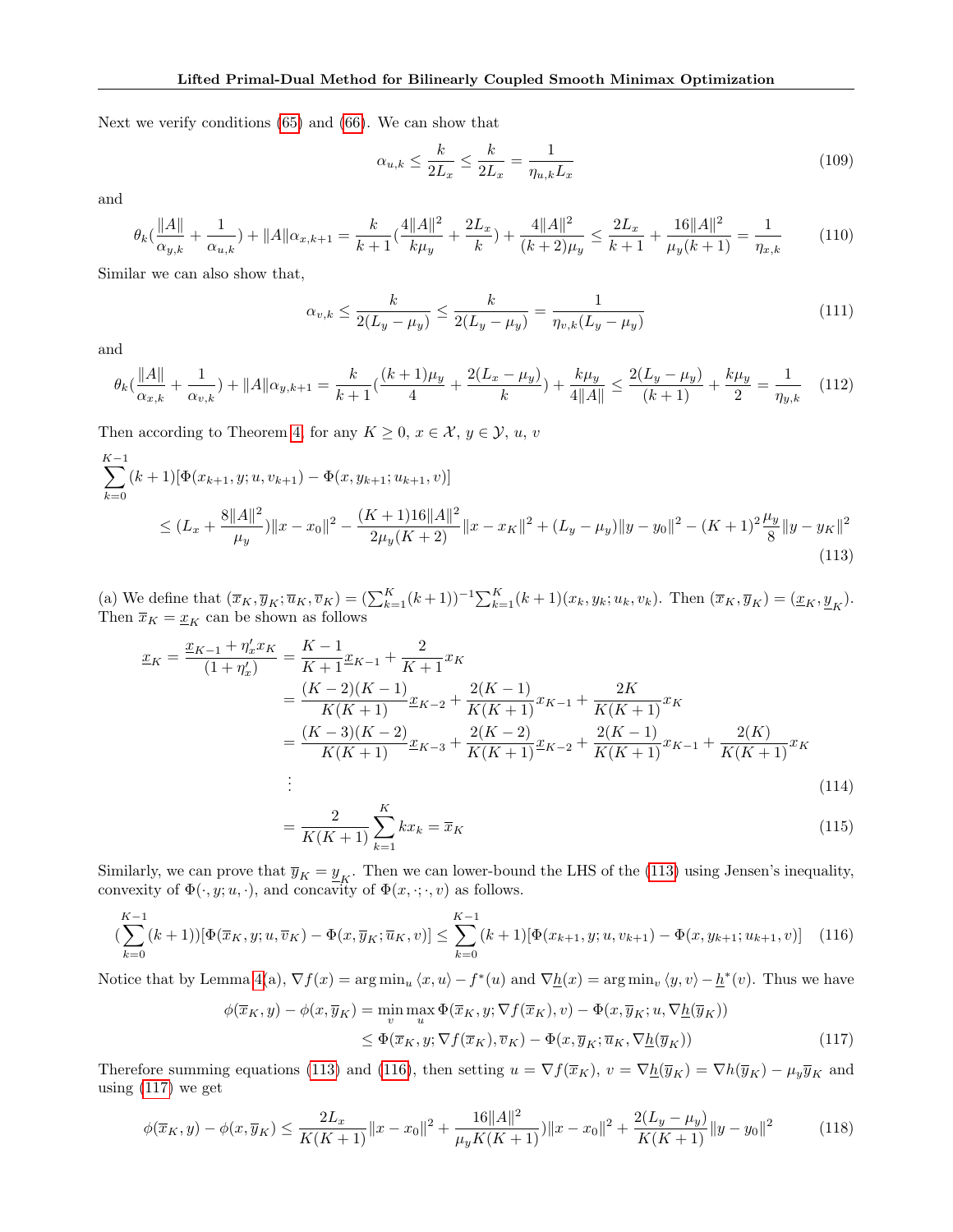Finally maximizing both sides over  $x \in \mathcal{X}$  and  $y \in \mathcal{Y}$  we get

$$
\max_{y \in \mathcal{Y}} \phi(\overline{x}_K, y) - \min_{x \in \mathcal{X}} \phi(x, \overline{y}_K) \le \frac{2L_x}{K(K+1)} D_{\mathcal{X}}^2 + \frac{16||A||^2}{\mu_y K(K+1)} D_{\mathcal{X}}^2 + \frac{2(L_y - \mu_y)}{K(K+1)} D_{\mathcal{Y}}^2
$$
(119)

(b) Setting  $x = x^*$ ,  $y = y^*$ ,  $u = u^* = \nabla f(x^*) = \arg \min_u \langle x, u \rangle - f^*(u)$ ,  $v = v^* = \nabla \underline{h}(y^*) = \arg \min_v \langle y, v \rangle - \underline{h}^*(v)$ in [\(113\)](#page-25-0) we get

$$
\sum_{k=0}^{K-1} \gamma^k [\Phi(x_{k+1}, y^*; u^*, v_{k+1}) - \Phi(x^*, y_{k+1}; u_{k+1}, v^*)]
$$
  
\n
$$
\leq (L_x + \frac{8||A||^2}{\mu_y}) ||x^* - x_0||^2 + (L_y - \mu_y) ||y^* - y_0||^2 - (K+1)^2 \frac{\mu_y}{2} ||y^* - y_K||^2
$$
\n(120)

Notice that the LHS above is positive, since by Lemma [7,](#page-13-0)  $\Phi(x_{k+1}, y^*; u, v_{k+1}) - \Phi(x^*, y_{k+1}; u_{k+1}, v) \ge 0$  for all  $k = 0, 1, \ldots$  Then using this fact we get that

$$
\frac{\mu_y}{4} \|y^* - y_K\|^2 \le \left(\frac{2L_x}{(K+1)^2} + \frac{16\|A\|^2}{\mu_y (K+1)^2}\right) \|x^* - x_0\|^2 + \frac{2(L_y - \mu_y)}{(K+1)^2} \|y^* - y_0\|^2 \tag{121}
$$

(c) Let  $\hat{y}(x) = \arg \max_{y} \phi(x, y)$ , then  $\hat{y}(x)$  is a  $||A||/\mu_y$ -Lipschitz continuous in x (Nesterov [2005\)](#page-9-7). Then we can show that

<span id="page-26-0"></span>
$$
\|\widehat{y}(x) - y_0\|^2 \le 2\|\widehat{y}(x) - y^*\|^2 + 2\|y^* - y_0\|^2
$$
  
\n
$$
\le 2\|\widehat{y}(x) - \widehat{y}(x^*)\|^2 + 2\|y^* - y_0\|^2
$$
  
\n
$$
\le 2\frac{\|A\|^2}{\mu_y^2} \|x - x^*\|^2 + 2\|y^* - y_0\|^2
$$
\n(122)

Then using the above inequality and [\(118\)](#page-25-3) we get

$$
\phi_p(\overline{x}_K) - \phi_p(x^*) = \max_{y \in \mathcal{Y}} \phi(\overline{x}_K, y) - \max_{y \in \mathcal{Y}} \phi(x^*, y)
$$
\n
$$
\leq \phi(\overline{x}_K, \widehat{y}(x)) - \phi(x^*, \overline{y}_K)
$$
\n
$$
\leq \frac{2L_x}{K(K+1)} \|x^* - x_0\|^2 + \frac{16\|A\|^2}{\mu_y K(K+1)} \|x^* - x_0\|^2 + \frac{2(L_y - \mu_y)}{K(K+1)} \|\widehat{y}(x) - y_0\|^2
$$
\n
$$
\leq (\frac{2L_x}{K(K+1)} + \frac{16\|A\|^2}{\mu_y K(K+1)} + \frac{(L_y - \mu_y)}{\mu_y} \frac{4\|A\|^2}{\mu_y K(K+1)}) \|x^* - x_0\|^2 + \frac{4(L_y - \mu_y)}{K(K+1)} \|y^* - y_0\|^2
$$
\n(123)

From the above inequality it is clear that

$$
\phi_p(\overline{x}_K) - \phi_p(x^*) \le \left(\frac{4L_x}{K(K+1)} + \frac{32\|A\|^2}{\mu_y K(K+1)} + \frac{(L_y - \mu_y)}{\mu_y} \frac{8\|A\|^2}{\mu_y K(K+1)}\right) \|x^* - x_0\|^2 \tag{124}
$$

if

$$
||y^* - y_0||^2 \le \left(\frac{L_x}{2(L_y - \mu_y)} + \frac{4||A||^2}{\mu_y(L_y - \mu_y)} + \frac{(L_y - \mu_y)}{\mu_y} \frac{||A||^2}{\mu_y(L_y - \mu_y)}\right)||x^* - x_0||^2. \tag{125}
$$

Because of [\(121\)](#page-26-0), we can find a  $y_0$  satisfying the above inquality by running our algorithm from from  $(x_0, y_0)$  for

$$
K_0^p \ge \Omega(\sqrt{4(L_y - \mu_y)/\mu_y} \times \sqrt{(2L_x + \frac{16||A||^2}{\mu_y})||x^* - x_0||^2 + 2(L_y - \mu_y)||y^* - y_0||^2} \times \sqrt{1/((\frac{L_x}{2} + \frac{4||A||^2}{\mu_y} + \frac{(L_y - \mu_y)}{\mu_y})||A||^2) ||x^* - x_0||^2})
$$
\n(126)